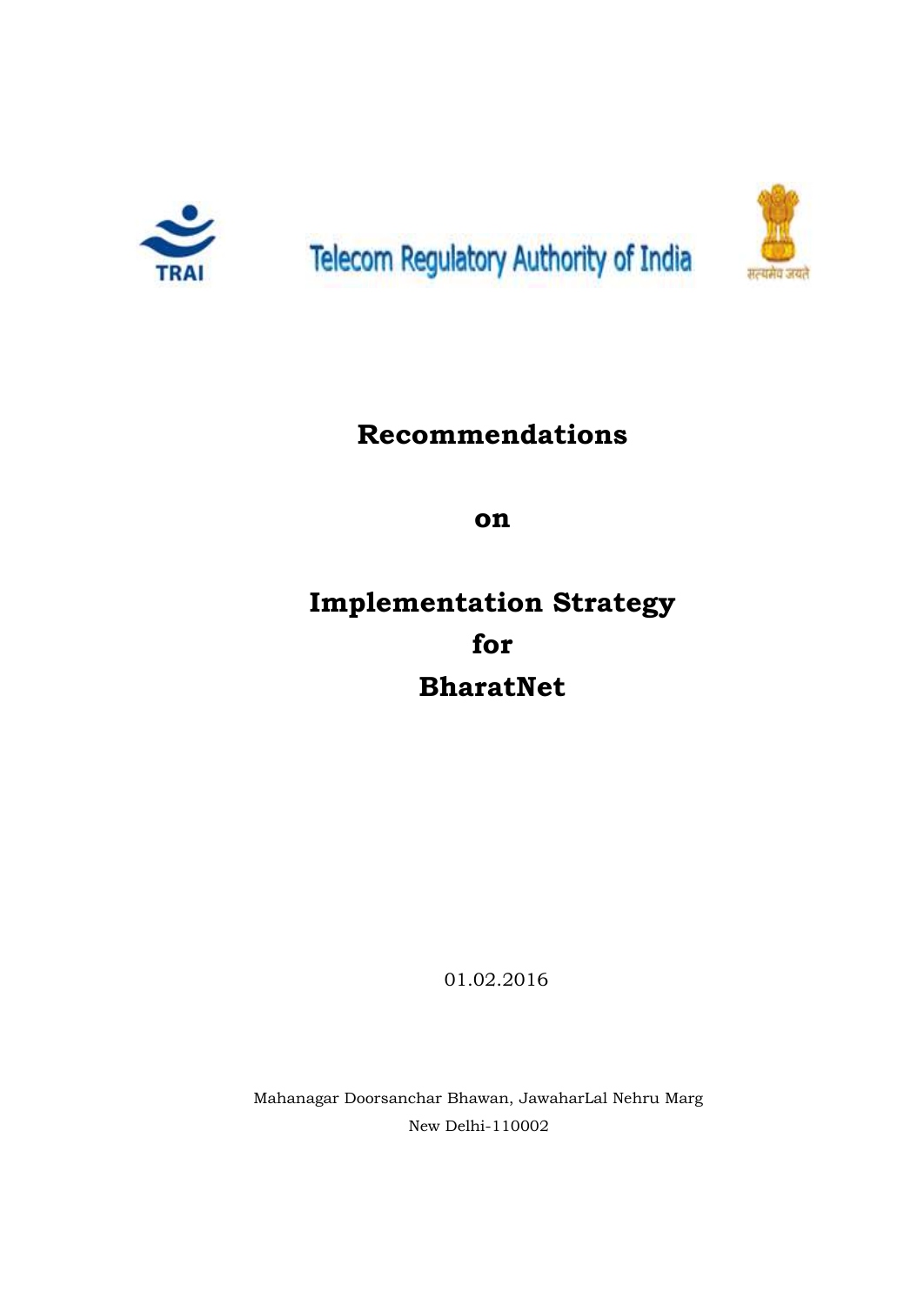# **CONTENTS**

| CHAPTER II: NEED FOR PRIVATE SECTOR INVOLVEMENT12 |
|---------------------------------------------------|
| CHAPTER III: BHARATNET IMPLEMENTATION 31          |
|                                                   |

**CHAPTER IV: SUMMARY OF RECOMMENDATIONS……………………..59**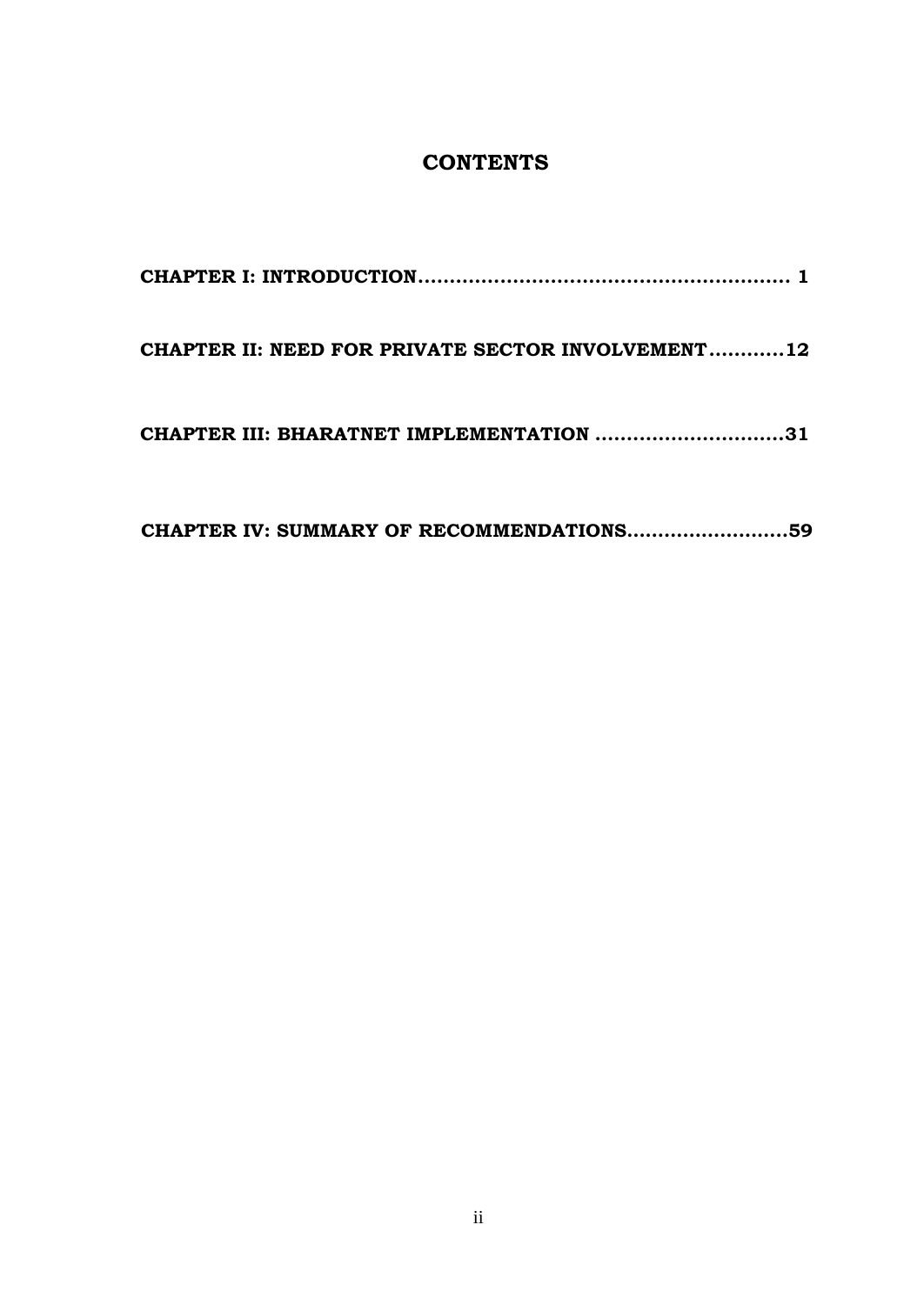# **CHAPTER-I**

# **Introduction**

### <span id="page-2-0"></span>**A. Background**

- 1.0 As India gears up to reap the benefits of rapid technological change and digitization, there is renewed and urgent focus on universal Internet provision. The expansion of Internet access has the potential to revolutionize lives by substantially reducing the cost of accessing information, enhancing productivity and reducing transaction costs. A recent study by ICRIER<sup>1</sup> shows that a 10% increase in growth of Internet subscribers leads to an increase of as much as 1.08% in the rate of growth of GDP. Recognizing the significant value generation and spillover effects associated with Internet access, the Government of India, in its flagship initiative "Digital India", explicitly targets universal broadband access in both rural and urban areas.
- 1.1 The telecommunications sector in India has been one of the most progressive sectors in terms of both regulatory framework as well as outcomes. Riding on increasing mobile penetration, declining prices, increasing competition, and the evolution of wireless technologies, telecom has surged ahead of other infrastructure heavy sectors (like electricity and roads). This success can be attributed to a large addressable market coupled with substantial private sector participation, technological innovations and an enabling institutional and regulatory environment. However, despite vast potential, Internet provision (and especially broadband) has not fully lived up to expectations.

<sup>1</sup> ICRIER, *"India: Impact of the Internet"*, 2012; A similar analysis done by ICRIER using more recent data indicates that a 10% increase in growth of Internet subscribers can lead to an increase of 2.6% in the rate of growth of GDP.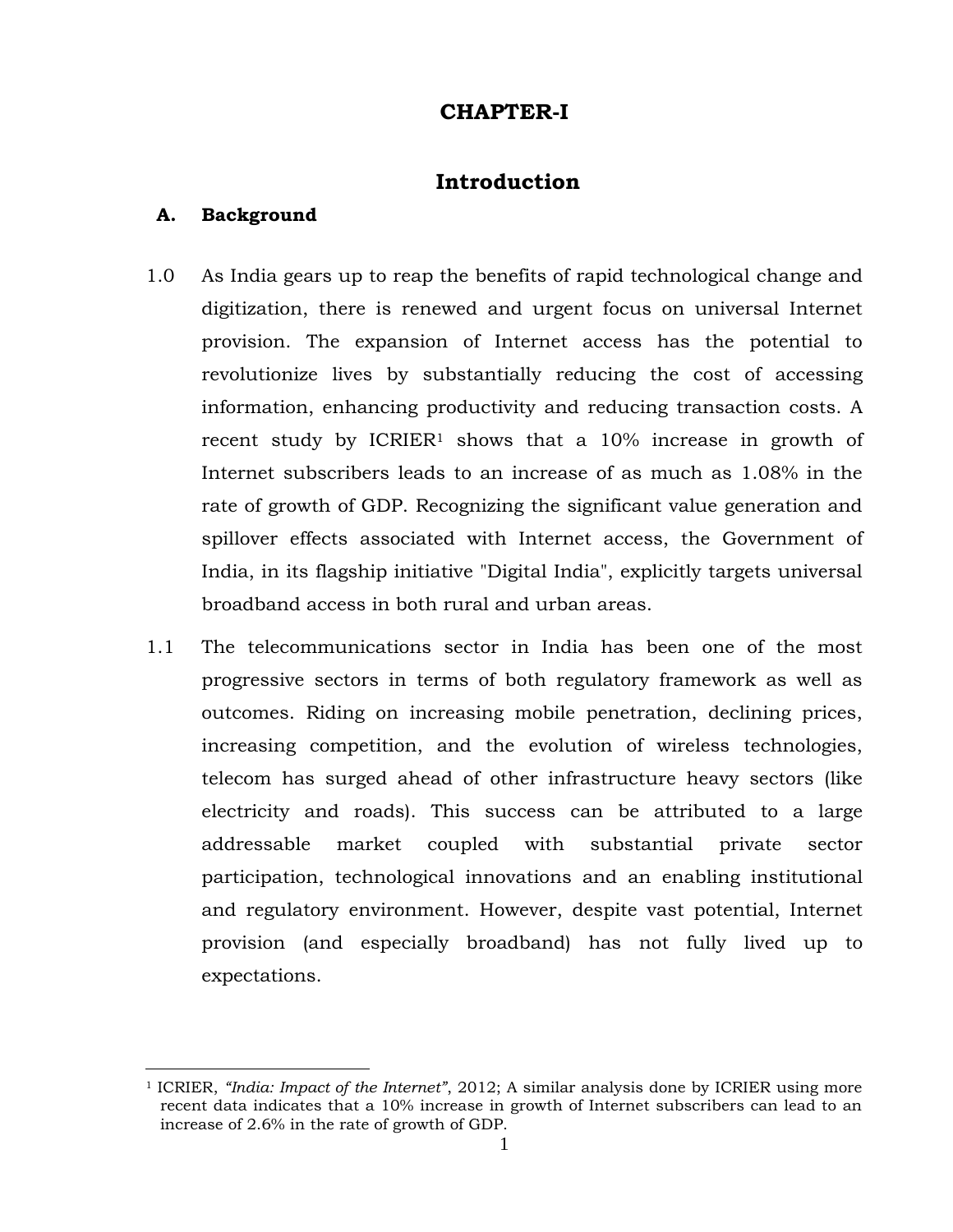- 1.2 The National Telecom Policy of 2012 (NTP 2012) envisaged broadband on demand by 2015, and 175 million broadband subscribers by 2017 with a minimum speed of 2 Mbps and up to 100 Mbps on demand. As of September 2015, the total number of broadband (defined as download speeds >=512 Kbps) subscribers stood at 120.88 million (largely concentrated in Andhra Pradesh, Delhi, Karnataka, Kerala, Maharashtra and Tamil Nadu), with only 27.20 million rural subscribers. This "internet divide" between rural and urban India has become more relevant as the scope of activities carried out on the Internet has expanded beyond what was previously imagined.
- 1.3 The Internet is commonly thought of as a "general purpose technology" or GPT- *"a single generic technology, recognizable as such over its whole lifetime that initially has much scope for improvement and eventually comes to be widely used, to have many uses, and to have many spillover effects*".<sup>2</sup> It acts as an input across different sectors of the economy and leads to several intricate complementarities. Associated with these complementarities are extensive spillover benefits which manifest in productivity gains, knowledge creation and virtuous cycles of innovation. Evidence of the resultant value creation has been widespread, in both developing and developed economies. The range of uses of the Internet is diverse and its impact ubiquitous.
- 1.4 Another characteristic externality of the Internet is "network effects" its value increases as more people are connected. This happens in two ways. First, consumers get direct benefits from connecting with each other on the Internet (by accessing messaging services, email, social media). Second, more content and services are provided over the Internet as an increasing number of users create larger market opportunities. Both these characteristics enhance the total value of the network.

<sup>2</sup> Lipsey, R., Carlaw, K., and Bekar, C. Economic Transformations: General Purpose Technologies and Long-term Economic Growth (2005)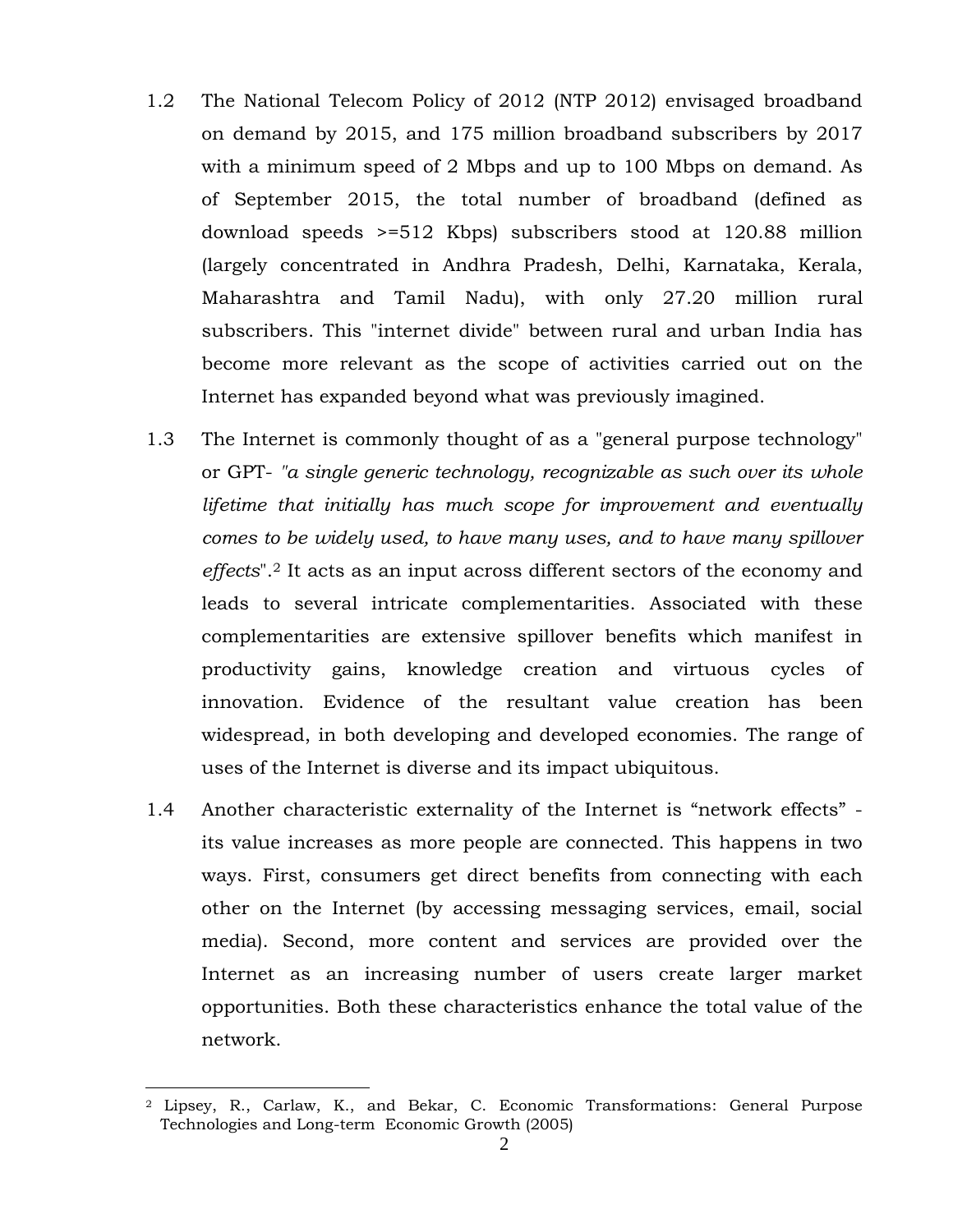- 1.5 The benefits of broadband have been noted and are profound. As stated by the Broadband Commission, "[...] *in opening up young minds to new horizons through educational technologies; in empowering women to expand their opportunities through genuine choices; in improving awareness of hygiene and healthcare; and in helping family breadwinners find work, a better salary or return on their goods. Through broadband, the provision of public services is transformed to make them global public goods for the global good. Greater access to the Internet and broadband applications and services help accelerate achievement of internationally-agreed development goals, including the Millennium Development Goals (MDGs)." 3*
- 1.6 Rural broadband access can be the force that drives integration of the unconnected and the underserved in economy, thereby helping to enhance the overall value of the network. Greater broadband access has the power to augment productivity of the agricultural sector as well as small enterprises, facilitate easier and more efficient participation of the rural population in governance, generate new employment opportunities, and enable a host of services like e-commerce, elearning, e-banking etc. As an increasing number of Government services are also being electronically delivered, expanding rural Internet access has become a matter of urgency and is essential in fulfilling the vision of Digital India. Moreover, rural broadband access will help address multiple service deficits that arise due to other infrastructure related constraints widespread among the rural population. The potential gains from increasing such access are tremendous – the Report of the Committee on NOFN in its projections of the economic benefit from BharatNet estimated that an additional 2.5 crore Internet users by 2018-19 would result in economic benefits of Rs. 66,465 crore due to the direct, indirect and spillover benefits of Internet access. It follows that the slow rate of growth in Internet penetration has had

<sup>3</sup> *"The Broadband Challenge",* Broadband Commission for Digital Development, ITU & UNESCO, 2011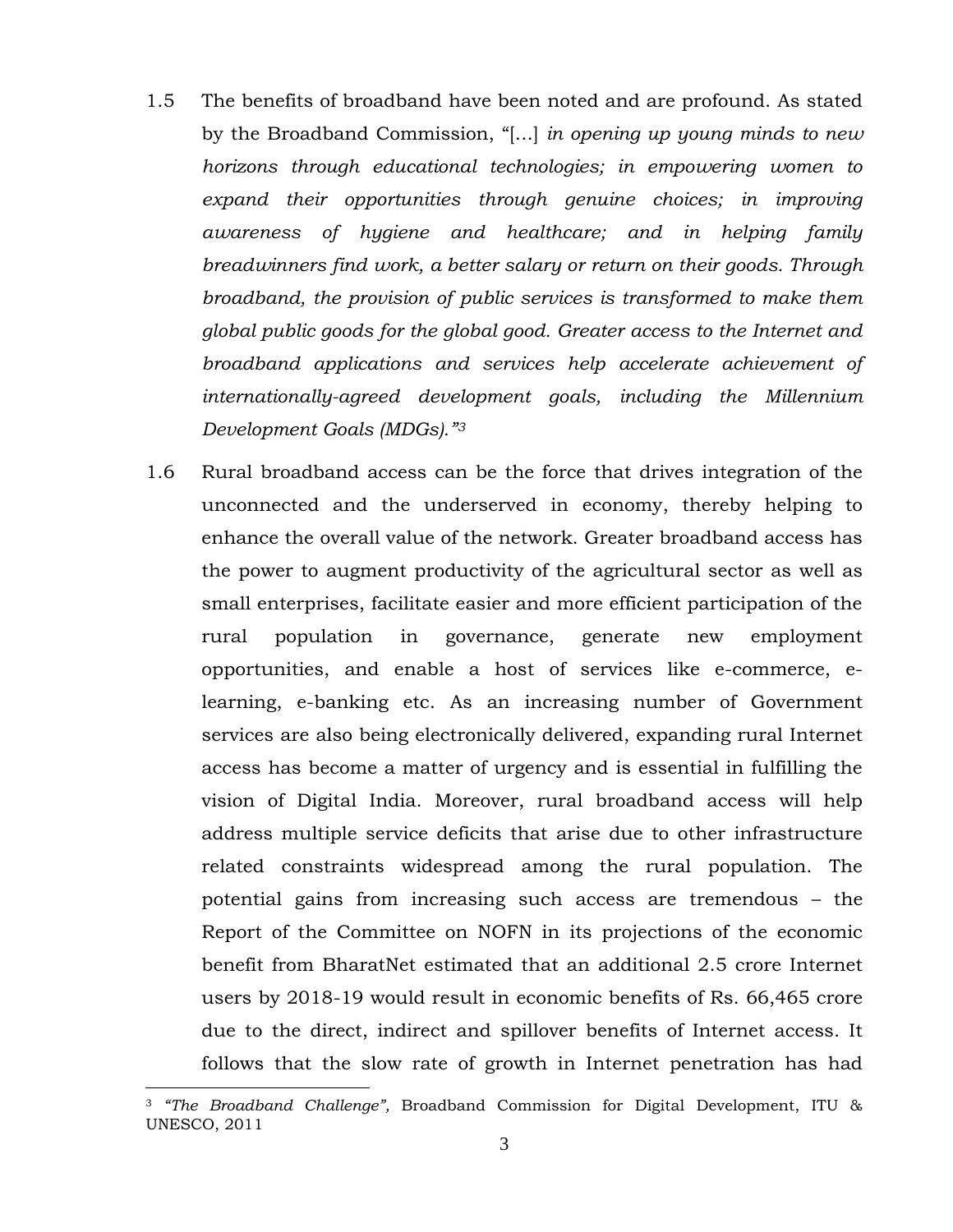significant opportunity costs in terms of potential benefits foregone. The urgency of increasing the speed of deployment cannot be overemphasized.

#### **B. Market & Government Failure in Rural Broadband**

- 1.7 Left to itself however, the private market finds it unattractive to invest in rural broadband infrastructure - a condition that economists describe as 'market failure'. Ubiquitous broadband access is associated with extensive positive externalities and spillover benefits. However, that is not factored by private actors in their decision making due to absence of direct financial benefits, leading to underinvestment in its provision. Therefore, these significant positive externalities are a critical underlying reason for Government intervention to support roll out. The form and manner of that intervention however needs careful and considered examination, especially in the light of past performance in this regard.
- 1.8 In most countries, reaching ubiquitous or near-ubiquitous coverage of high-speed broadband is likely to require public funding, as the high costs of rolling out broadband infrastructure reduce the economic viability of high-speed broadband in areas of low population density.
- 1.9 Broadband is best viewed as an ecosystem of several interdependent components that function efficiently together and sub-optimally in isolation. Policies to promote digital literacy, development of locally relevant content and applications, and creating threshold demand remain critical to ecosystem design. When these components are in place, availability of broadband is likely to be much more effective, akin to a force multiplier. Thinking of broadband as an ecosystem also helps define the likely roles that different actors (including the Central as well as the State Governments) will need to play to exploit the interdependencies among the components of the broadband ecosystem.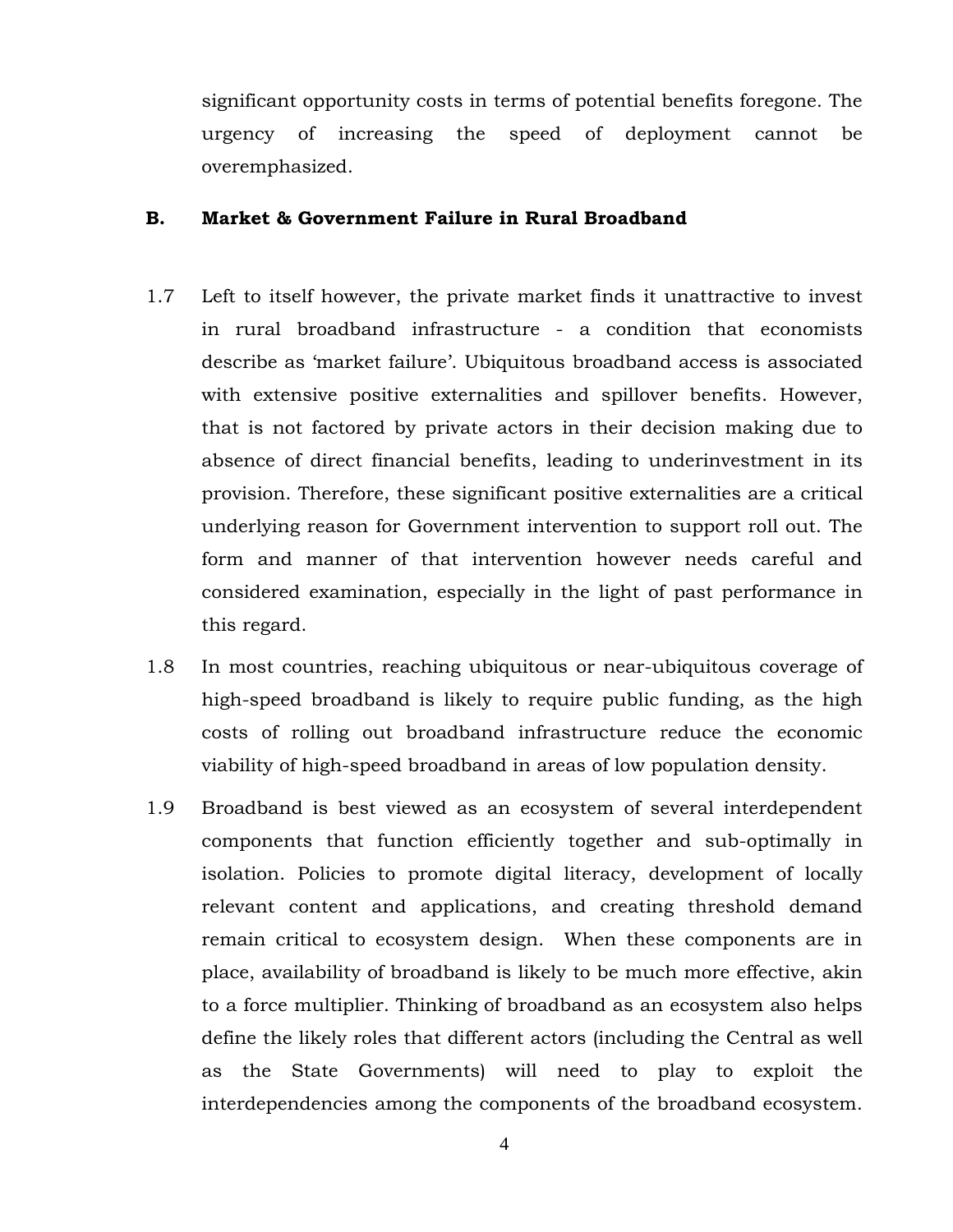Accordingly, the policy and engagement canvas is wider for the Government and deployment of broadband is one critical (but not only) objective. As noted by the Authority in its recommendations dated 17th April 2015, the idea that 'production is the source of demand' i.e. that supply creates its own demand may not be applicable to broadband services. The benefits of technological progress (which are not limited to production efficiency but can extend to revolutionary and disruptive innovations that can radically alter markets and create entirely new ones) require embedding through the involvement of stakeholders across the demand and supply sides.



**Figure 1: The Broadband Ecosystem**

1.10 Conventional wisdom suggests that in the event of underinvestment by the private market in public goods with strong positive externalities (such as rural broadband), the Government step in to fill this gap. In this case, Government responsibility for provision of infrastructure is synonymous with ownership. Since economic liberalisation in the 1990s, there has been a rethink on the State-led model of infrastructure deployment in India. The reasons for this are several and apply in varying degrees to varying circumstances. In general these include quality of service, misalignment of incentives, speed of implementation and fiscal constraints.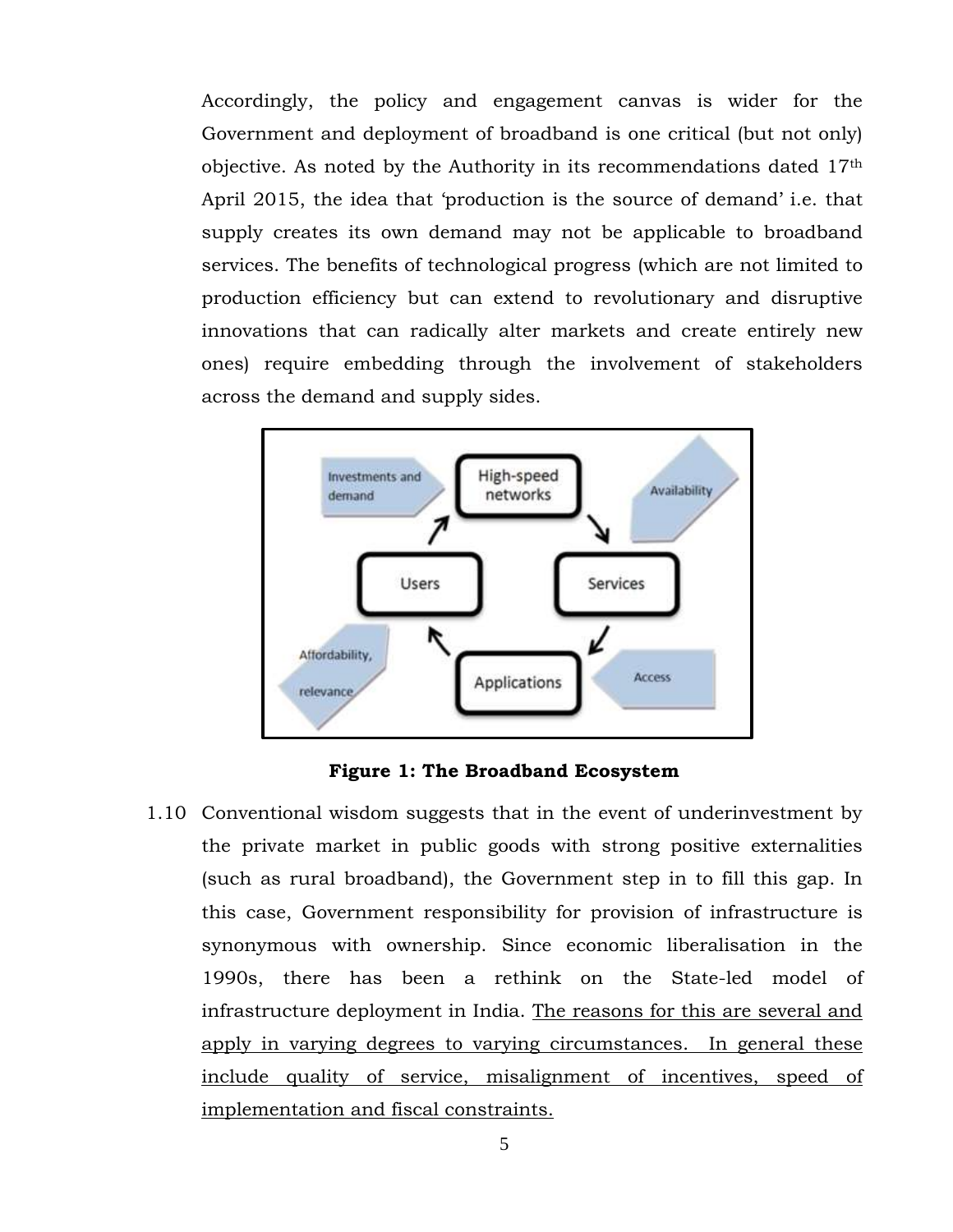- 1.11 While the Government may be vested with the responsibility to provide goods and services that are socially desirable, its ability to deliver has to contend with several issues. These include poor information regarding the scope of demand for the good or service in question, lack of marketing skills, and misalignment of incentives. Public funding dulls the incentive to respond to customers, while Government mandates to provide services may simply be infeasible if they are not accompanied by sufficient financial, technological and human resources to deliver these outcomes.
- 1.12 Public institutions also often face a different set of constraints that inhibit the achievement of service delivery goals. For example, if the decision making framework disproportionately incentivizes caution and accountability by punishing even honest mistakes and at the same time neglecting to reward speedy decision making, it could result in inordinate delays. The chances of cost and time overruns are palpable in such cases.
- 1.13 It is generally accepted that the private sector's technical capacity and ability to efficiently deliver is superior. As a result, Governments often seek to leverage the private sector's capacity to deliver socially desirable goods/services when it is possible to do so. However, there are risks with private provision that must be guarded against as well. In addition to the previously mentioned tendency to underinvest, the private sector's profit motive might not align with the larger social objectives of the State. Profit-driven private operators may establish monopolies to maximize profits, only provide services at extremely high prices to welloff customers capable of bearing them, or restrict themselves to areas where the costs of provision are low - all of which could undermine the national goal of universal access.
- 1.14 The discussion on the apparent dichotomy between the role of the State and the role of the market is more than two centuries old. While there is no blueprint on how to combine public and private sector strengths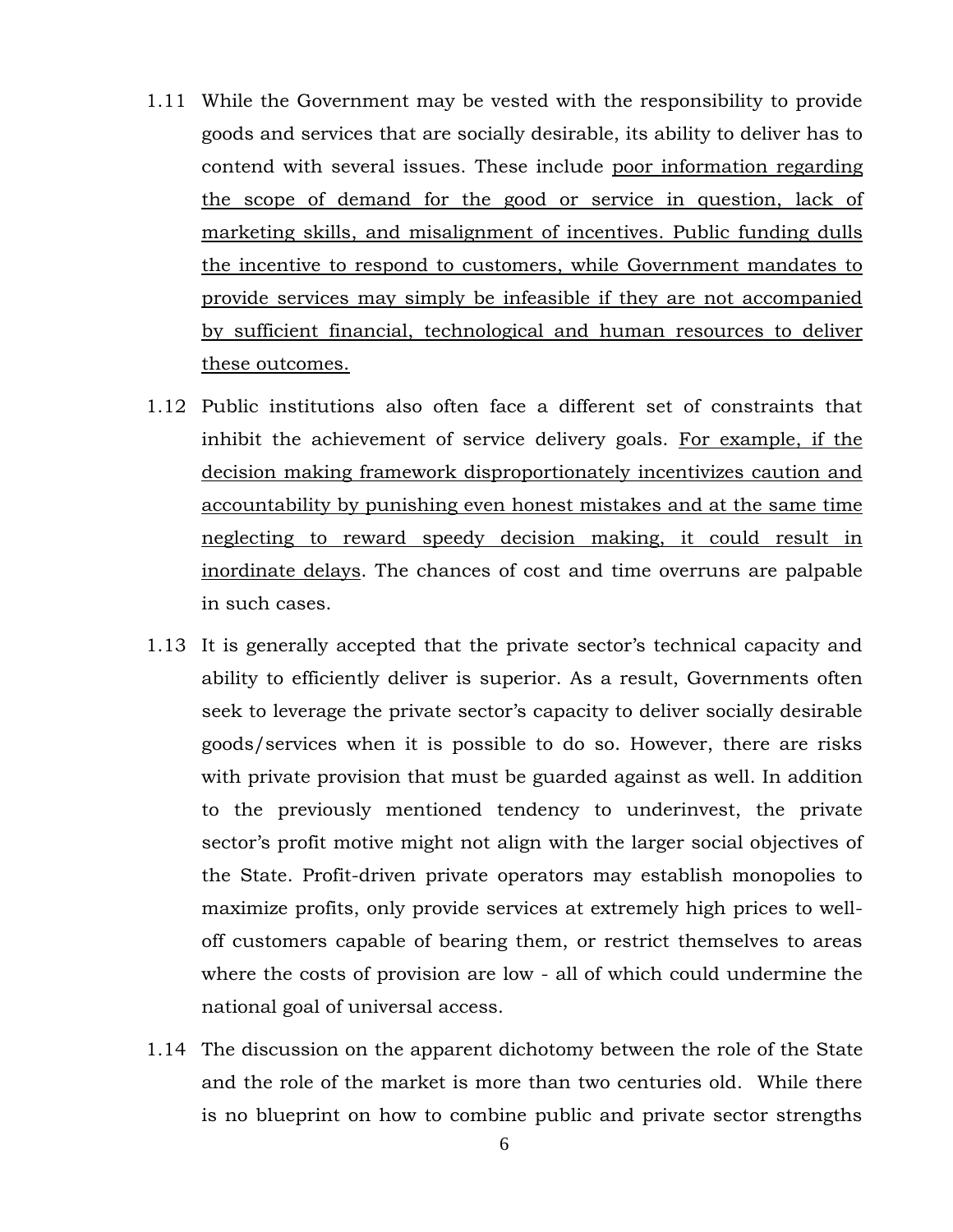in infrastructure provision, some broad principles for motivating infrastructure provision are well known. It is now widely recognised that some (if not all) infrastructure operations can be undertaken by the private sector in some form to motivate public performance as well as supplement gaps in public provision. But it is worth reiterating that both public and private sectors have important roles to play.

### **C. The Role of Public-Private-Partnerships**

- 1.15 Given the problems associated with both purely market-based as well as purely governmental methods of delivery for goods and/or services with social benefits, organizational innovations have led to a reclassification of the Government and private sector's relative roles. A fairly new model of regulatory governance that seeks to combine the respective strengths of public and private sectors is the so-called "Public-Private-Partnership" (PPP) model. PPPs seek to combine the private sector's capacity for delivery with the Government's role as an enabler and regulator to overcome market failures.
- 1.16 PPPs are contractual arrangements between the Government and private players to facilitate the delivery of goods and services that are traditionally provided by the Government or are insufficiently supplied by the market. The provision of a good or service can be roughly divided into four tasks<sup>4</sup>
	- a) defining and designing the project,

- b) financing the capital costs of the project,
- c) building the physical assets required, and
- d) operating and maintaining the asset in order to deliver the good/service.

<sup>4</sup> Bettignies, J., Ross, T. 2004. "*The Economics of Public-Private Partnerships*", Canadian Public Policy-Analyse de Politiques, Vol. XXX, No. 2.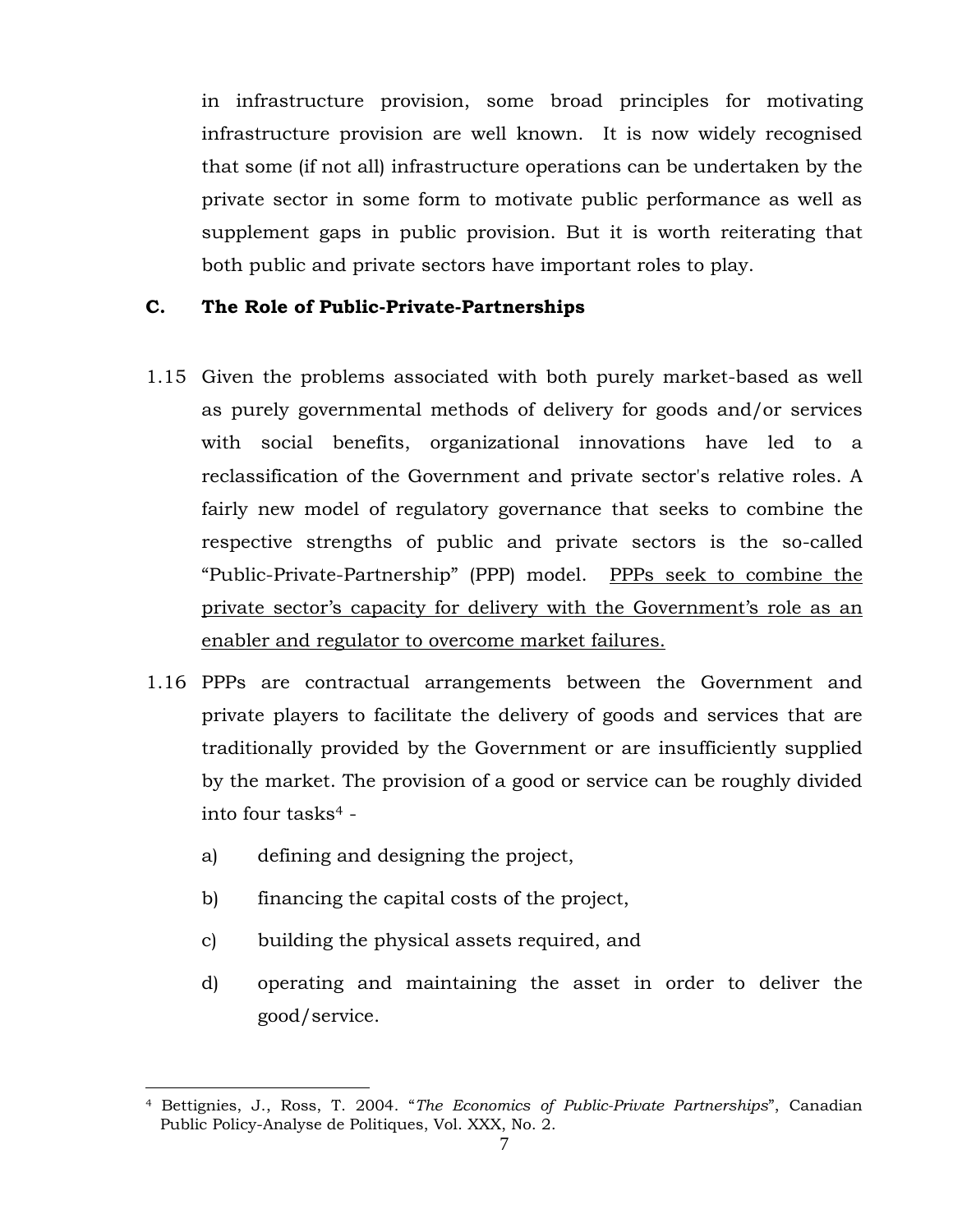- 1.17 Under the PPP arrangement, any combination of these may be allocated to the private sector (while ownership of the asset may remain with the Government, which also provides regulatory oversight). PPPs generally seek to align incentives and allocate risks based on the parties' ability to manage them and private players equipped with superior technical expertise and experience are often better equipped to absorb many of the risks associated with infrastructure deployment, using efficient and high-quality technologies to reduce maintenance costs over the lifetime of the project. Increasing the private party's role across financing, operations and management also ensures its interest in timely completion and quality while reducing the Government's coordination burden.
- 1.18 PPPs must be viewed as not just an instrument for easing finance and capacity constraints, but as an effective tool towards ensuring competition in service delivery and improvement in quality of service**.**  While access to finance is one commonly cited rationale, it has been noted elsewhere that this is one of the "weaker reasons to enter into such arrangements for project or service delivery.<sup>"5</sup> Ensuring the wider financial sustainability of such projects and value-for-money to the public purse is thus essential. It is vital to thus enable competition and due diligence as well as bring in the necessary capacity to manage complicated financial structures and monitoring requirements (including appropriate commercial and professional skills to realize the benefits of PPP contracts).<sup>6</sup>
- 1.19 PPPs can be attractive to Governments as an off-budget mechanism for infrastructure development as in addition they<sup>7</sup> -

<sup>5</sup> National Transport Development Policy Committee, *India Transport Report* (2014), *"Regulatory Issues: An Overall Approach",* p. 247

<sup>6</sup> *"Financing Sustainable Public-Private Partnerships",* International Institute for Sustainable Development, *2013* <sup>7</sup> Shukla, N. *et al, "Built-Own-Lease-Transfer (BOLT): "A Public Private Partnership Model that Bridges Gap of Infrastructure in Urban Areas",* International Journal of Civil Engineering Research, Volume 5, Number 2 (2014), pp. 135-144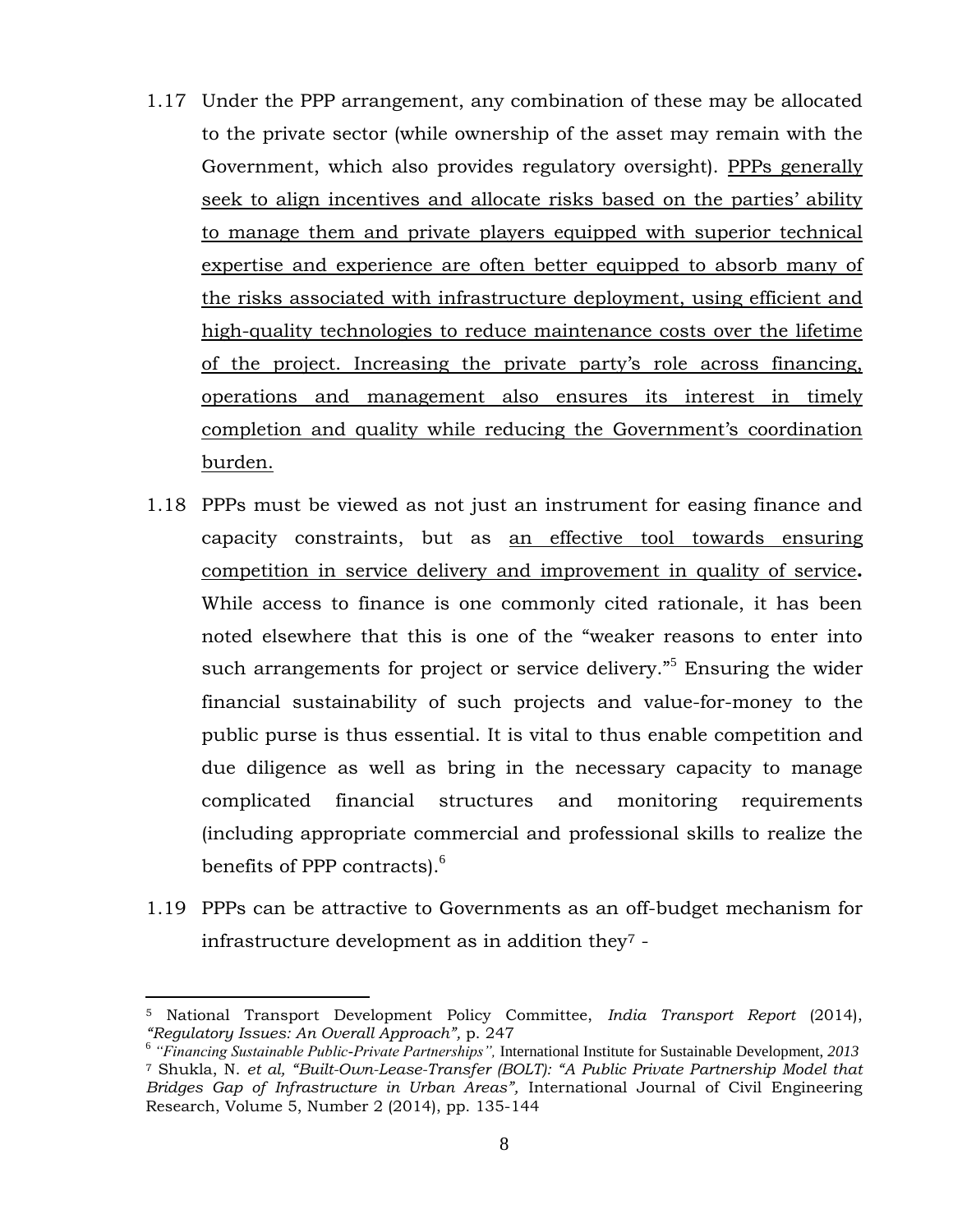- *Can enhance the supply of much-needed infrastructure services.*
- *Reduce the need for immediate cash spending.*
- *Reduce the burden of costs of design and construction.*
- *Allow the private sector party to assume substantial financial, technical and operational risks.*
- *Enable better project design, choice of technology, construction, operation and service delivery.*
- 1.20 Owing to these advantages, PPP has been widely used to build roads, hospitals, airports, and provide other utilities in countries across the world. PPP is also a popular feature in broadband plans across countries (*see [Figure 2: Some Selected Examples of National Broadband](#page-11-0)  [Plans](#page-11-0)*). In the current context, as rural broadband provision is prone to market failures as well as Government failures (as evident by the lags in the implementation of NOFN), employing a PPP based model to expand broadband coverage is the only other viable option. However, PPP models are not devoid of risks and adequate care must be taken to address these. In India, unsuccessful PPPs have suffered from weak feasibility studies, over aggressive bidding, lengthy conflict resolution mechanisms, ambiguous risk allocation, and ambiguous tariff adjustment guidelines.<sup>8</sup>
- 1.21 Nevertheless, evaluations of the outcomes and impacts of PPP transport projects in the last 20 years have shown that "on the average such projects have brought significant benefits, in themselves and when compared with the public works alternative, though variance has been high."<sup>9</sup> The primary benefits recorded have been the acceleration of infrastructure deployment, short term release of fiscal pressure, and better value for money**.** For the success of PPP in infrastructure

<sup>8</sup> National Transport Development Policy Committee, *India Transport Report* (2014), *"Regulatory Issues: An Overall Approach",* p. 248

<sup>9</sup> *Ibid,* p. 247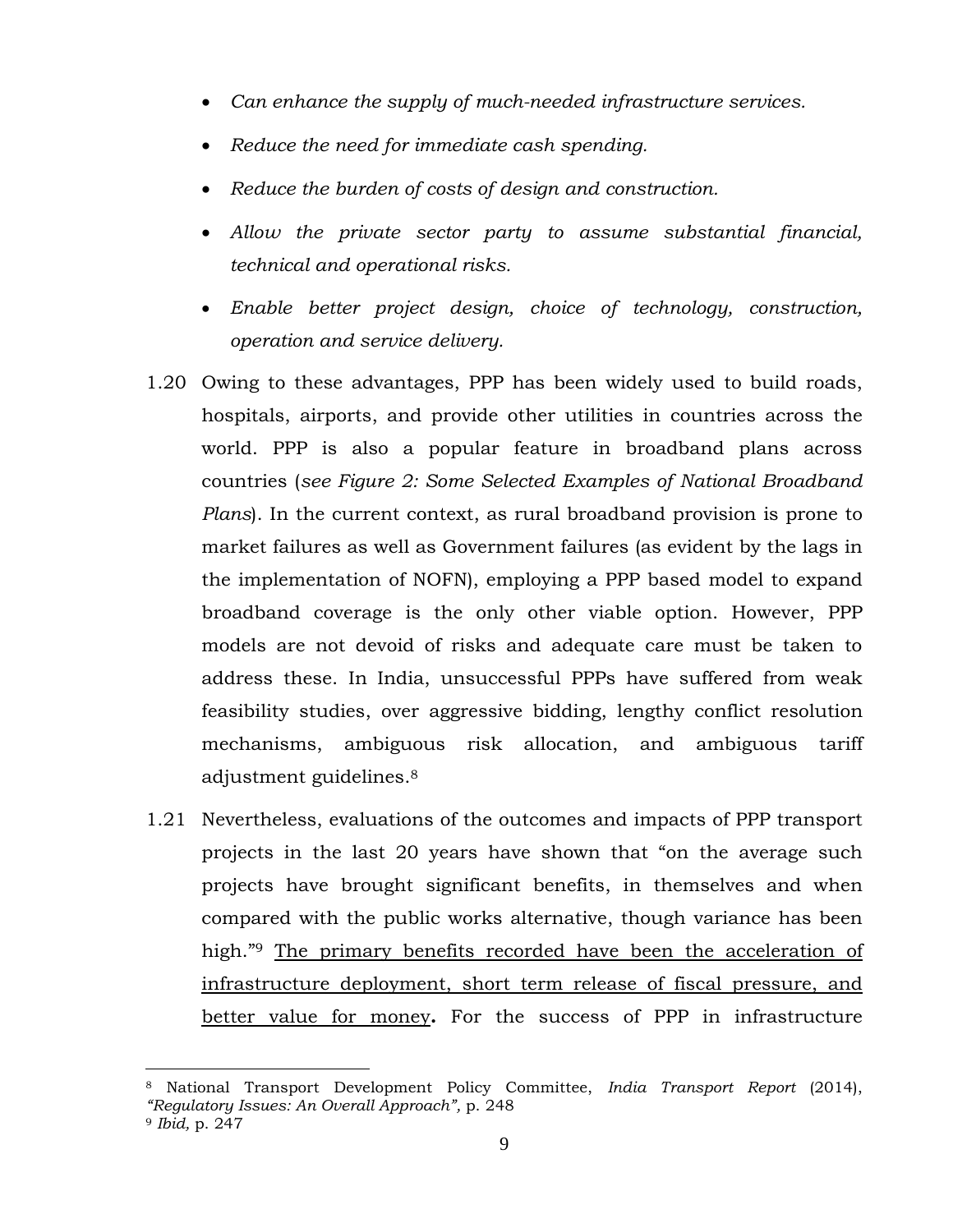deployment, it is thus imperative to bear these risks in mind while examining the capacity and management expertise of private players in order to design optimal frameworks that provide adequate safeguards to encourage private participation.



**Figure 2: Some Selected Examples of National Broadband Plans**

#### <span id="page-11-0"></span>**D. Public-Private-Partnerships in India**

- 1.22 Considering that infrastructure development require huge upfront investments, the Government has embarked on a policy of promoting Public Private Partnership (PPP) as a means of augmenting investment in infrastructure. Besides supplementing public resources, PPPs provide an opportunity to exploit the private sector efficiencies in project implementation. While measures have been taken since the mid-1990s to induct private participation in different infrastructure sectors, the PPPs gained momentum during the Tenth and Eleventh Plan periods when initiatives taken included
	- *a) Setting up a robust institutional structure for appraising and approving PPP projects;*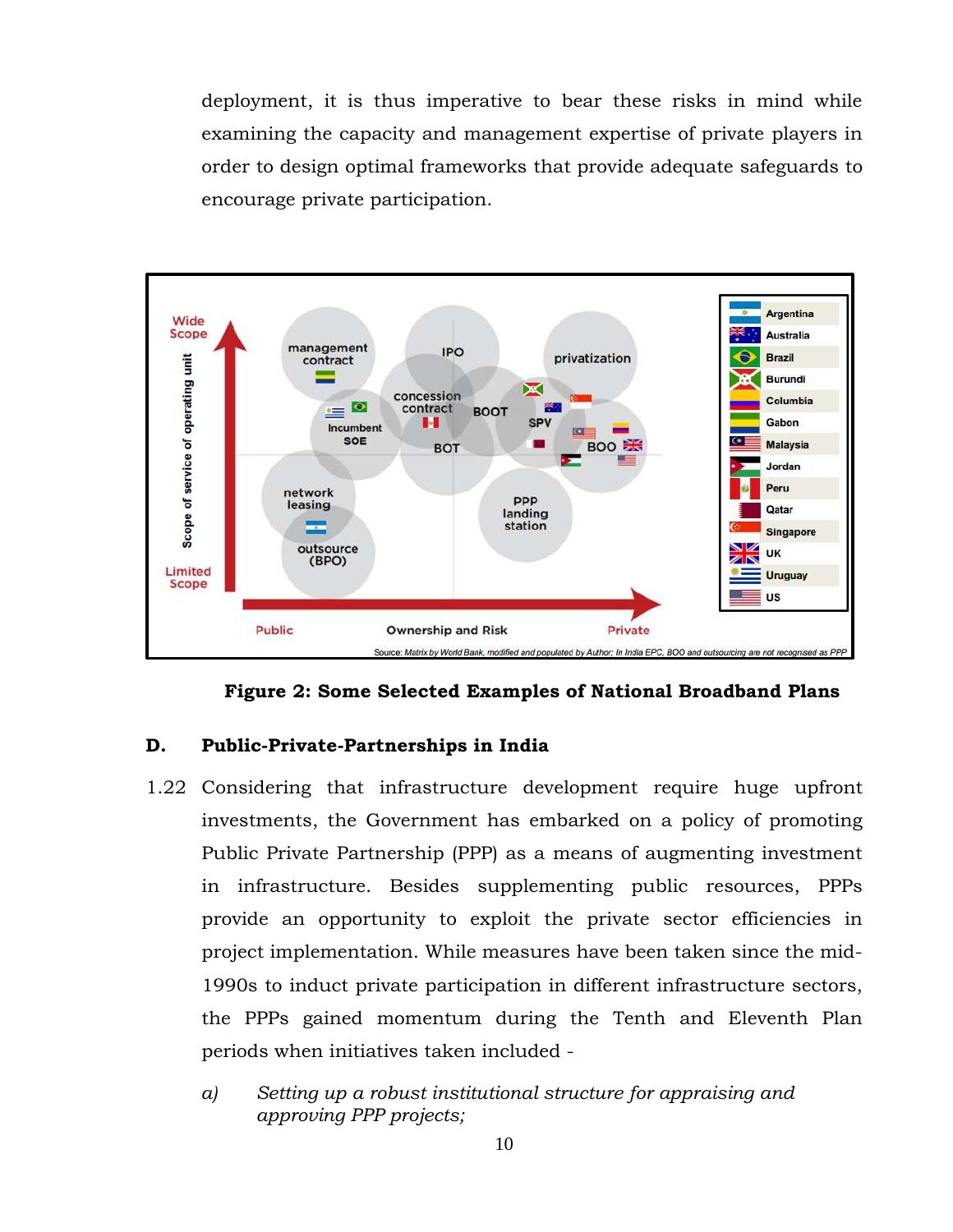- *b) Increasing the availability of finance by creating dedicated institutions and providing viability gap funding; and*
- *c) Developing standardised documents such as model concession agreement across infrastructure sectors.<sup>10</sup>*
- 1.23 Chapter II of this report discusses the issues with the models suggested by NOFN review Committee and need for private sector involvement. Chapter III covers implementation aspects related to BharatNet. Chapter IV contains the summary of recommendations.

<sup>10</sup> Twelfth Five-Year Plan, 2012–2017. Volume I. p. 84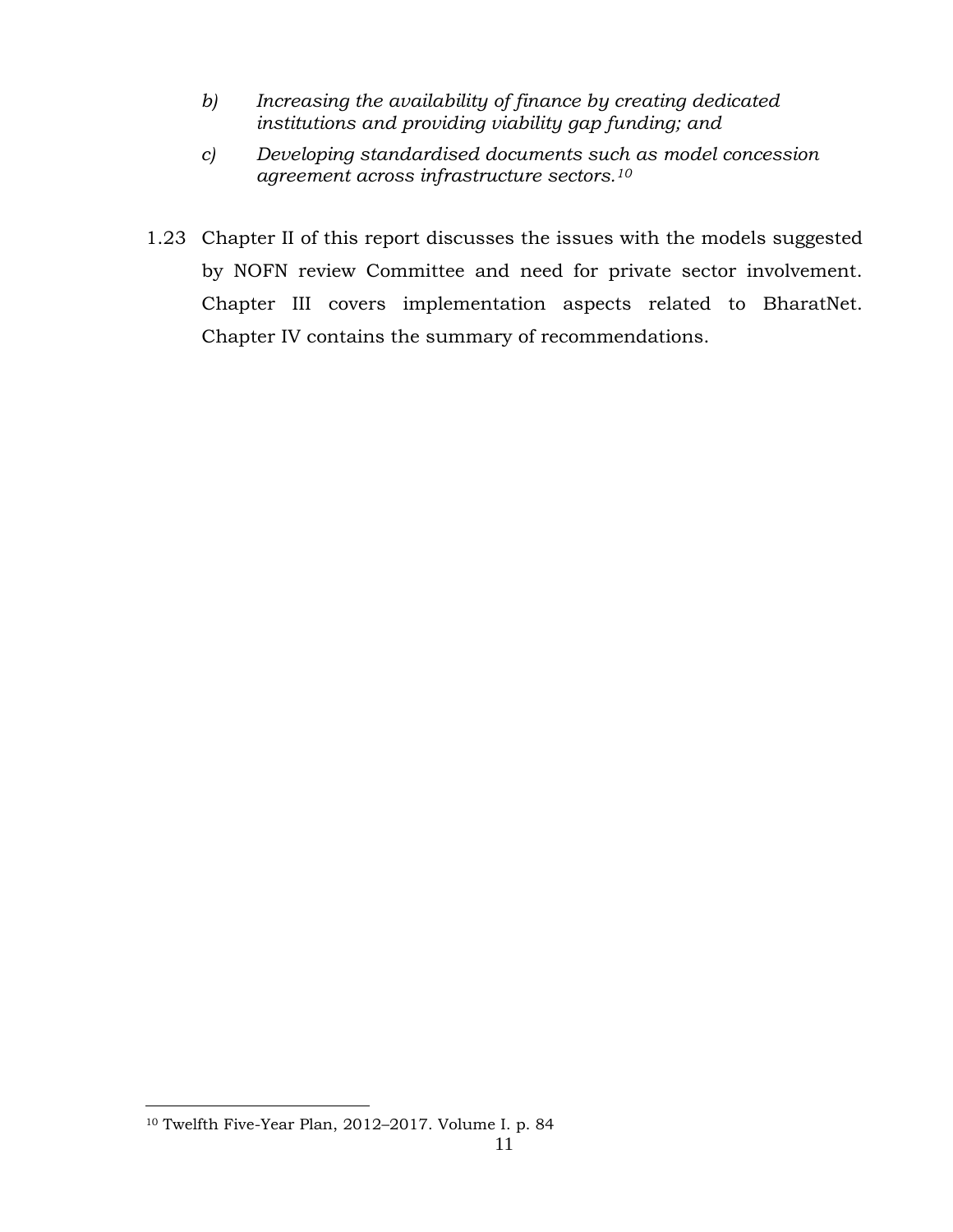# **CHAPTER-II**

# **Need for Private Sector Involvement**

### **A. Introduction**

- 2.0 It has been observed that Governments ("Governments" is used for the remainder of this document as referring to both the Central as well as the State Governments) in many developing countries face the challenge of meeting growing demand for infrastructure services. At the same time, available funding from traditional sources as well as the public sector's capacity for implementing many projects simultaneously are both limited. Partnership with the private sector is thus one attractive alternative to further an increase to improve the supply of infrastructure services.<sup>11</sup>
- 2.1 As elaborated earlier, digital access and Internet penetration in particular can realize several benefits in terms of economic growth, enhanced access to markets and improved outcomes in education, healthcare and governance. At present, the scope for alternative means of rural Internet access (such as satellite connectivity) remain limited due to a combination of unaffordability as well as regulatory bottlenecks (e.g. India lacks an "Open Sky" policy). Optical fibre is thus crucial for augmenting backhaul infrastructure as well as for supporting wireless Internet connectivity.
- 2.2 The Government's National Optical Fibre Network (NOFN) plan was conceived when India's low broadband penetration (0.74% at the time) and high tele-density afforded an untapped growth opportunity through broadband deployment. The estimated cost for connecting the 2,50,000 Gram Panchayats using the fibre was Rs.13,288 crores (including

<sup>11</sup> Amponsah, R., Gatete, B.*, "Private Sector Involvement In Infrastructure Development Projects Through Public-Private Partnerships: A Case Study Of Road Infrastructure In Ghana",* PM World Journal, Vol. III, Issue IV, April 2014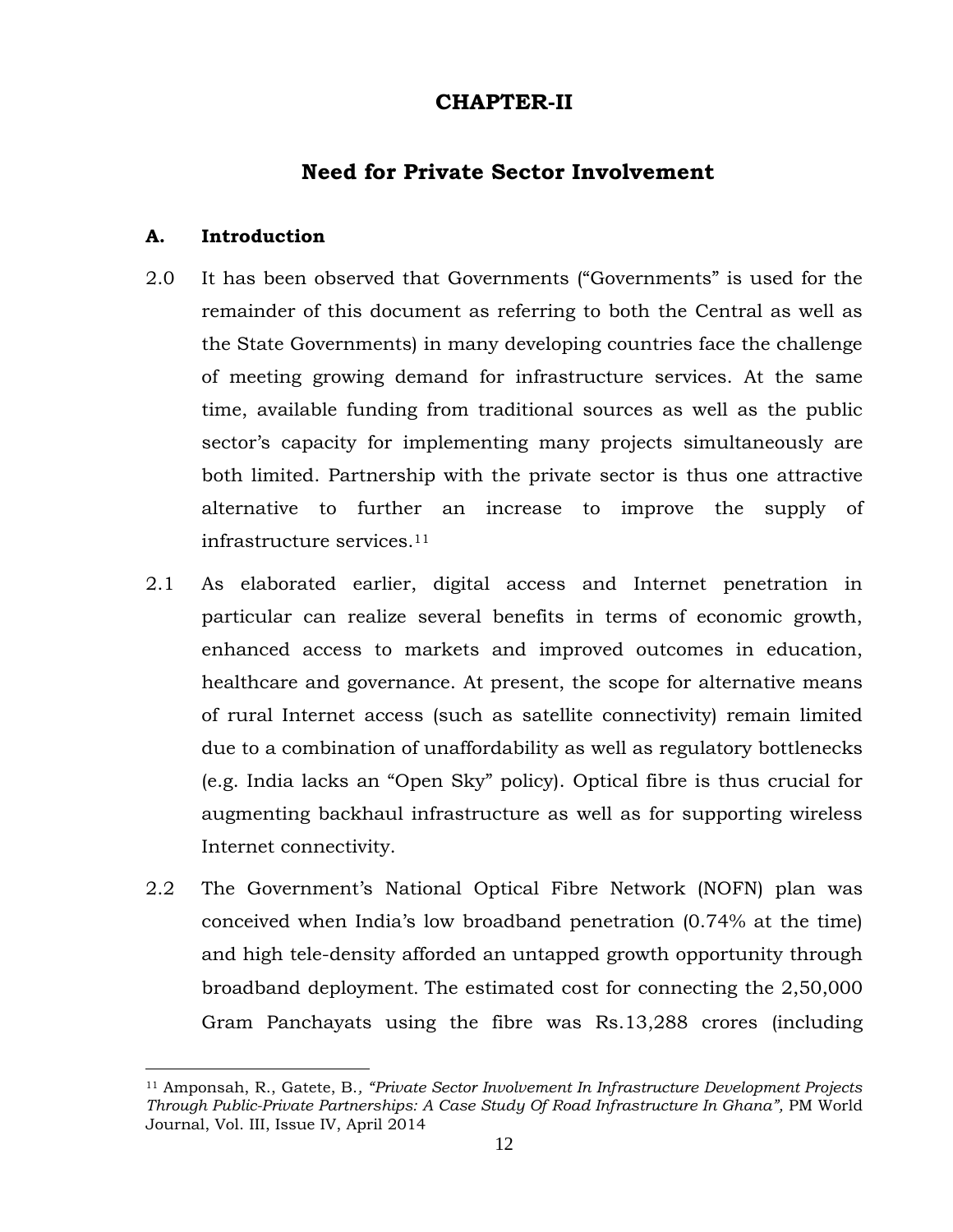development of new fibre links, GPON and customer premises equipment to be maintained for three years) with a deployment timeline of  $24-30$  months<sup>12</sup>.

- 2.3 The NOFN project was formally approved by the Union Cabinet in December 2011 with the vision of increasing affordable and high-quality access to a number of digital services (including Internet access, cable television and e-governance services). The project aimed at connecting 2,50,000 Gram Panchayats (GPs) by laying 6,00,000 km of incremental optical fibre in three phases: Phase 1 sought to connect 1,00,000 GPs and was to be completed by March 2015, while Phases 2 (1,00,000 GPs) and 3 (an additional 50,000 GPs) were to be completed by March 2016 and March 2017 respectively. The initial design for the NOFN consisted of a uniform 24-core fibre that was projected to deliver speeds of 100 Mbps for all GPs in India. These estimates have been subsequently revised to account for varied estimations for bandwidth demand at various GPs. An exponential increase in bandwidth demand is expected in the future, and certain components of the network necessitate significantly high costs for replacement or upgradation, such as the trenches, ducts and optical fibre in the ground. As a result, plans for these components incorporated high targets to ensure that the installed infrastructure could serve in the long term. At the same time components such as electronics and transmission equipment that were considered more dynamic allowed for the possibility of upgradation as and when necessary. The project was to be funded from the Universal Service Obligation Fund (USOF).
- 2.4 The NOFN design considered that centralized allocation of responsibility would facilitate the coordination of activities of several entities at various levels of network architecture and stages of project execution. The Central Government created a special purpose vehicle (SPV), Bharat Broadband Network Limited (BBNL), to act as the executing agency

<sup>12</sup> White Paper on Broadband to Panchayats, August 2010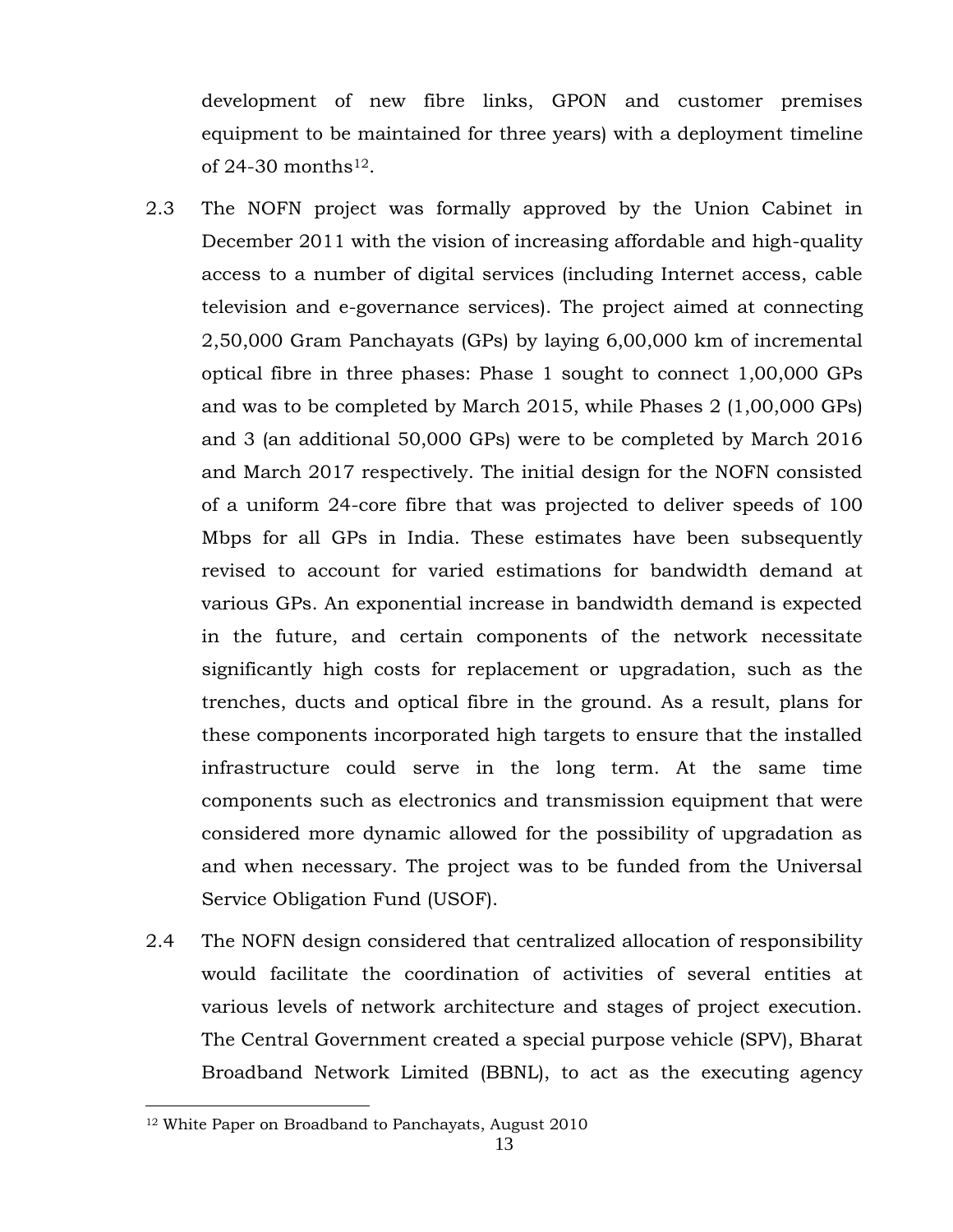responsible for overseeing the project, determining reference prices for each activity, and procuring optical fibre. A Project Implementation Team consisting of incumbent CPSUs was instated to undertake preparatory activities related to deployment including granular aspects of network design and drafting the bid package. BSNL, RailTel and PGCIL were responsible for trenching and ducting as well as laying the fibre. Additionally, NIC and C-DOT were to facilitate features such as GIS mapping. It was expected under the plan that private participation and interest would increase significantly after the initial work of laying physical infrastructure had been done and CPSUs were intended to then be limited in their role to maintenance services and provision of wholesale bandwidth (under an NLDO license) in a non-discriminatory manner to private and public operators for last mile operations and service delivery.

- 2.5 Quarterly progress from January 2015 and February 2015 indicated that NOFN had been falling short of its targets, though the pace of deployment has increased over time. According to BBNL, the tenders for activities of trenching, ducting and laying fibre have been signed for over 50,000 GPs, but only 3,384 GPs had been connected as of November 2015.
- 2.6 The Broadband Commission for Digital Development (launched by the International Telecommunication Union (ITU) and the United Nations Educational, Scientific and Cultural Organization (UNESCO) in response to UN Secretary-General Ban Ki-Moon's call to step up efforts to meet the Millennium Development Goals has been publishing various reports with detailed statistics on various aspects of the broadband ecosystem.<sup>13</sup> A comparison of India's rankings on various parameters for the last 2 years is shown below -

<sup>13</sup> *"The State of Broadband 2015",* The Broadband Commission for Digital Development, ITU & UNESCO, 2015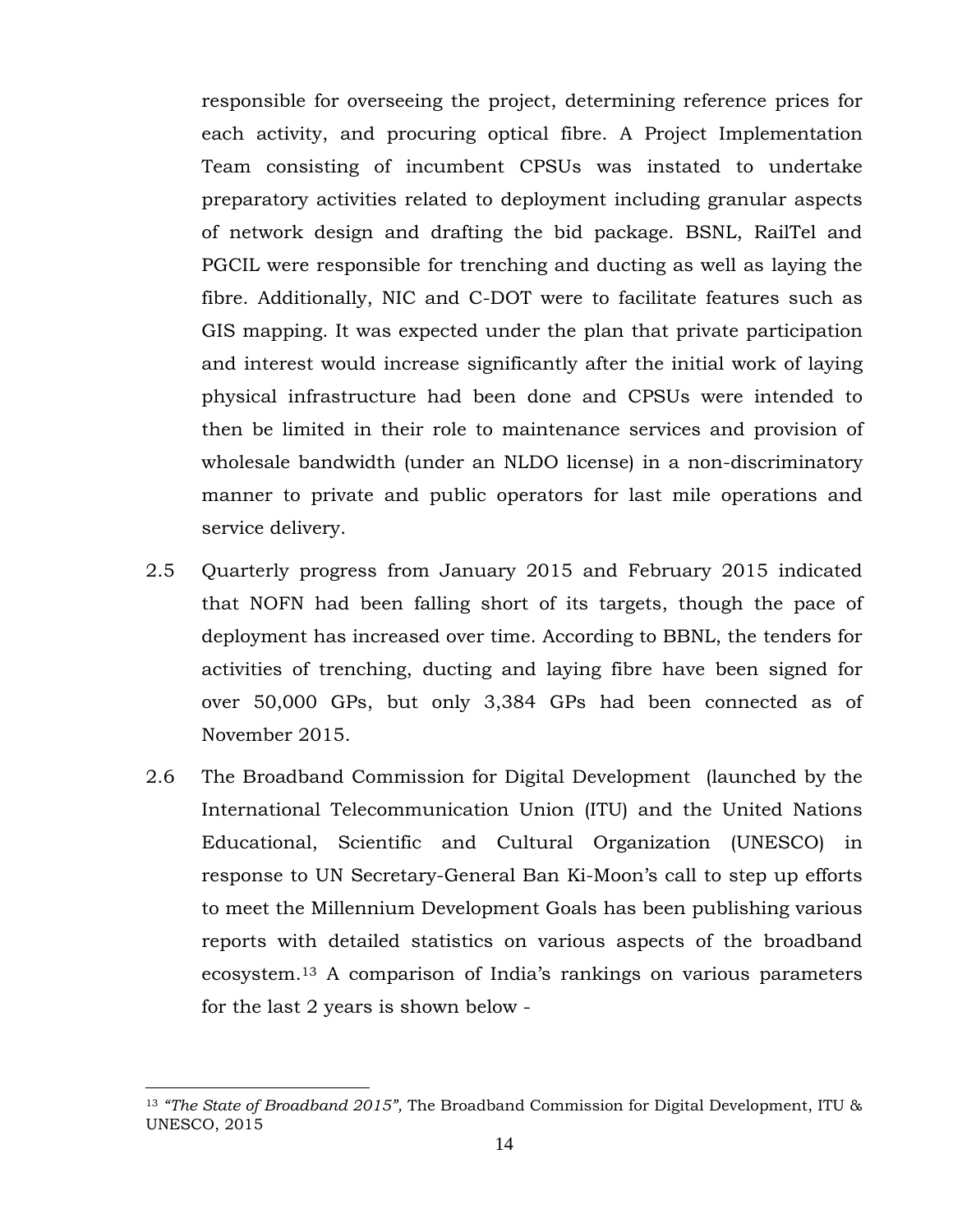|                                                                       | 2014<br>Ranking (Details)            | 2015<br>Ranking (Details)            |
|-----------------------------------------------------------------------|--------------------------------------|--------------------------------------|
| Fixed Broadband<br>Subscription                                       | 125<br>$(1.2$ subscriptions per 100) | 131<br>$(1.2$ subscriptions per 100) |
| Mobile Broadband<br>Subscription                                      | 113<br>(3.2 subscriptions per 100)   | 155<br>(5.5 subscriptions per 100)   |
| Percentage of<br>Households with<br>Internet, Developing<br>Countries | <b>75</b> (13.0 %)                   | 80 $(15.3\%)$                        |
| Percentage of<br>individuals using<br>the Internet                    | 142 (15.1 %)                         | 136 (18 $\%$ )                       |

# **Table 1: Ranking of India on Various Parameters as per State of Broadband Report**

# **Table 2: Ranking of India on Various Parameters as per Measuring the Information Society Report**

|                       | 2014<br>Ranking (Details)                                           | 2015<br>Ranking (Details)                                         |  |
|-----------------------|---------------------------------------------------------------------|-------------------------------------------------------------------|--|
| ICT Development Index | 129<br>(IDI Value of $2.53$ )<br>(IDI Value World Average)<br>4.77) | 131<br>(IDI Value of $2.69$ )<br>(IDI Value World Average<br>5.03 |  |
| Access Sub Index      | 132                                                                 | 135                                                               |  |
| Use Sub Index         | 133                                                                 | 135                                                               |  |
| Skill Sub Index       | 121                                                                 | 120                                                               |  |

2.7 It can be safely concluded that the NOFN has failed in achieving its original objectives. Focusing on the design of the finance and investment model for future roll-out of broadband is critical. With the objective of reducing the opportunity cost of poor Internet penetration and catalyzing the benefits of Internet access across the country, the Authority released a consultation paper on 24th September 2014 that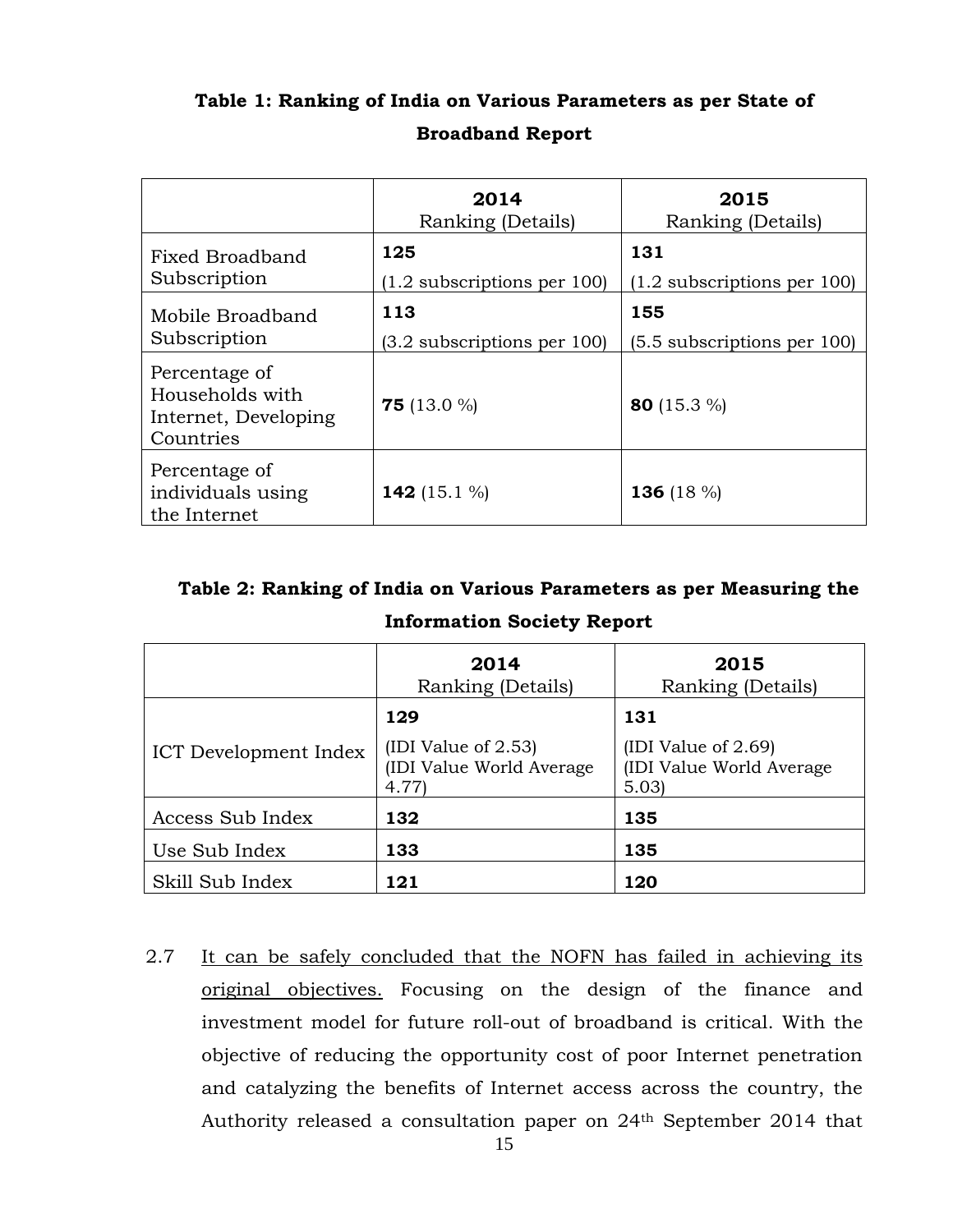*inter alia* sought suggestions on successfully implementing the NOFN. Entitled "Delivering Broadband Quickly: What do we need to do?", the issues on which comments were sought included whether PSUs were ideally suited to implementing the NOFN, the possibility of using Engineering, Procurement and Construction (EPC, also known as "turnkey") contracts as a means of infrastructural deployment, and methods to reduce the costs of deployment (including incorporating existing private access networks).

- 2.8 Following the consultation process, the Authority issued its recommendations on 17th April 2015. Specific recommendations included an institutional overhaul that did away with the multi-layered decision making structure of the NOFN, setting delivery dates for clearly defined milestones to enable rapid course correction, reassessing bandwidth equipment in relation to GP population, overhauling BBNL with professional management (with the Delhi Metro Rail Corporation as a guiding example), reassessing the optical fibre specifications, and checking for areas where the unusable condition of pre-existing OFC rendered incremental deployment futile**.** The Authority stressed on the need to involve the State Governments and private sector stakeholders by way of "Centre-State-Public-Private-Partnership" and recommended that EPC (turnkey) contracts be awarded by BBNL to private parties with requirements for interconnection and infrastructure sharing.
- 2.9 DoT, realizing the slow pace of implementation and marred by day to day issues, vide its notification dated January 14, 2015 constituted a Committee to review the strategy and approach towards speedy implementation of National Optical Fibre Network ("the Committee"), which submitted its Report on 31 March, 2015. The Committee identified accountability fears and misaligned incentives for the implementation agency as major issues responsible for massive delays in project delivery.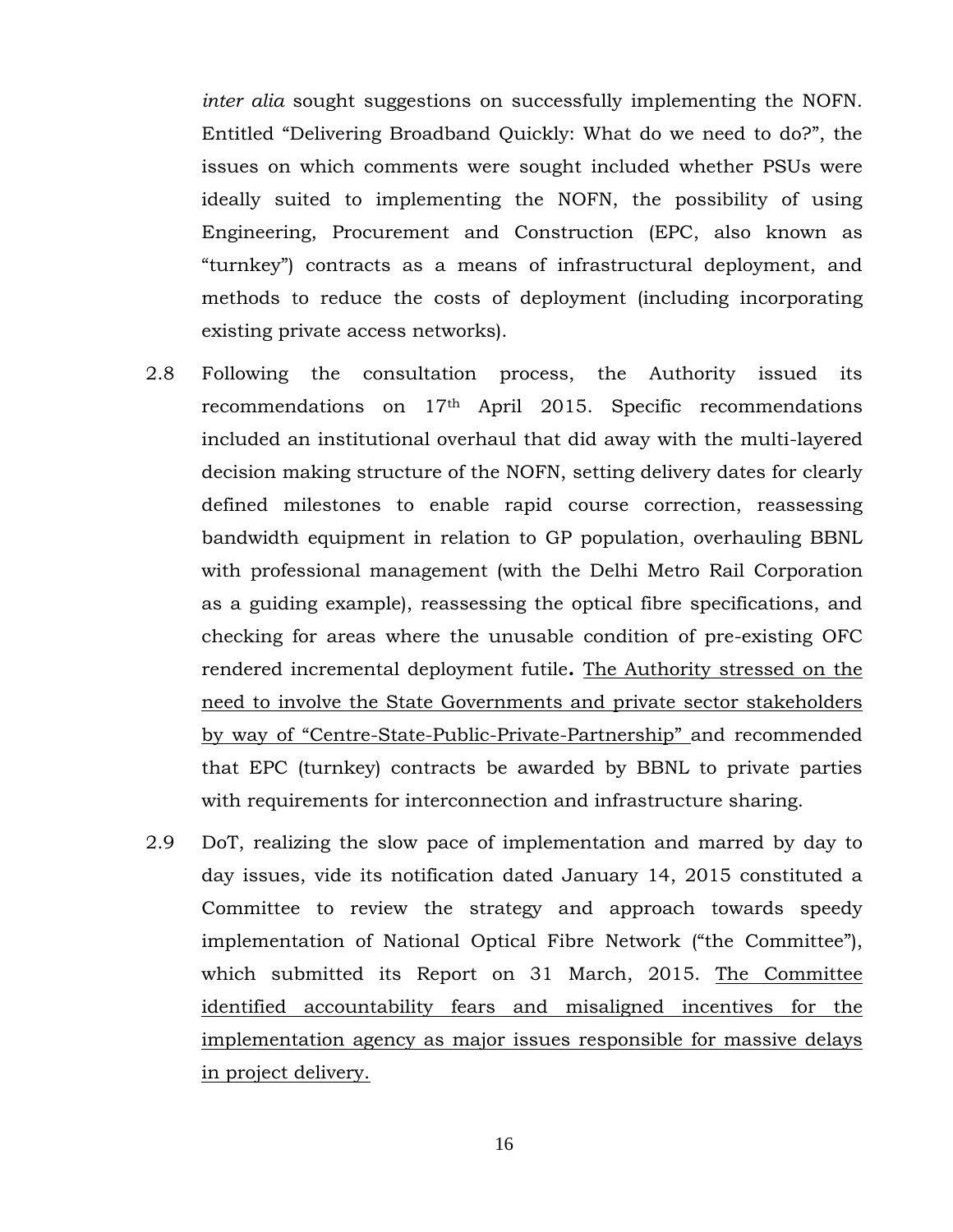- 2.10 Many of the implementation problems identified by the Committee are reflective of the discussion in Chapter I on factors that can result in coordination failure between different decision making layers in public sector. An illustrative example of the conflicts in this implementation framework highlighted by the Committee relates to issues of pricing and cost. Under the NOFN plan, Central Public Sector Undertakings (CPSUs) were given the responsibility of trenching, PLB ducting and laying the fibre, however they possessed limited autonomy to make decisions in matters of price discovery. With the primary objective of controlling costs and minimising unnecessary expenditure, BBNL established reference prices for each activity to be undertaken by the CPSU. As a result however, any time the price discovered by the CPSU for contracting exceeded this reference price by over 10%, the CPSU was required to obtain additional approvals from BBNL. Such constant back and forth mired the project in time overruns while also triggering institutional friction between BBNL and the CPSUs (eventually necessitating the involvement of the Telecom Commission in 2013 to affect a resolution). Thus, within the allocation of responsibilities in the NOFN plan, attempts by BBNL to control costs inadvertently had the effect of creating time and cost overruns. The Committee also noted that in the absence of autonomy to make financial decisions, the CPSUs lacked ownership of the project. This was furthered by the fact that accountability rested primarily with BBNL. Moreover, such disputes revealed the underlying need for accountability structures between the executing agencies, a limitation that disrupted BBNL's ability to enforce prescribed timelines for the project.
- 2.11 A misalignment of incentive structures with the executing agencies also proved costly**.** The design of the NOFN programme assumed that the final leg of last mile access and service provision to end-users would be covered by the private sector. However, this resulted in the executing agencies lacking inherent incentives to ensure that the network be built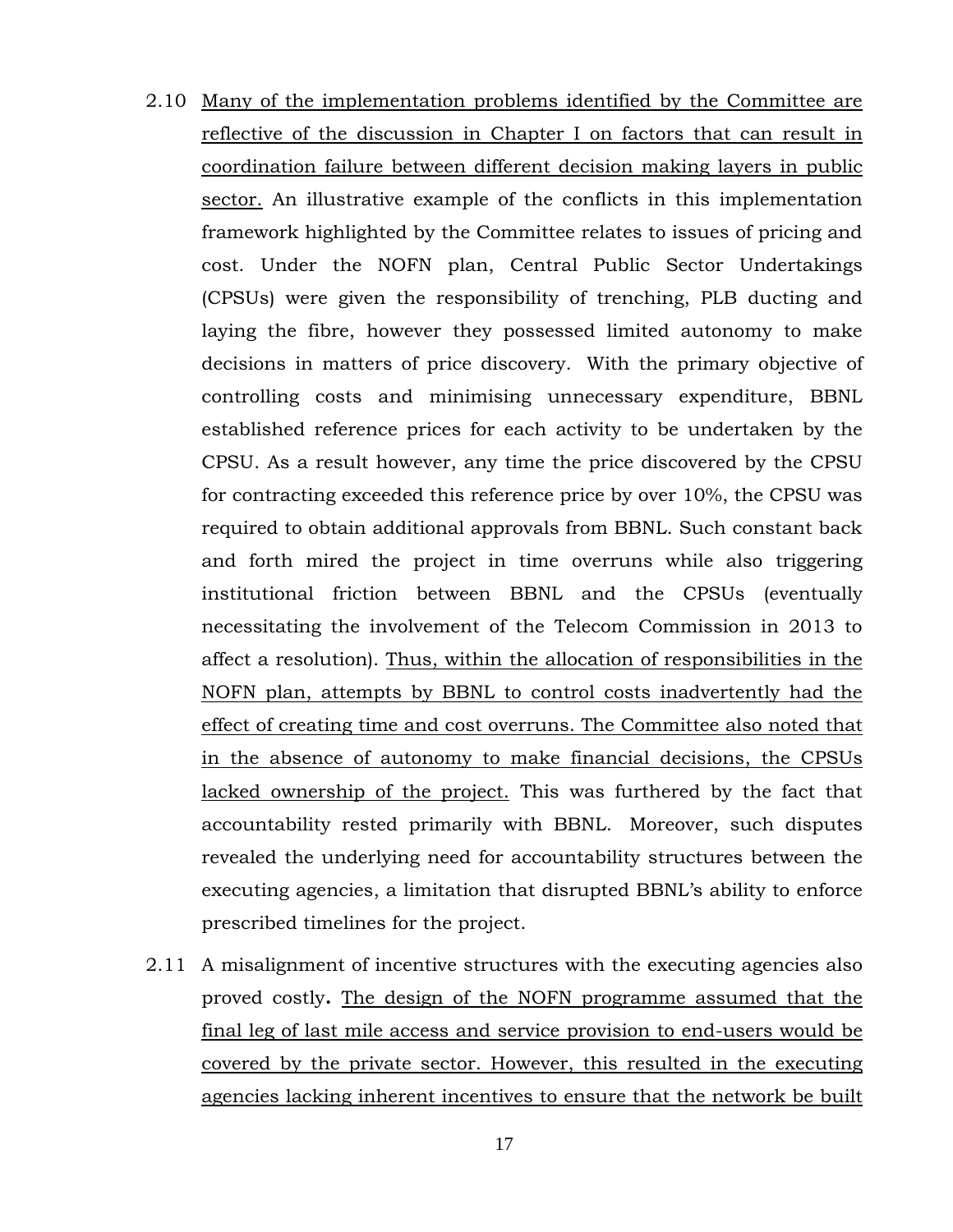to high quality standards**.** Even though long-term maintenance was a part of the engagement, periodic checks were still necessary to ensure quality and required granular coordination amongst several local bodies, which proved extremely onerous for the centralized BBNL and stretched its capacity. The Committee's report also identified a lack of long term planning in other network elements (such as service provisioning, bandwidth utilization, operations and maintenance, and allocation of responsibilities for individual project components), which it attributed to BBNL's shortage of a large professional staff with specific management proficiency. The Committee identified the need to impart flexibility and autonomy to BBNL and the need to enhance its human resource base as the single most important factor for the success of BharatNet.

2.12 Even in areas where the infrastructure was deployed, executing agencies were unable to successfully market the networks to private companies that could provide connectivity and service delivery at the user level. Due to the lack of private participation, pilot projects were initiated in Vishakhapatnam, North Tripura and Ajmer where the three CPSUs (PGCIL, RailTel and BSNL respectively) were tasked with providing connectivity through the established infrastructure in a ratio of 15:15:70. However, PGCIL and RailTel lacked the flexibility and efficiency to act as feasible operators, thus requiring BSNL to undertake a large-scale connectivity initiative that proved beyond its operational capacity.

#### **B. Expanding the NOFN Programme: "BharatNet"**

2.13 As part of its core recommendations, the Committee recommended increasing the scope of the NOFN programme and migrating it to becoming "BharatNet", in line with the centrality of citizen-level Internet access to the Government's Digital India initiative –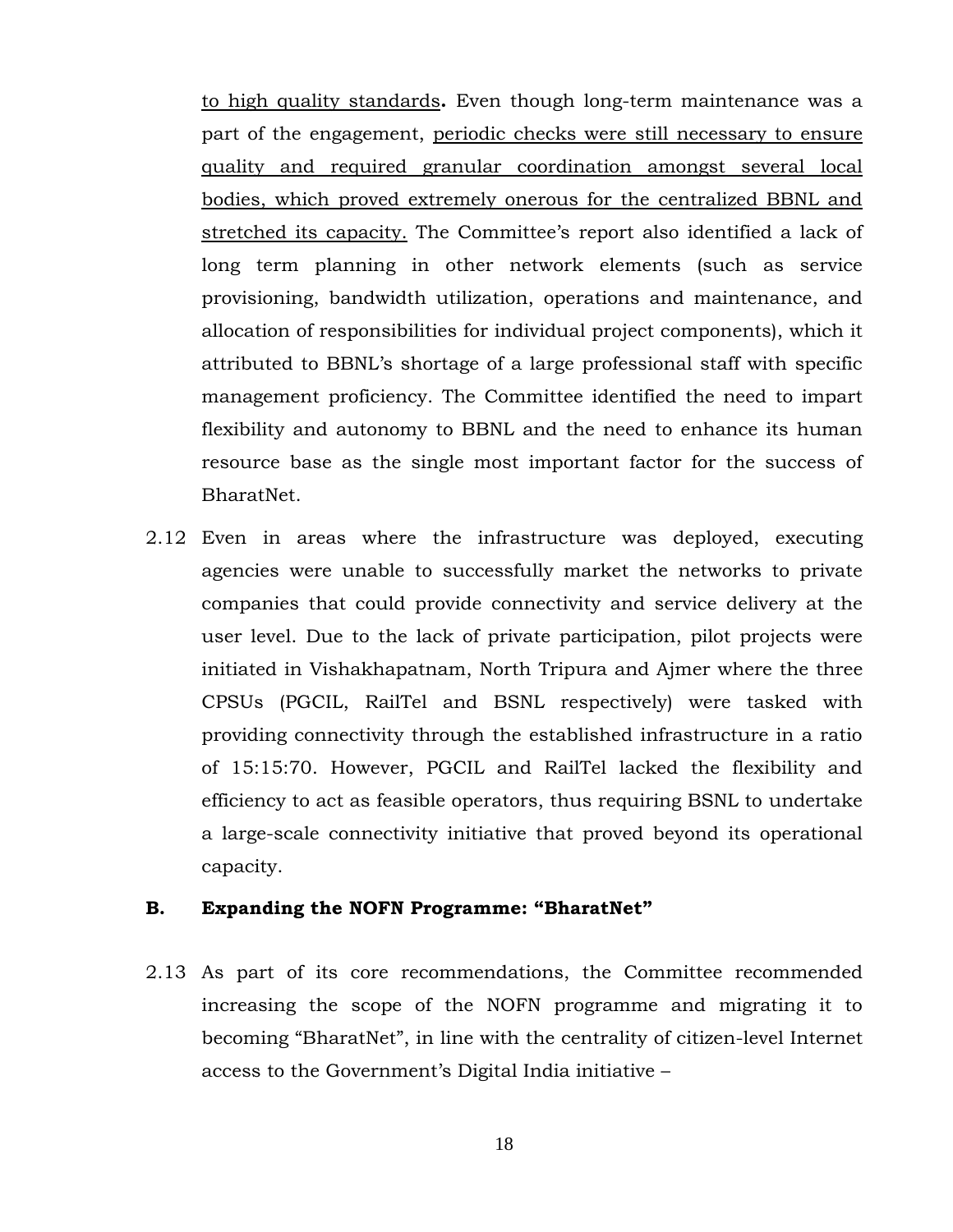*"BharatNet shall be a project of national importance to establish, by 2017, a highly scalable network infrastructure accessible on a nondiscriminatory basis, to provide on demand, affordable broadband connectivity of 2 Mbps to 20 Mbps for all households and on demand capacity to all institutions, to realise the vision of Digital India, in partnership with States and the private sector."*

2.14 The Committee estimated that this increase in scope and scale would raise the total cost of the project under the BharatNet from the previous estimate to Rs. 72,778 crores (with the potential to reduce this cost by Rs. 6,900 crores if existing BSNL infrastructure is utilized), and increase penetration by 1.9% of the estimated population in 2018-19. Given this increase in cost as well as scope, the need to involve the private sector as well as obtain additional sources of financing became imperative. The Committee in its report identified three models for deployment - the appropriateness of each model for the implementation area was determined on the basis of private sector price quotes, underlying security context, nature of terrain etc. The three models so outlined are (i) the CPSU-led model, (ii) the State Government-led model, and (iii) the Private sector-led (EPC/Consortia) model.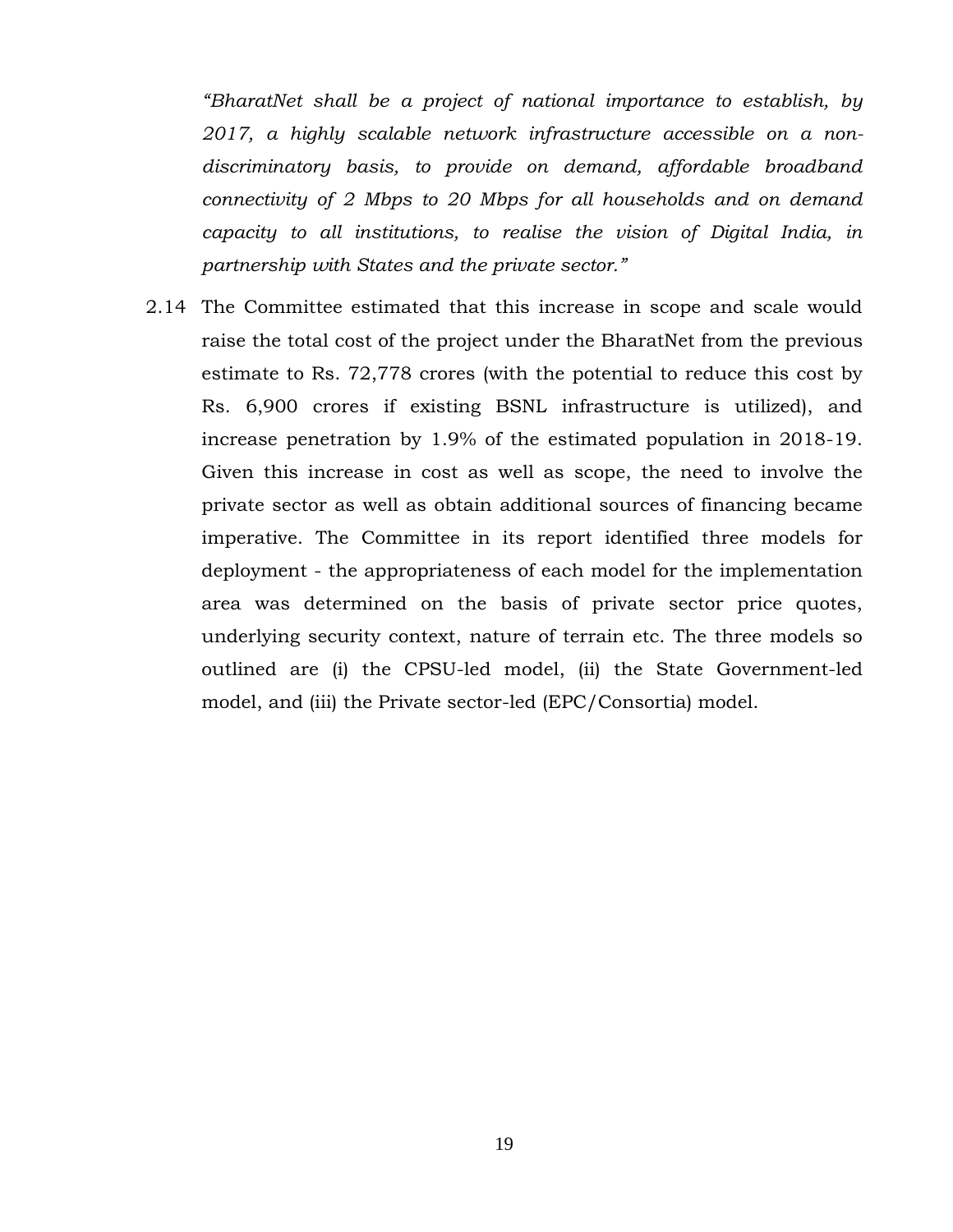

# **Figure 3: Areas categorised by Implementation Model (DoT Committee Report on NOFN)**

### **C. The CPSU-led Model**

- 2.15 In the CPSU model, monitoring operations would be carried out through a centralized Network Operation Centre (NOC) facility under the Central SPV (BBNL). Incumbent CPSUs (BSNL, Railtel, PGCIL) will carry out competitive bids for dynamic price discovery across project components.
- 2.16 The CPSU model has been recommended for specific regions only, depending upon the viability of private and State-led models. In specific, this includes areas that face political or social instability (Chhattisgarh, Jharkhand, Jammu & Kashmir, Nagaland, Manipur) and areas characterized by challenging topographical terrain, necessitating alternative means of deployment (such as laying of aerial optical fibre). Additionally, CPSUs could lead in certain areas where they have already completed a significant portion of Phase 1 (Kerala, Karnataka, Haryana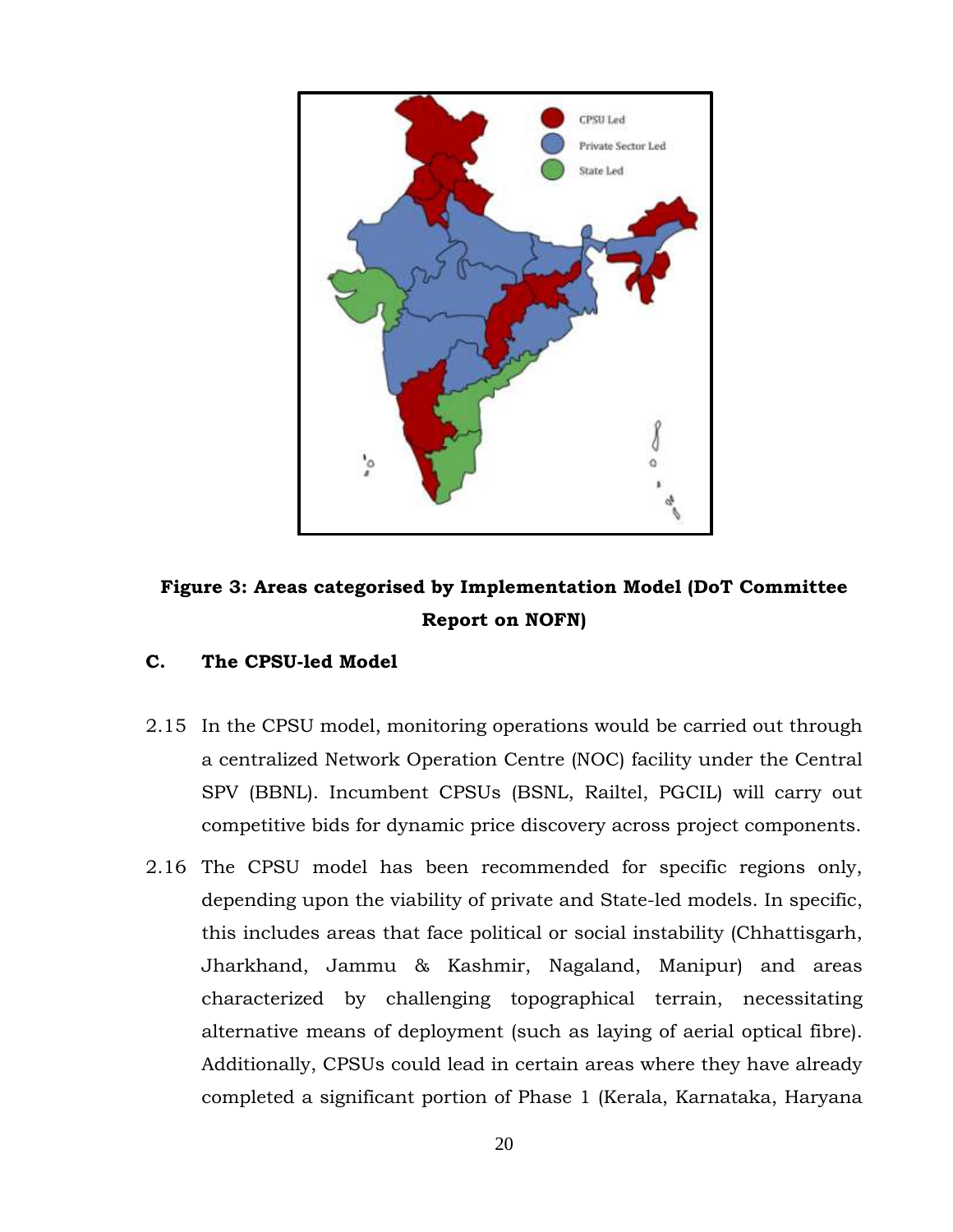and Punjab). The CPSUs were identified as having the advantage of being able to accommodate the risks in areas where deviations from the buried optical fibre prototype (in the form of aerial optical fibre or other techniques) could be required. Incentives are to be incorporated into the project structure, while performance indicators could further instil a sense of ownership in key public officials (particularly the CMD, director-in-charge and the project head in-charge). The challenges identified include insufficiently robust accountability mechanisms, and limited capacity to enforce incentive structures by the agencies.

#### **D. The State-led Model**

- 2.17 The second deployment model envisions State Governments designing, customizing, implementing, commissioning, managing and operating the network. State Governments shall create or assign a State Special Purpose Vehicle that owns the network. State Governments are considered the principal carriers of Government services and so incentivizing States to contribute and lead sections of the project was identified as essential. The complex realities and challenges of each State were also seen as demanding a decentralized system of project implementation.
- 2.18 Leveraging the State governance systems could allow for parallel implementation of the project along different regions. However, some State Governments may not possess the management and technical capacity required to successfully implement a project of such complexity.

#### **E. Private Sector-led Model(EPC/Consortia)**

2.19 Under this model, bids for a 'Build and Maintain' contract would be invited from a consortium. The bid-winner is to establish, operate and maintain the network, while the assets shall be owned by the Central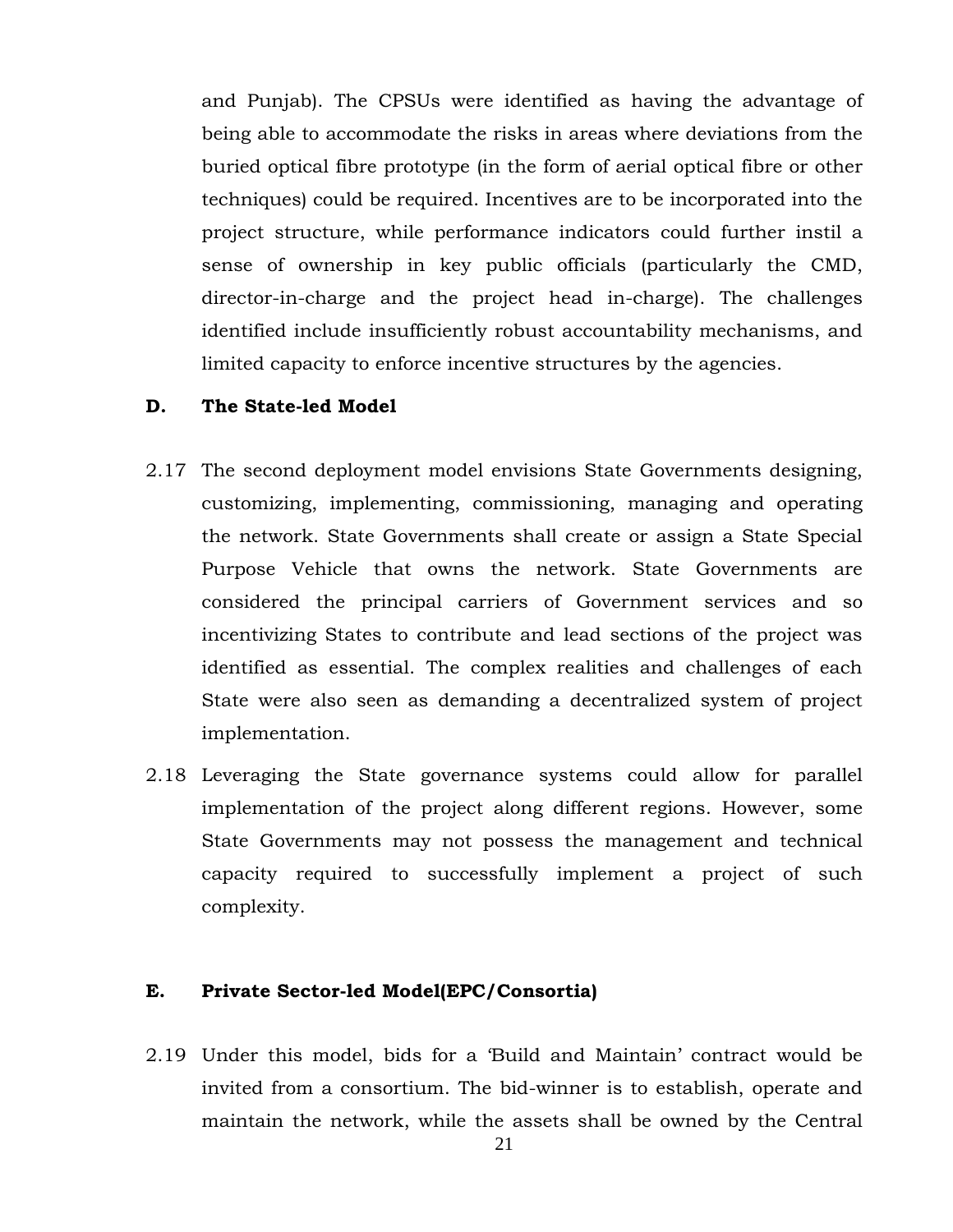Government. The capital expenditure for each bid-package will be benchmarked to completion of certain milestones, with an incentive of revenue sharing if bandwidth utilisation exceeds a threshold.

- 2.20 For such a model, the bidding consortium design could include private players experienced in Engineering Procurement and Construction (EPC), network Original Equipment Manufacturers (OEM), system integrators, and managed services providers in order to attract a diverse group of serious bidders with sufficient professional capacity. This model also incorporates a single window clearance facility for the lead bidder in the consortium.
- 2.21 Such an approach was seen to potentially optimize network rollout by ensuring parallel execution across multiple regions through a number of implementation partners. Since the bid would be structured on a turnkey basis, the complexities of managing dependencies across different agencies are handled by the partner. This would enable BBNL to concentrate on other aspects such as project monitoring, ensuring deliverables and enforcing SLAs. Further, the bundling of Managed Services Portion (MSP) as part of the bid could overcome any resource deficit on part of BBNL.
- 2.22 The Committee recognizes that this would require enormous capacity building for BBNL to manage, monitor and enforce several activities and the high variations in inventory-supply across different regions simultaneously. The number of such contracts could easily exceed a few thousands. Another risk in this model is the uncertainty of the willingness of multiple companies to participate in the bids to ensure optimum competition in the process. As multiple private entities will be leveraged in this model, external variables such as risks in the provisioning of RoW will be an important factor to take into account.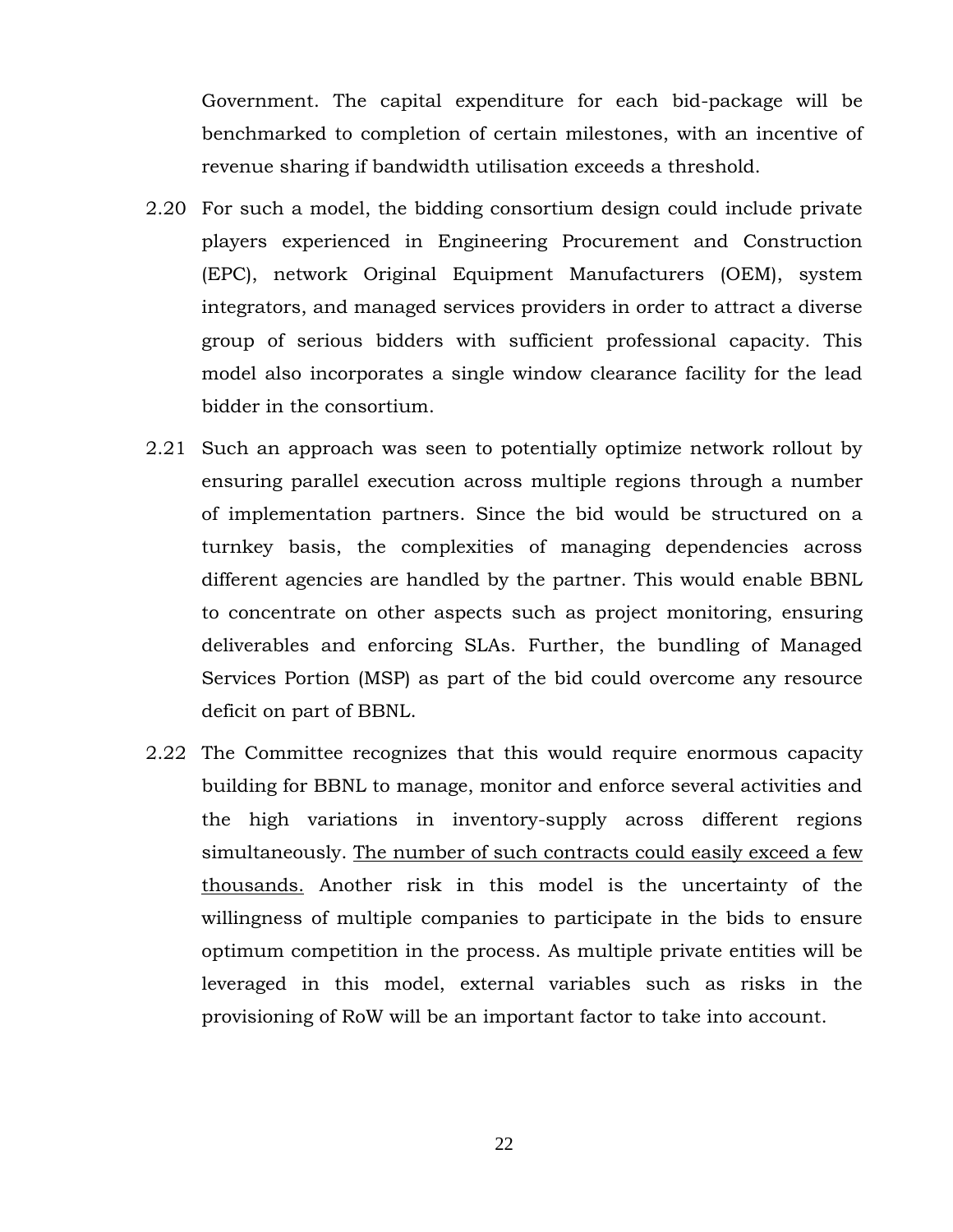#### **F. Catalysing Additional Private Sector Involvement**

- 2.23 It appears that the CPSU and State-led models outlined in the Committee Report share many of the same characteristics of the NOFN implementation model that have been previously outlined as increasing the risk of failure due to misaligned incentives. For example, monitoring implementation to ensure quality of work is an integral part of broadband strategy and can help ensure that targets, costs, benefits and outcomes of projects are measured to ensure efficient management. Under the suggestions of the Committee, this role has been assigned to BBNL/State SPVs (which may engage other State Government or thirdparty inspection and monitoring agencies to oversee implementation) adding to the bureaucratic layers that can hinder Government decision making. Such a *"thick"* governance model risks slowing down decision making and can lead to programme delay, cost over-run and damage to all parties.<sup>14</sup> The adoption of a *'thin'* oversight model that contractually assigns responsibility for managing delivery to 'Delivery Integration Partners (DIPs)' however requires the DIPs to take on significant risk on behalf of the State without sufficient leverage over the wider group of delivery partners. Moreover, in addition to the coordination concerns that emerge with the "state-as-middleman" approach, the number of private entities involved and probability of Service-Level-Agreement disputes, the processes for resolving which can add to the State's burden.
- 2.24 While the committee's suggested model for private participation i.e. the EPC model is a step in the right direction and may result in the private sector filling in the role of infrastructure deployment, the alignment of incentives continues to be mismatched. Under the EPC model, the private sector's engagement is limited entirely to infrastructural

 $14$  Deloitte National Broadband Plans – Realising the benefits through better governance -2014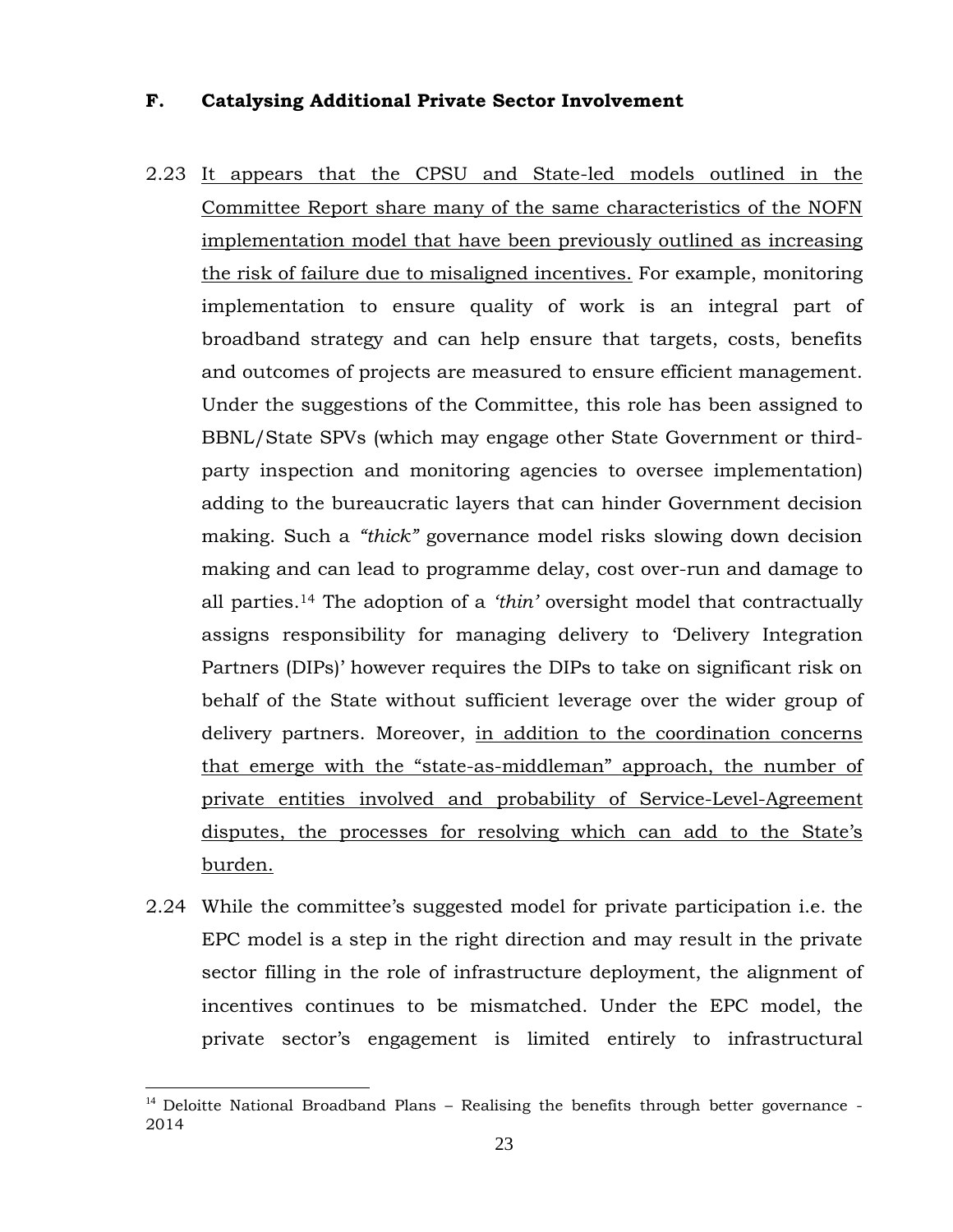deployment, thus restricting its interest away from the long-term success of the BharatNet programme i.e. service delivery. With the private contractor having no long-term stake post-deployment and the weak monitoring capacity of the public monitoring agency (especially given the highly technical nature of the project and the sheer volume of work that must be monitored), there exist perverse incentives for private contractors to increase profit margins by reducing costs through the deployment of poor quality infrastructure and there exist no incentives for speedy implementation (since the executing agency's source of revenue is independent of how quickly the network is made operational).

- 2.25 Even where this problem is sought to be solved by enhancing the monitoring agency's capacity and including contractual safeguards that condition payments on clearly defined outcomes and/or provide for staggered payment over time contingent on the maintenance of infrastructure, the State may still suffer from its inability to efficiently and effectively market its services to end users and catalyse demand. As discussed previously, even where fibre has been successfully laid under the NOFN model, PSUs fared poorly when marketing their services to end users.
- 2.26 The various risks in the three models suggested by the NOFN committee can be summarised as below:

#### **G. Analysis of risks in various models**

2.27 The three models suggested by the NOFN Committee have varying degree of details relating to implementation. However, one common theme running through these models is that the selected agency(ies) are given the responsibility of building the network. Thereafter the network is maintained by the same agency(ies) for a period of 10 years. However, the bulk marketing of the network is proposed to be done by the BBNL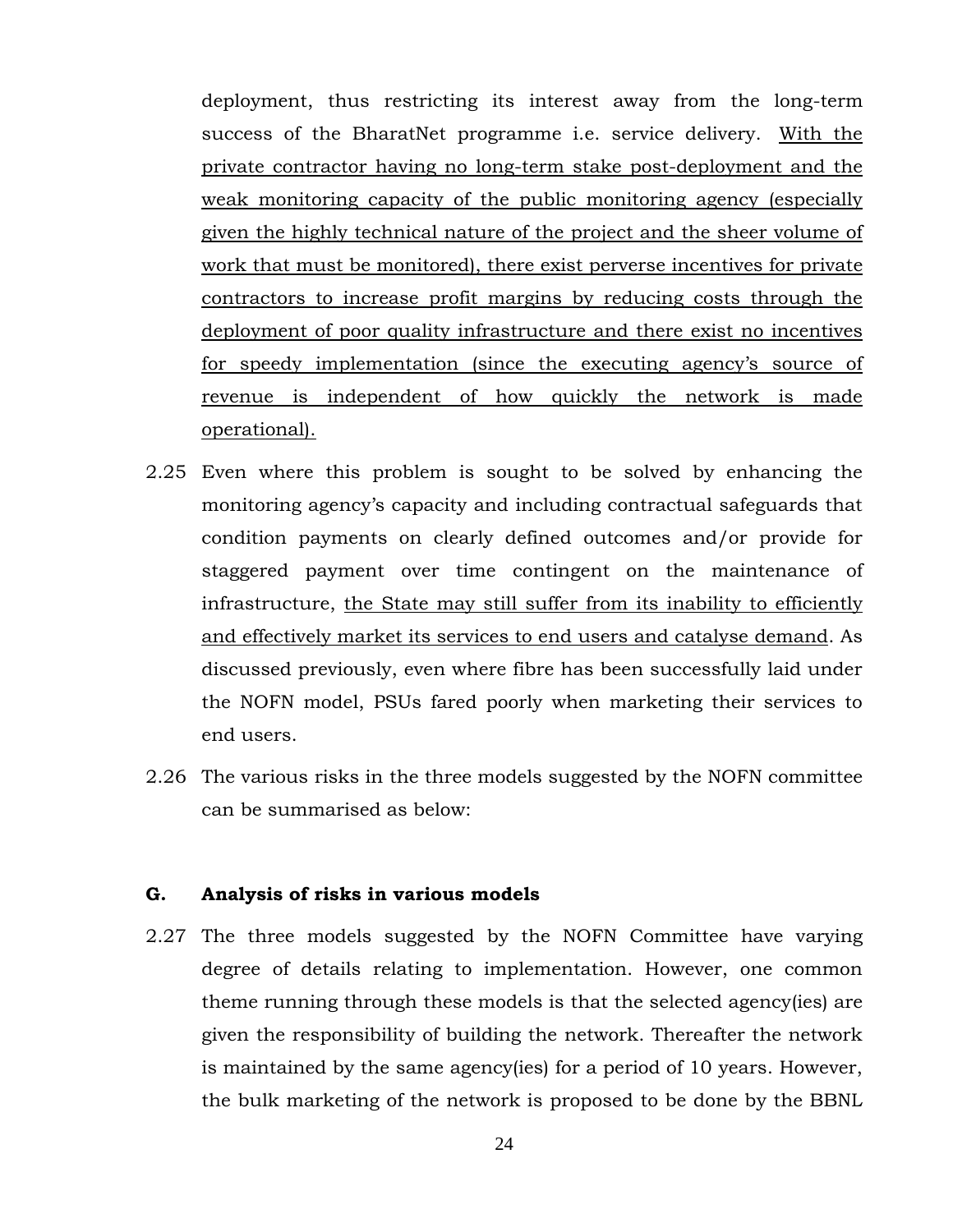and/or the State SPV (hereinafter described as Contracting Agency). Though these models differ in their details, these can be jointly referred to as 'EPC' models. Broadly various implementation risks associated with the project can be separated in two distinct phases: construction phase and maintenance phase. During construction phase of the network, the risks are: (a) risk relating to timely completion of the project i.e. execution speed risk and (b) risk relating to quality of implementation. Similarly major risks in the postconstruction/maintenance phase are: (a) marketing risk (b) technology up-gradation risk (c) contract management and related issues of dispute resolution and (d) risk of monopoly.

- 2.28 In this background, it is important to analyse the models recommended by the NOFN committee and compare the critical aspects, which will result in the success or failure in implementation. Such a comparative analysis is necessary to identify the model that will best meet the stated objectives of BharatNet.
- 2.29 The NOFN Committee, other than identifying the implementing agency(ies),is fairly sketchy in providing details about implementation. It only provides that the selected agency(ies)will be given the responsibility of building the network, and thereafter maintain the network for a period of 10 years. The bulk marketing of the network is proposed to be handled by the BBNL and/or the State SPV (hereinafter described as "Contracting Agency").
- 2.30 **Timely completion of the network:** In the EPC model, the contractor is paid as per the milestones of construction that are specified. If there are delays due to factors beyond the control of the EPC contractor, he cannot be penalized. The contractor has little incentive in completing the project in time. Typically in an EPC scenario, a variety of situations (such as RoW permissions) are offered as *force majeure* alibi for delay. It is difficult to penalize and impossible to recoup the loss of time when delays do take place. A case in point is the various projects in the road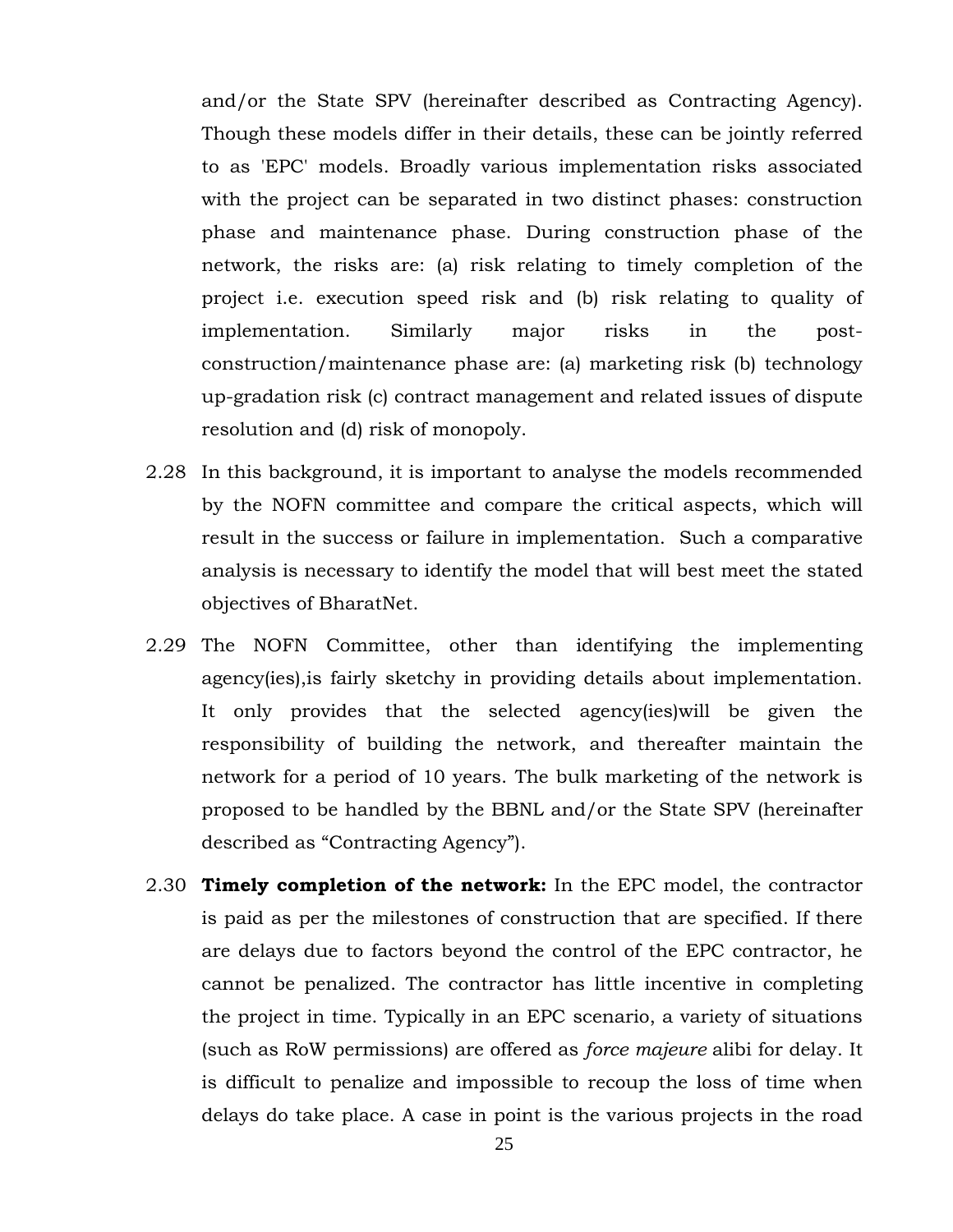sector where non-availability of land is taken as a major reason (many times as an excuse/alibi) for construction delays. Given the stakes in such high value projects, not only does the EPC contractor not pay any penalty for delay, often it is the EPC contractor who gets damages from the Government, if it is actually held that it is not responsible for the delays. In sharp contrast a BOOT operator having significant incentive to complete the project in time, as his revenue stream from the project starts only on its completion, is more likely to anticipate problems and make all the efforts to resolve them early so as to complete the project well in time. The risk of delay in completion of the project is relatively less in such model than in EPC model.

2.31 **Quality of Network:** Under the EPC model, the EPC contractor gets paid on completion of the network and for maintenance thereafter. However, the contractor will not be selling the final product/services. It will be done by the Contracting Agency. Such a system does not build in an inherent requirement for adherence to or ensure quality of output. In such a scenario, ensuring quality becomes the prime function of the Contracting Agency, requiring close supervision by them. In addition to the administrative cost involved in such supervision, for a project such as BharatNet this will be a humungous task considering that the length of the fiber is of the order of 1.7 million kms. The EPC contractor not having any long-term post deployment stake in the project coupled with the limited monitoring capacity of the public Contracting Agency, (especially given the highly technical nature of the project and the sheer volume of work that must be monitored), there actually exists perverse incentive for private contractors to increase their profit margins by cutting corners in quality of the network deployed. To give a specific example of such perverse incentive relating to the BharatNet, it may be noted that a very important element of cost is digging of the trenches for laying optical fibre. Significant cost saving is possible for the EPC contractor by reducing the depth of the trench. It will be very difficult to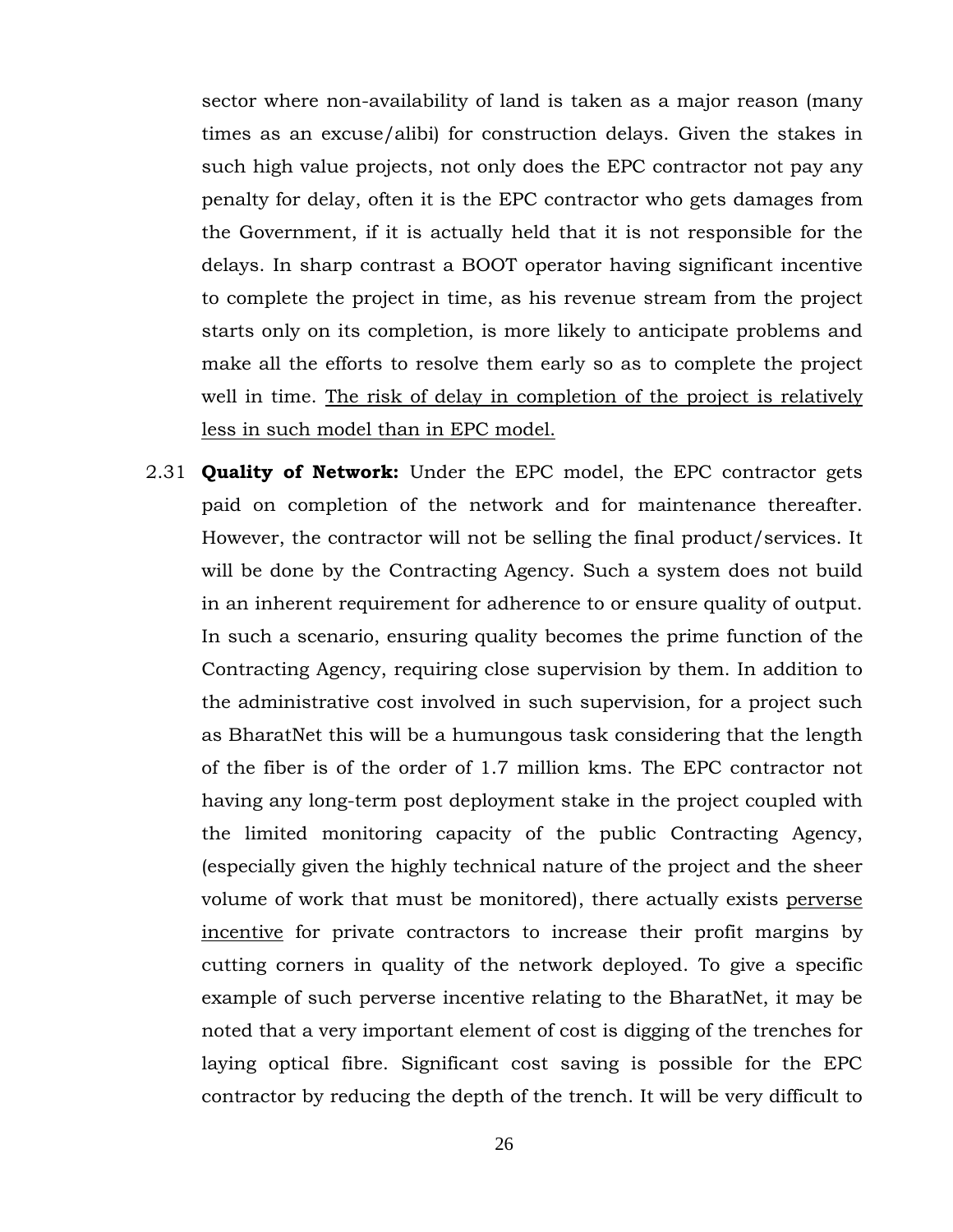supervise such large tract (1.7 Million Kms.) for ensuring proper depth. While the adverse impact on quality of the network may not be immediately discernable, this compromise will result in long-term maintenance problems which will have to be additionally paid for in the future. On the other hand if the proposed models has provision for aligning long-term interest of the contractor and of the public Contracting Agency to ensure high quality of construction (including proper depth of fibre laying), the model will be successful.

- 2.32 **Marketing:** As per the current proposal, the dark fibres are proposed to be auctioned in a reverse auction at the district level. It is quite possible that there is no demand and the reverse auction does not succeed. Hence the network could remain unutilised post-construction, in some parts at least. While the risk of under-utilisation of the network may also exist in other models, if the executing agency is also given the right to earn revenue by selling the final product, the need to maximise the return on investment will ensure that there is a constant attempt by the executing agency to increase the network utilisation through price and content based innovation.
- 2.33 **Technology up-gradation:** In the telecom sector, technology advancement and the associated risk of technological obsolescence is real. Some unforeseen technological advancement in the future could constitute a major risk for the Government if it gets involved in deployment, maintenance and marketing of bandwidth as per the recommendations of the NOFN Committee. Once the Government has chosen a particular technology, for any upgradation it will be dependent on that very vendor who can exploit the situation and increase the cost of whole project. On the other hand if the selected agency is required to deliver the desired outcome in a given time frame, it will make sure the technological upgradation in order to reduce cost and better QoS.
- 2.34 **Contract Management:** The current proposal envisages the network to be auctioned at the district level. This concept is fraught with the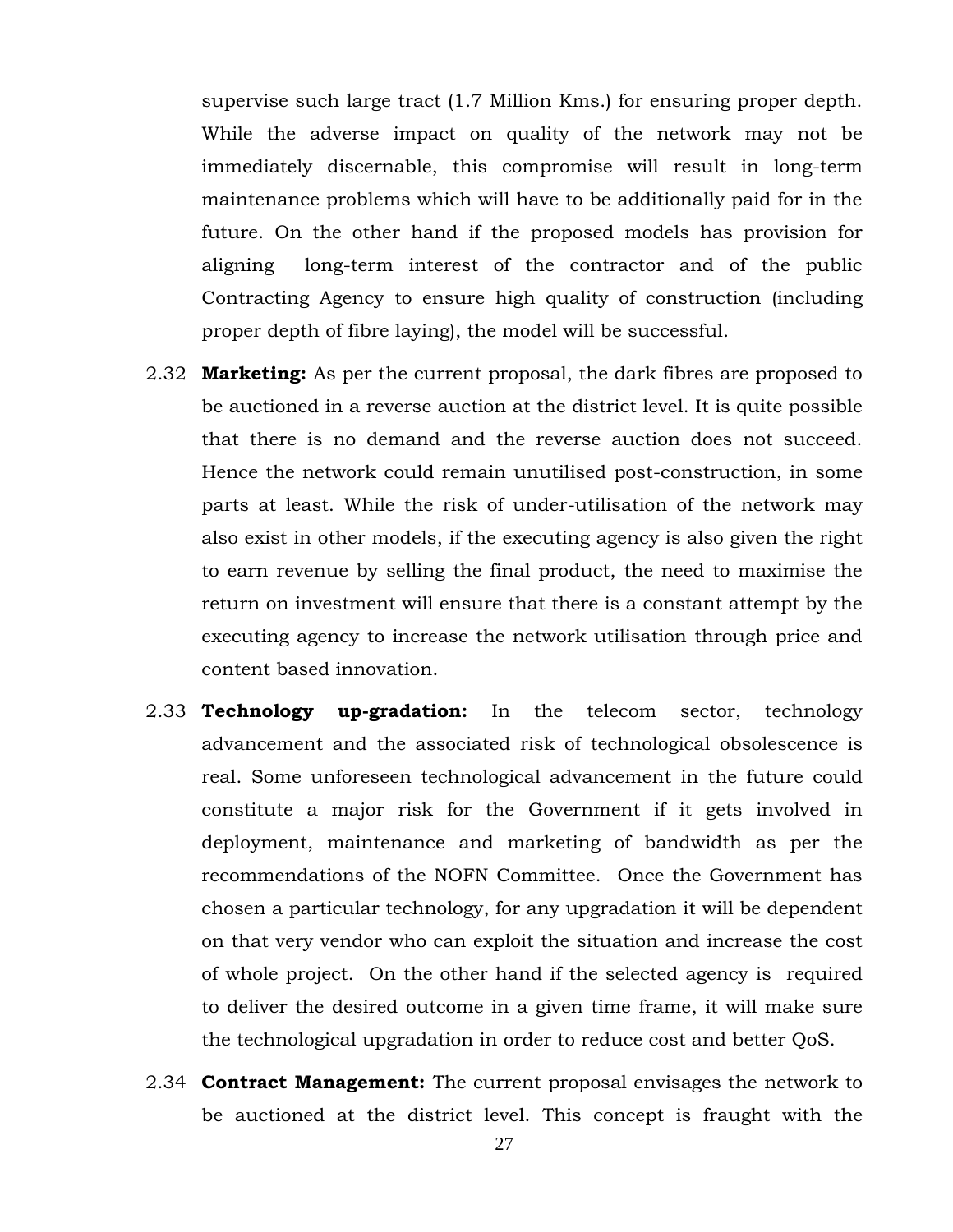danger of creating an administrative nightmare. Implementation of this proposal will result in a complex and unmanageable web of contracts. Assuming that one entity is auctioned one pair of fibre, there will be a minimum of a dozen contracts at each district. This will put the total contracts pan-India at 6000 at the minimum. Management of these contracts, their SLAs, payments, disputes etc. will require huge resource and work by the BBNL and/or State SPVs. Besides, the contracts of these users will be with the Contracting Agency and the responsibility of maintaining the network will be with the EPC contractor. In case of complaints relating to non-maintenance of the network/SLAs, the users will complain to the Contracting Agency and then the Contracting Agency will pass on this complain to the maintenance contractor. There are bound to be disputes relating to many issues. These operational issues will put lot of burden on the Contracting Agencies.

2.35 **Monopoly:** In the three models suggested by the committee with the Government; obviously, there appears no fear of monopoly. However, in view of the fact that there is a very little demand; the Authority does not perceive monopoly as a major risk in any alternate model. The Authority has also taken note of the fact in near future, availability of bandwidth through alternate technologies such as microwave and satellites communication (in Ka band) will offer sufficient competition to curb monopolistic behaviour, if any. Moreover, an institutional framework is already in place to manage abuse of monopoly in the form of TRAI and Competition Commission of India (CCI). The recommendations of the Authority seek to address monopolistic outcomes and protect consumer interests by (1) requiring a mandated maximum wholesale price for the bandwidth; (2) ensuring arms-length arrangements between the agencies in the consortium and the service provider to whom bandwidth is sold; and (3) requiring all bandwidth provided to be subject to the oversight of the Authority as well as the CCI.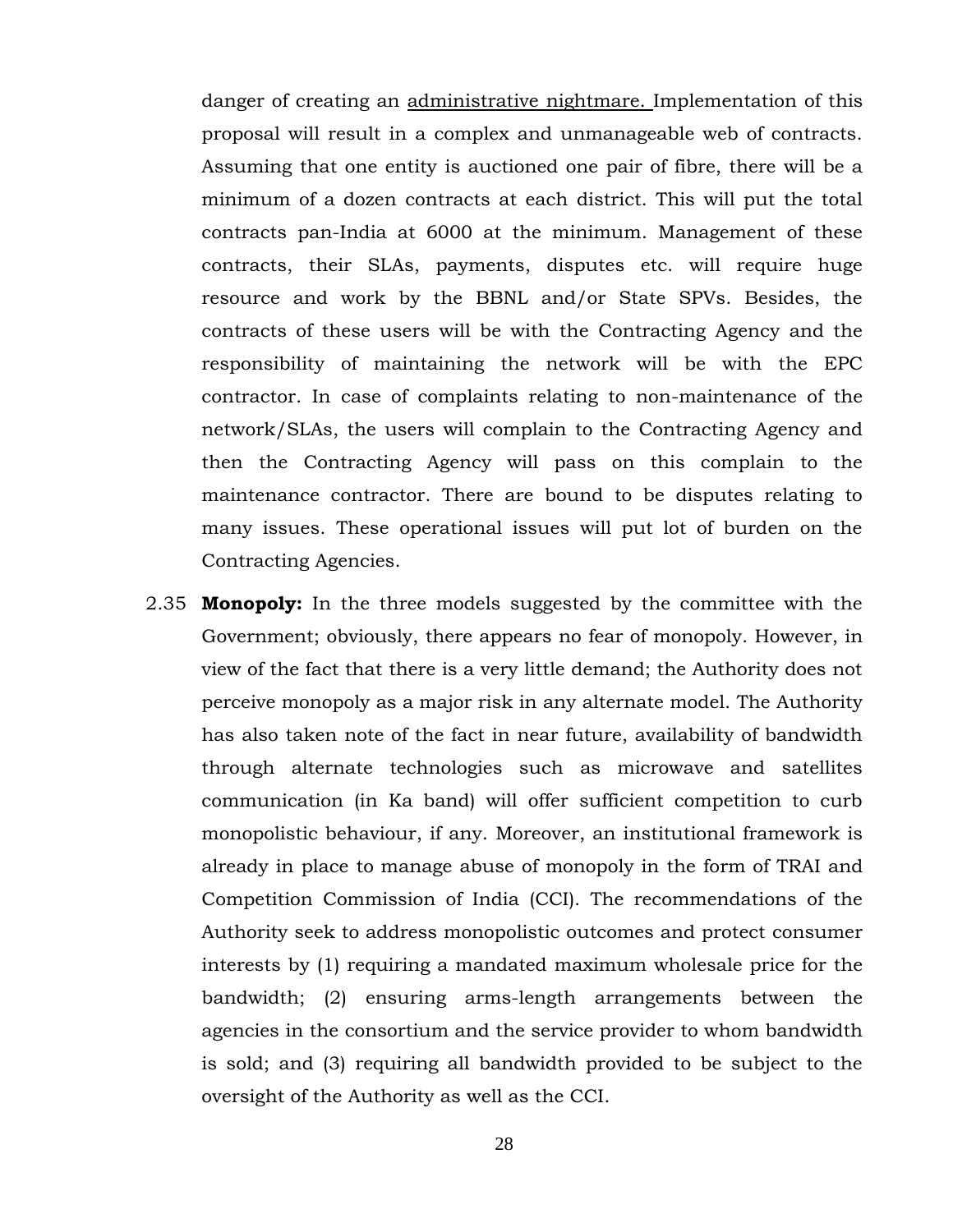- 2.36 In light of these constraints, it thus becomes desirable to structure the private sector's involvement in a manner that aligns long-term private sector incentives with the State's social and public service delivery objectives. Such alignment of incentives is possible in a PPP model and can go a long way in reducing the need for extensive and granular public sector monitoring, reducing the State/monitoring agency's role to simply ensuring outcomes in special circumstances. Bundling construction and operation is efficient as it requires private parties to internalise operation and maintenance costs, generating incentives to design the project in a manner that minimises life-cycle costs. Moreover, as builders become responsible for enforceable service standards, the incentive to consider such standards when designing the project are high. This can go a long way in reducing maintenance risks.
- 2.37 The Authority thus perceives the Build-Own-Operate-Transfer (BOOT) model as having the potential to ensure such long-term incentive alignment and going some way in reducing many of the varied sources of risks. The model was defined in the CP as *"a form of concession in which a public authority makes an agreement with a private company (concessionaire) to Design, Build, Own and Operate a specific piece of an infrastructure such as a power plant, road, a bridge, a telecom network etc. along with the right to earn income from the facility for a pre-decided period of time (concession period approximately 15-25 years), and later transferring it back into public ownership."* Given the varied specialities and experience required over the course of the concession (enterprises that are most adept at construction may not necessarily be the best at operation and maintenance), it would be advisable that any optimal pairing be in the form of a consortium of firms with specializations across the necessary work requirements.
- 2.38 With these issues and alternative framework in mind, the Authority issued a Consultation Paper on 17th November 2015 ("CP"), briefly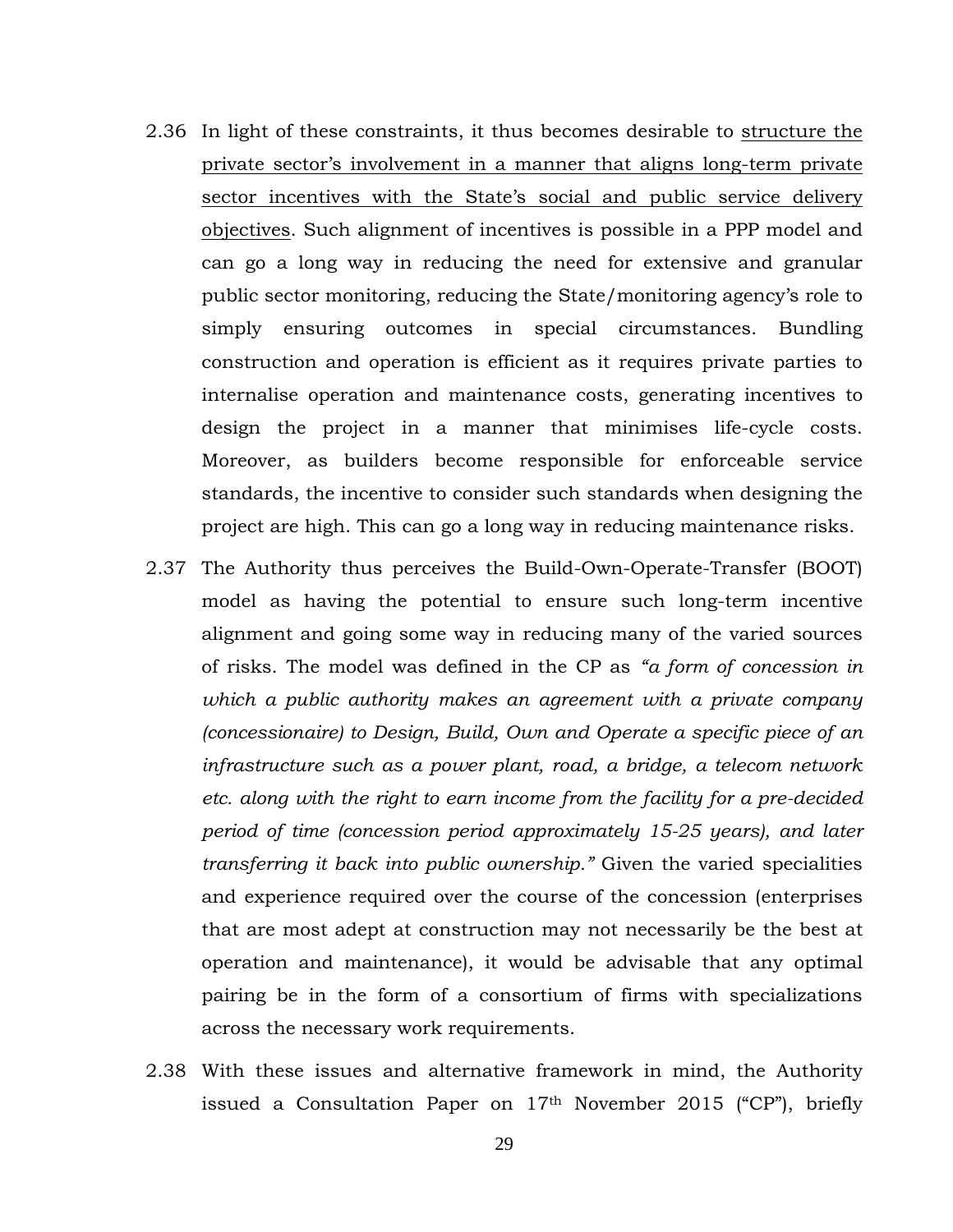outlining the possibility of mobilising Public Private Partnership under the BOOT model, and solicited comments from stakeholders on implementing BharatNet. The spirit of the CP recognised that the challenge in financing and deploying broadband to reach low-income communities and remote areas made these markets less attractive for private investment. As a result, Governments often have to step in as the source of funding, or take steps to attract investment to expand access to the less advantaged. <sup>15</sup> Thus, co-operation and buy-in of a range of agents in the ICT ecosystem becomes imperative and in cohesion can provide an optimum implementation solution.

2.39 In response to the CP, TRAI received comments and counter comments from stakeholders. These were placed on the TRAI website [www.trai.gov.in.](http://www.trai.gov.in/) Separate meetings were held with Infrastructure Providers, Construction Companies, Financial Institutions, Multi-Service Operators (MSOs) and Broadcasters on 02nd December, 2015. A separate meeting with Telecom Service Providers (TSPs), Internet Service Providers (ISPs), Industry Associations, Multiple System Operators (MSOs) and Broadcasters was also held on 11th December, 2015. An Open House Discussion (OHD) with stakeholders was organized on 18th December, 2015. After analyzing the various issues involved and considering the comments received from stakeholders in their written responses and during the OHD, the Authority has finalized these recommendations.

<sup>15</sup> Special Session of the Broadband Commission in Davos, 2015 <https://itunews.itu.int/en/5656-Special-Session-of-the-Broadband-Commission-in-Davos.note.aspx>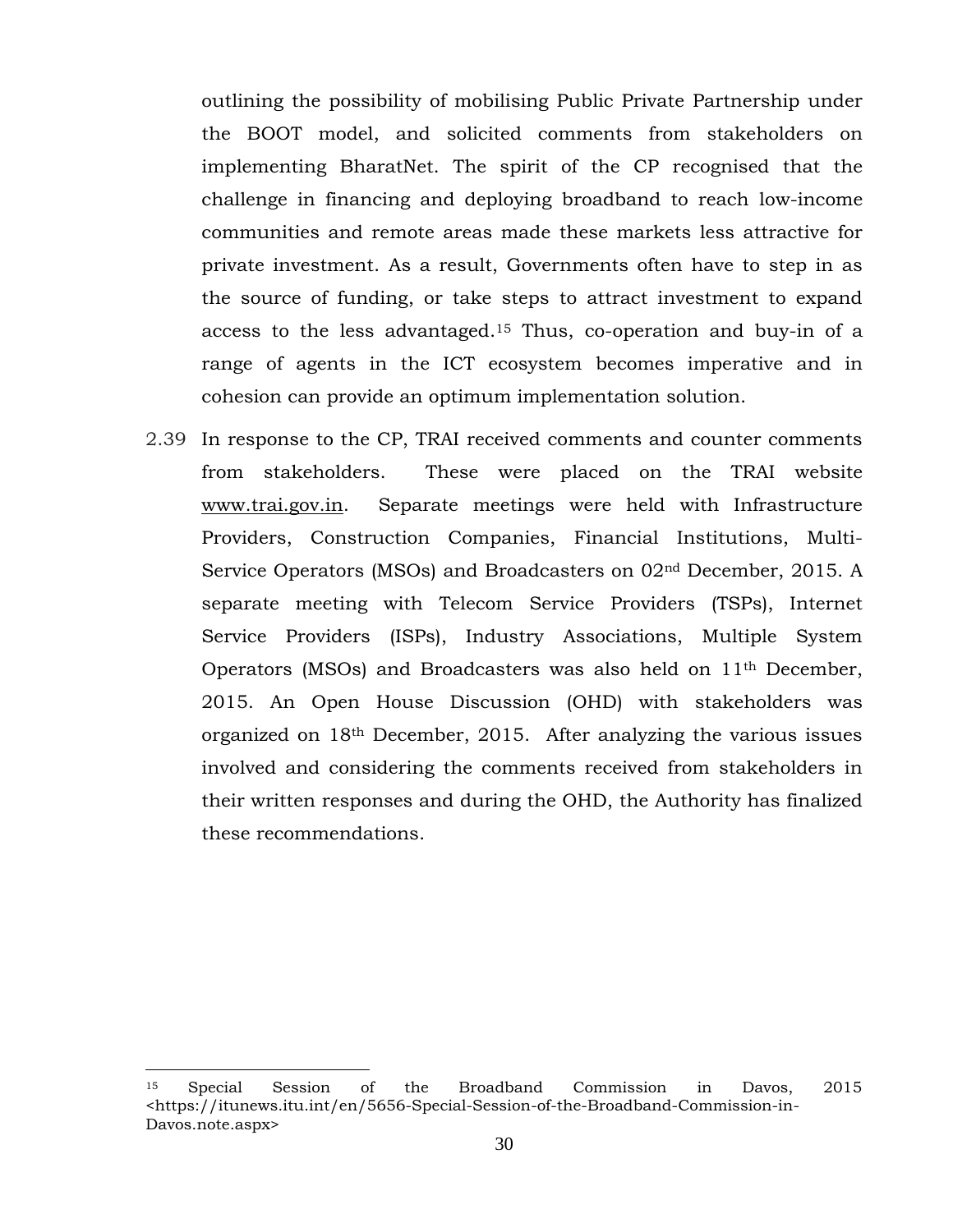### **CHAPTER-III**

### **BharatNet Implementation**

- 3.0 Understanding the potential of the digital economy as an ecosystem is critical - it boosts sustainable economic growth (by creating companies, business opportunities, and more and better jobs); facilitates social inclusion (by connecting and digitizing citizens, businesses and public offices); and fosters international competitiveness and integration.
- 3.1 Broadband infrastructure is a key piece in this ecosystem and the foundation of the Digital Economy. As such, the decisions regarding broadband infrastructure need to consider coverage (defined as the required bandwidth) as well as quality of service. The exponential increase in consumers' demand requires wider, more robust, and higher capacity networks. The impact on necessary investment poses a financing challenge to all stakeholders, these challenges becoming more pronounced when considering the demand elements of the ecosystem (such as devices, affordability or capacity building).
- 3.2 The consultation paper contained 18 questions covering issues on which the Authority sought comments. This chapter summarizes the responses received as well as the opinion of the Authority on each of these issues.

#### **A. Comments on the Models Suggested by the Committee on NOFN**

3.3 In the context of the risks and advantages associated with the implementation models suggested in the Committee report (as identified by the Authority), stakeholder comments were solicited on whether these models would be able to deliver the project within the costs and timelines envisaged. The CP also requested comments on any other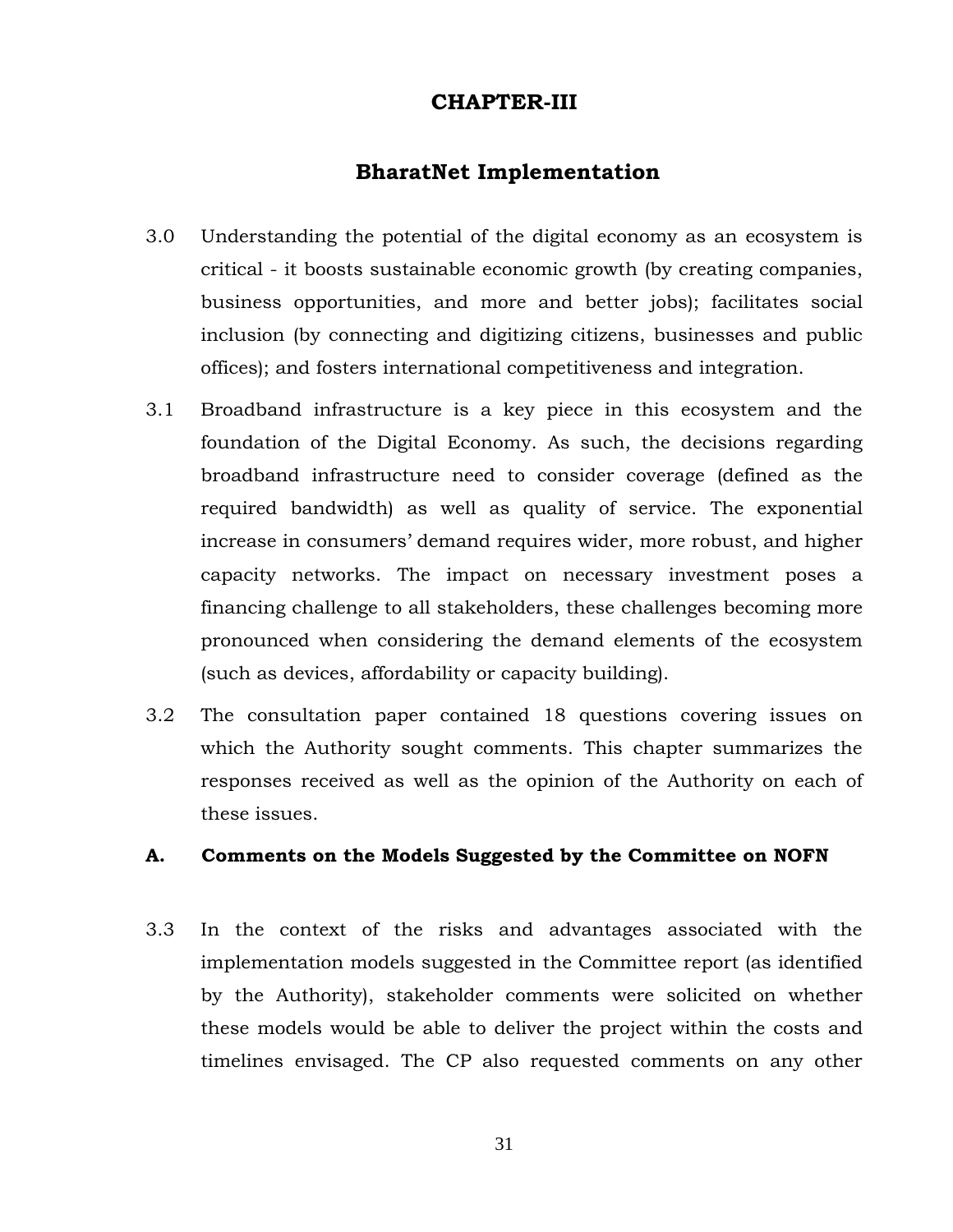risks and/or advantages with regards to the three suggested implementation models.

- 3.4 On whether the three models suggested in the Committee Report are by themselves sufficient to ensure timely delivery within the predicted costs, the majority of stakeholders across TSPs, industry, consultancies and individual respondents seemed doubtful. While a small number suggested that turnkey projects could still be successfully deployed, most were of the opinion that the three models are compromised by a lack of interest alignment between the implementing, monitoring and (last-mile) service entities. In addition, a number of stakeholders expressed skepticism over the coordinating agency's capacity, specifically with regard to project management, given the highly technical nature and spread of the project. These factors were identified as potentially having strongly negative impacts on the efficiency of delivery and the quality of execution. Many stakeholders suggested deploying multiple models, paired with implementation areas on the basis of local context, emphasising that a 'one size fit all' approach is likely to be counterproductive.
- 3.5 Stakeholders identified a variety of risks associated with the three models, with questionable implementation and project management capacity, potential for procedural delays due to bureaucratic structuring, and lack of accountability due to a multi-point and diffused responsibility framework as the most oft cited. In addition, some stakeholders stressed financial burden and last mile connectivity as additional challenges, although these are not entirely limited to only the three models specified in the Committee Report. It was a recurrent theme in stakeholder discussions that assigning of responsibility without an explicit accountability mechanism is unlikely to produce the desired outcomes. Indeed good regulatory design (including enforcement) helps to reduce risk while poorly designed regulatory and enforcement mechanisms can become a source of performance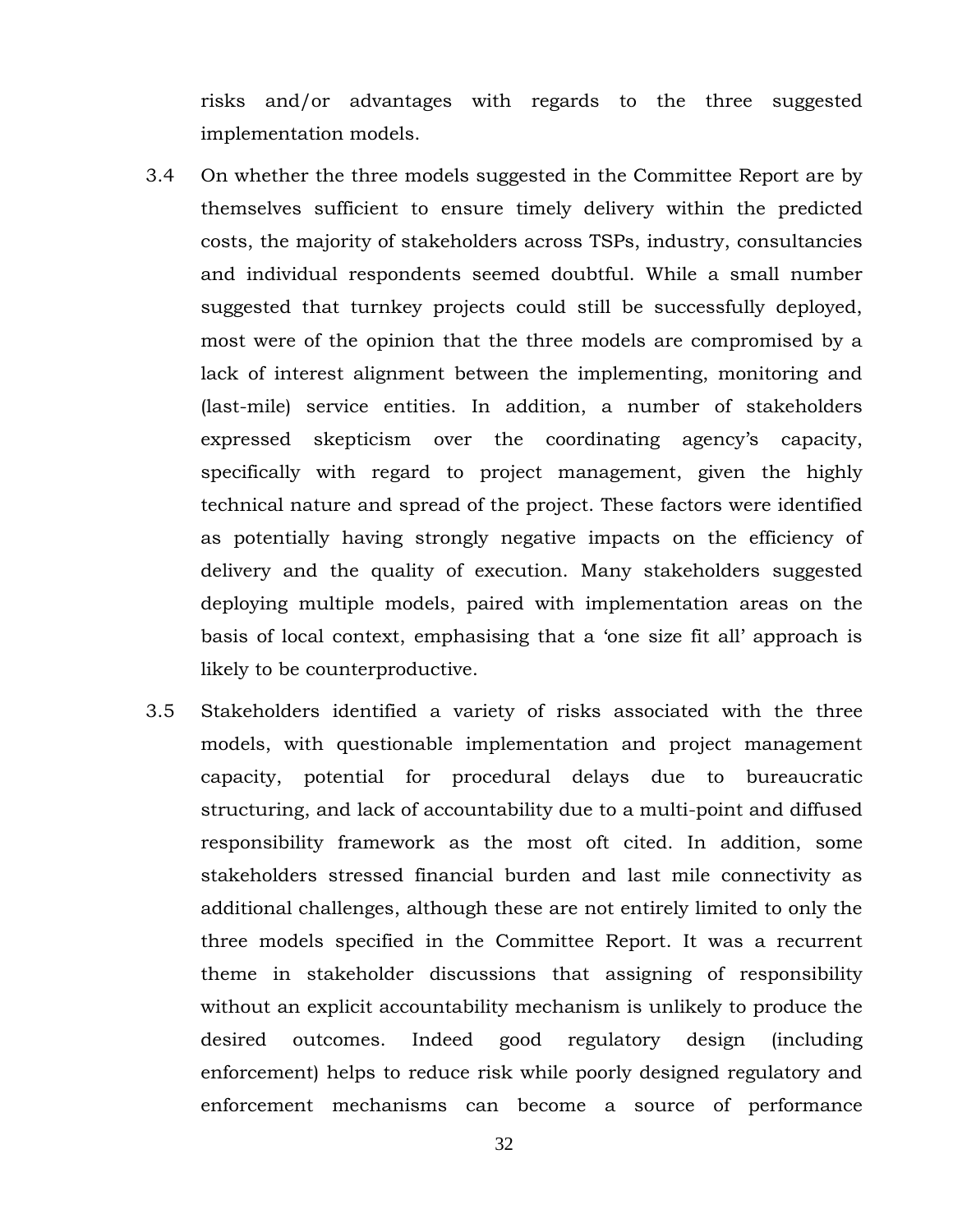problems. It was also generally agreed during the consultations that no model or regulatory design is risk free. But it was simultaneously stressed that several conditions that reduce the likelihood of 'moral hazard' can and do need to be instituted to minimise agency costs and implementation failures.

3.6 Access to low-cost finance is probably the most crucial of issues that limit the deployment of broadband networks in underserved areas. This applies to all projects, but in particular to those with a weaker commercial case, the very implementation of which may hinge on a low cost of finance. Public capital can be deployed to help finance such projects, but it is in short supply generally due to competing priorities.

### **B. BOOT Model**

 $\overline{a}$ 

3.7 Against the background of performance delays in implementation of NOFN and the need for giving urgency to the Digital India initiative, the CP also sought stakeholder comments on whether the BOOT model as described would be more suitable as a composite (in terms of cost, execution, quality of construction and marketing) to meeting the envisaged timelines for execution in comparison with the models suggested by the Committee. Responses were divided on whether such a model on its own would be successful across the heterogeneous demand and deployment conditions within the country. With this caveat however, a number of comments stressed on how an outcome based structure could help achieve timely and successful deployment and assign risks appropriately. While under the generic Build-Operate-Transfer (BOT) model it is possible to extend PPP further through a service or operation and maintenance (O&M) contract awarded to a private company, the BOOT model adds to BOT by also including ownership as part of the concession arrangement. 16

<sup>&</sup>lt;sup>16</sup> *Toolkit for Public-Private-Partnerships in Roads and Highways, PPIAF (Available at <* https://www.ppiaf.org/sites/ppiaf.org/files/documents/toolkits/highwaystoolkit/6/pdf-version/5-36.pdf>)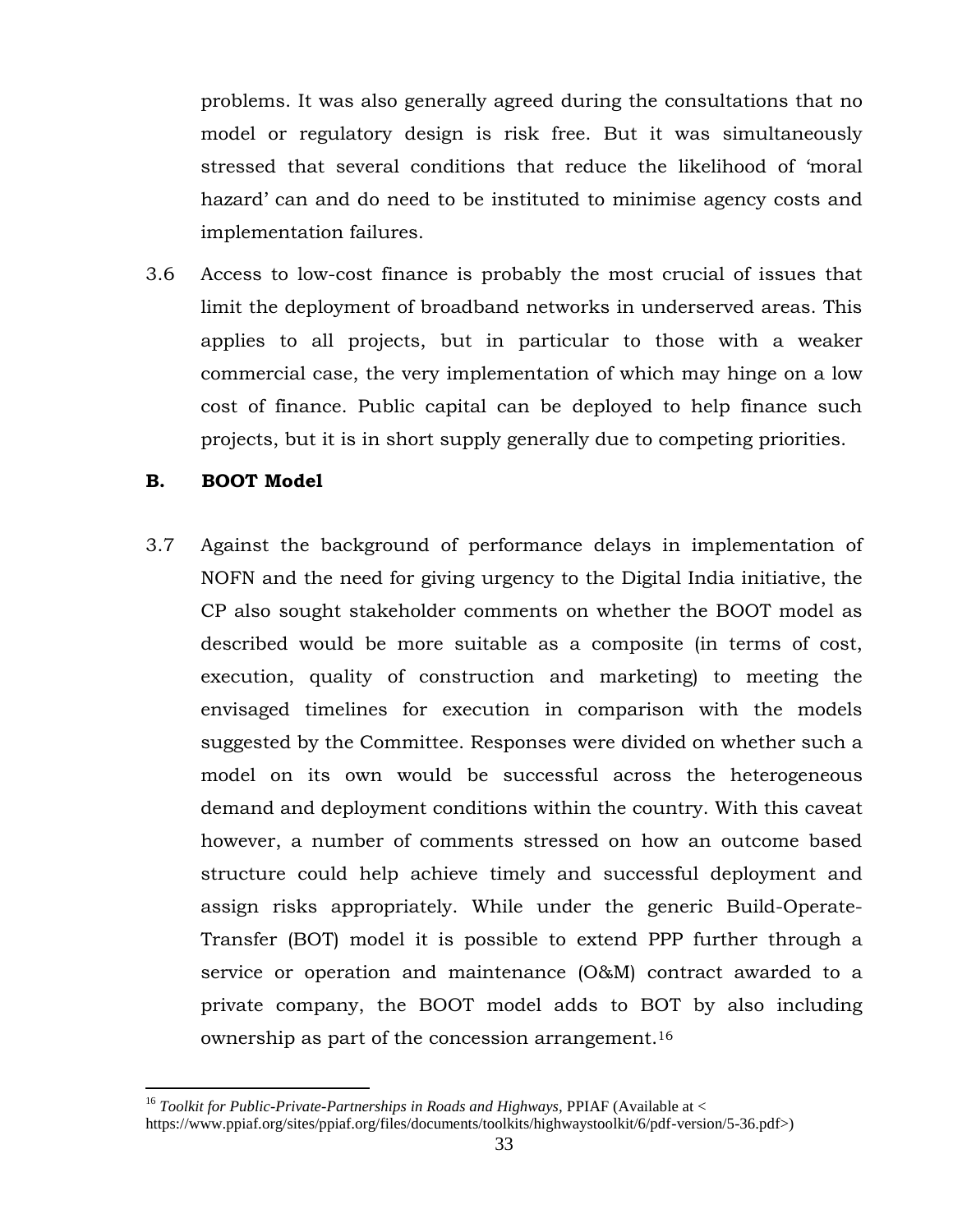- 3.8 While it must be decided whether the PPP model must include transfer of ownership or be limited to BOT, in considering BOOT against BOT the greater functional flexibility granted to the private concessionaire under the BOOT ought to be borne in mind (desirable given the focus on quality and speed of execution). Retaining public ownership can ensure at least some control and discretion over managerial decisions, but at the cost of weakening the private party's ownership rights and introducing rigidity in its choices<sup>17</sup> (including implications on the ability to access and costs of private capital). As has been noted elsewhere, bundling, ownership and service standards are all necessary to ensure the effective transfer of risks to the private concessionaire best suited to bear them. It is harder to make a firm accountable for service quality "*if it* [is] *not responsible for designing and building the facility (hence, the importance of bundling) or if the firm has no control rights over investment and operational decisions (hence, the importance of ownership rights)*". A PPP arrangement that mimics the incentives wrought by asset ownership can thus "substitute private management practices, strong incentives and focus for public sector rigidities, weak incentives and excessive scale."<sup>18</sup> Engaging the concessionaire's interest in service delivery over the long term also transfers maintenance risks such as technological upgradation of the network, maintenance of fibre connectivity and power supply to the private party. Such an approach can also reduce execution risks due to both delay and coordination as the private concessionaire's own interests are aligned with rapid deployment (to quicken monetisation) and the need for coordination by the public agency is minimised.
- 3.9 The proposed scheme under the CP for the BOOT model was that executing agencies would be selected based on competitive bidding for licensed service areas or States or combinations of both on the basis of

<sup>17</sup> Engel, Fischer and Galetovic, "*Finance and Public-Private Partnership",* Reserve Bank of Australia, 2014 <sup>18</sup> *Ibid*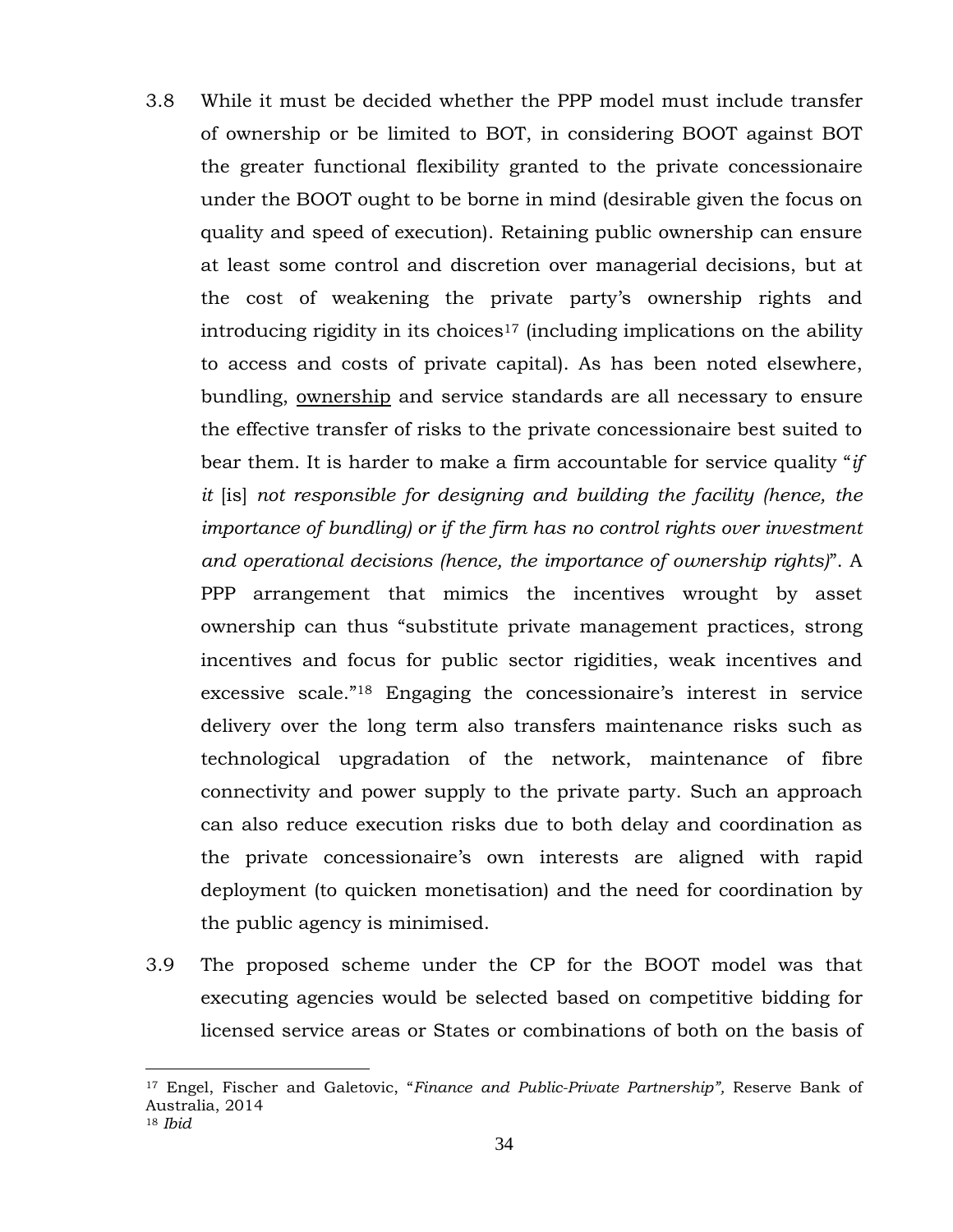minimum Viability Gap Funding (VGF) sought. The agencies would be responsible for building and operating the network, own it for the entirety of the concession period and be entitled to proceeds of revenue from sale of dark fibre/bandwidth. The infrastructure deployed by agencies would stand transferred to the Government at the end of the concession period.

- 3.10 Stakeholders were asked to list the various challenges as well as possible advantages of the BOOT model. Among the advantages identified by stakeholders, the most commonly recorded were the private sector's efficiency and ability for speedy execution, strong implementing and technical capacity, and ownership in ensuring quality of execution due to alignment of long term incentives with network operations. Other advantages mentioned included capacity for innovation and experience in deploying a variety of last mile technologies. A simple outcome-based contract also helps reduce the burden on the coordinating agency while appropriately sharing and allocating risk. The private sector's experience with marketing and delivering end-user services was also recognised.
- 3.11 Stakeholder responses also outlined a number of foreseeable challenges to deployment under the BOOT model**.** By far the two most frequently emphasized challenges were risks related with the uncertainty of demand/return on investment and interruptions/delays due to nongrant of Right-of-Way. The former is a business risk that can be attenuated with appropriate Government intervention while the latter is an authorisation to be given solely by the Governments (both Central and State).
- 3.12 The BharatNet project is very large and thus the private sector will be unable to pool the risk effectively on its own**.** In a public–private collaboration, risks are assigned to the party that is able to handle it best i.e. based on comparative advantage. Thus, the design should be such that the public sector would take care of the financially unviable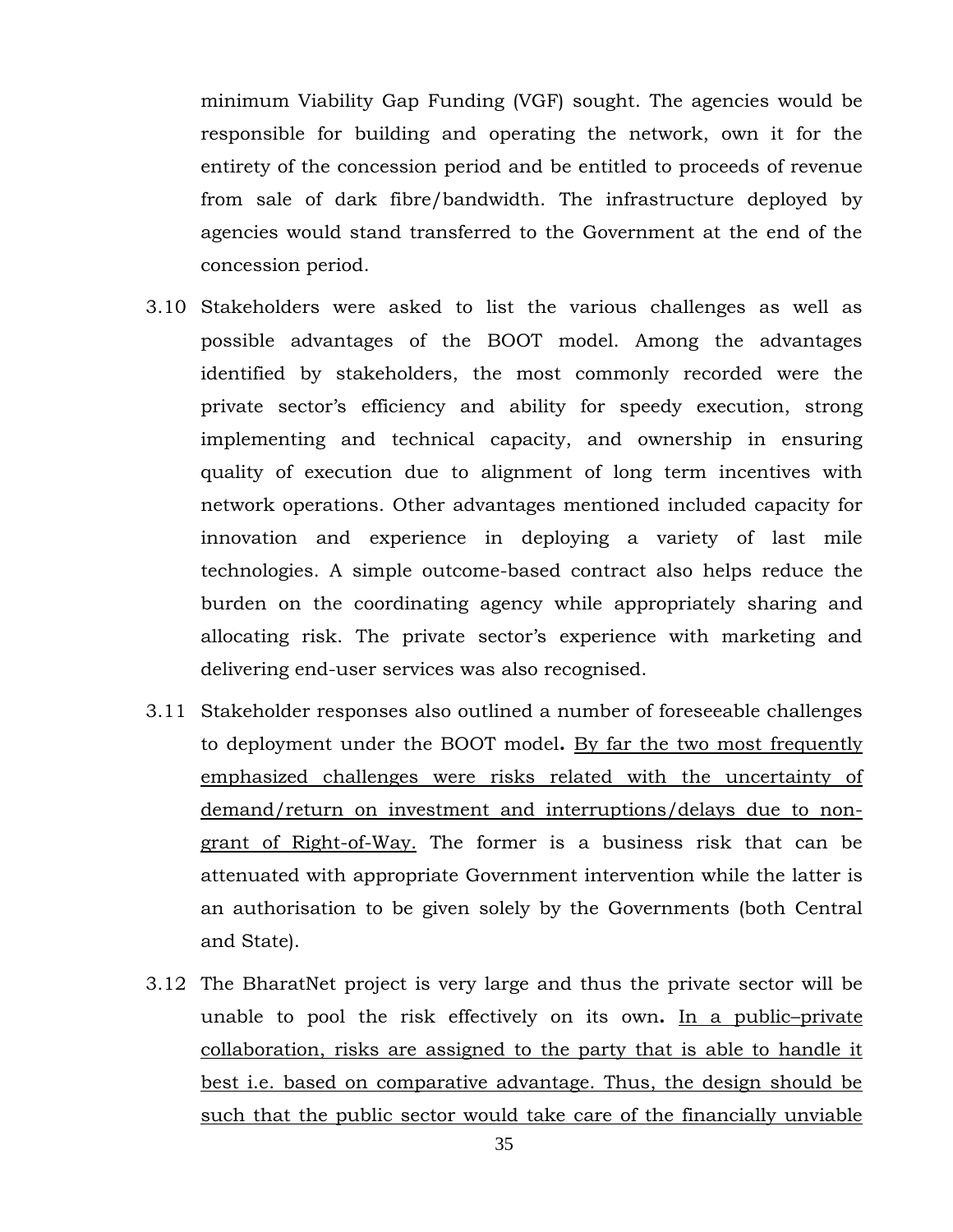portion (through VGF) and part of the regulatory/policy (RoW) risk while leaving the financially viable portion for the private sector with transparent and efficient competition. Business and demand risk is best borne by the private party. In this sense, we can create a market for private sector engagement.

- 3.13 Naturally, these critical challenges will need to be addressed to enable successful private participation and implementation. The possibility of technological obsolescence with fibre optic technology becoming outdated by some as yet unforeseen technological advancement was also mentioned, however this would constitute a business risk that will be identified and incorporated into the concessionaires' business plans and VGF bids. Additional notable challenges include risks of monopolization by the BOOT concessionaire and high costs of obtaining private financing that could result in reduced affordability.
- 3.14 The BOOT model helps resolve the incentive problems inherent in other models with success dependent on catalyzing private sector interest (uncertainty in demand) and the credibility of the State in fulfilling its part of the arrangement, for example granting of RoW. With regards to ownership of assets, while the models recommended by the Committee on NOFN called for Government/SPV ownership of all assets, under the BOOT model ownership would rest with the concessionaire for the concession period, following which it would stand transferred to the Government. The distribution and analysis of risk in various models is already explained in para 2.27 to 2.35 of chapter II.
- 3.15 To recapitulate the distribution of risks, while under the models recommended by the Committee, execution risk was concentrated with the Government and included limited resources as well as lack of experience and capacity for deployment. However, under the proposed framework (BOOT model), the involvement of private concessionaires has the potential to reduce execution risk considerably**.** At the same time, maintenance risks (such as poor quality implementation and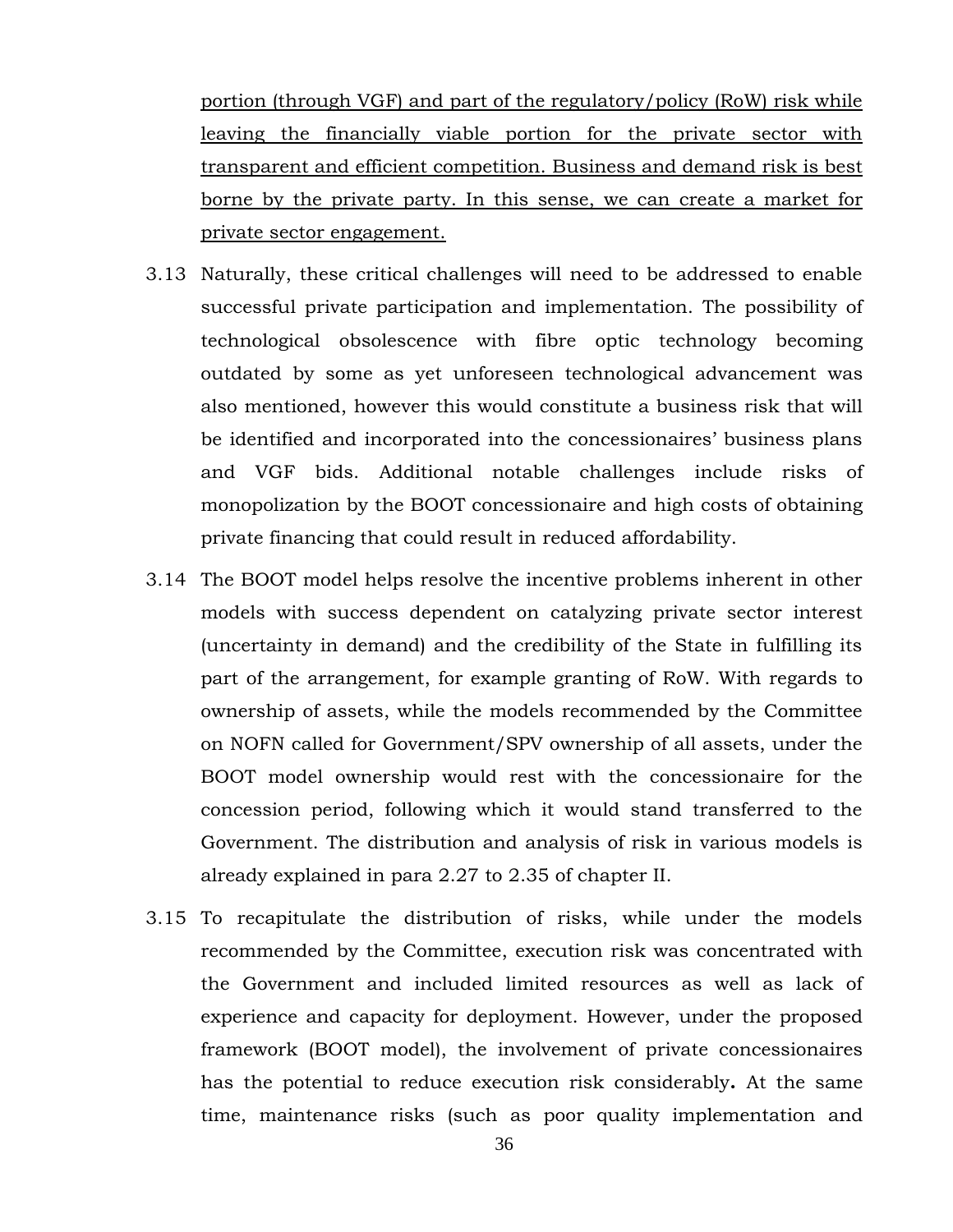inability to monitor volume of work centrally) are mitigated through the alignment of long term incentives towards high-quality implementation. In addition to the coordination concerns that emerge with the "state-asmiddleman" approach, the large number of private entities involved will increase the probability of Service-Level-Agreement disputes, further adding to the State's burden. Finally, while demand risks continue to exist in all cases, the private sector's ability to market services and generate consumer awareness towards spurring demand is widelyregarded as significantly greater than the State.

- 3.16 The BOOT model enables leveraging private sector efficiency, capacity, and technical know-how for the delivery of public services. Under an appropriately designed BOOT framework, risks can be allocated amongst parties based on their capacity to manage, and private financing can be deployed. This can add an additional layer of external monitoring in the form of financing institutions, whose interests also require timely execution. The comparison of various models is annexed as Annexure to the Recommendation.
- 3.17 Most importantly, the BOOT model results in the private concessionaire having a significant stake minimizing time to deployment of high-quality network infrastructure in order to begin monetizing the deployed broadband infrastructure assets. Moreover, the inability of BBNL/State SPVs to market services effectively has already been identified as adding to demand risk under the Committee's suggested models and can have negative implications for the project's funding. The private sector is well recognised as being far more skilled at marketing services to end-users and catalysing demand. The generation of end-user interest and service delivery is critical since the success of BharatNet is dependent on the creation of a strong ecosystem characterized by both strong supply as well as demand conditions.
- 3.18 Finally, the scale of deployment and heterogeneity of conditions (the BharatNet project involves the laying of over 17,11,000 km of OFC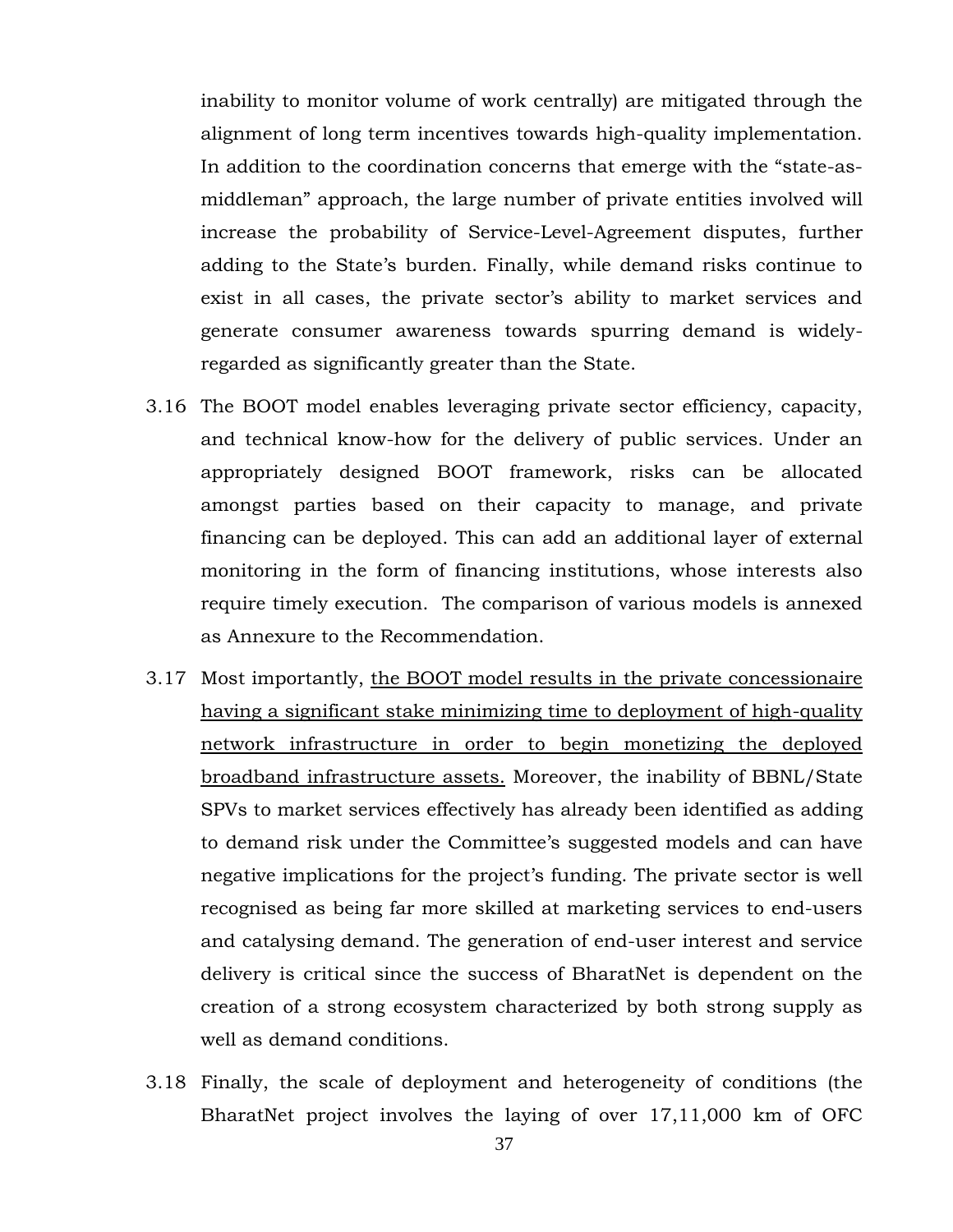across 2,50,000 panchayats) necessitates that the State's limited monitoring and coordination resources be rationally deployed. Under the various models suggested by the Committee there exists serious risk to execution due to the possibility of the coordinating agency's (BBNL's) capacity being overwhelmed by the sheer amplitude of contractual management necessary (executed between BBNL and State SPVs, TSPs, LCOs, MSOs, ISPs etc. which with 676 districts and assuming a dozen entities per district would already exceed 6000 in number). Building appropriate incentives into the implementation process itself can safeguard against unnecessary depletion of these resources while streamlining the service delivery process. The implementation process under the BOOT model thus seeks to reduce the role of the "state as middleman" where the State (or in this case BBNL/State SPV) operates as the intermediary between the various parties involved across the project, which given the sheer number of private entities involved and probability of SLA disputes, adds significantly to the State's risk. In this regard, the bundling of service delivery and marketing with implementation can reduce perverse incentives for parties to reduce their own deliverables on quality of service by exploiting the possibility of coordination gridlock on the part of the State. The suggested BOOT implementation model along with recommendations on method of implementation seeks to mitigate some of these risks.

- 3.19 It is thus recommended that a PPP deployment model that creates longterm private engagement in the vein of a BOOT/BOT be the preferred means of deployment
- 3.20 The concessionaire should be responsible for deployment as well as operating and marketing the network. Given the desirability of leveraging private sector efficiency and technical capacity but recognising that many rural areas may not be perceived by it as lucrative enough, Viability Gap Funding should be offered to encourage private infrastructure deployment and operations in such areas.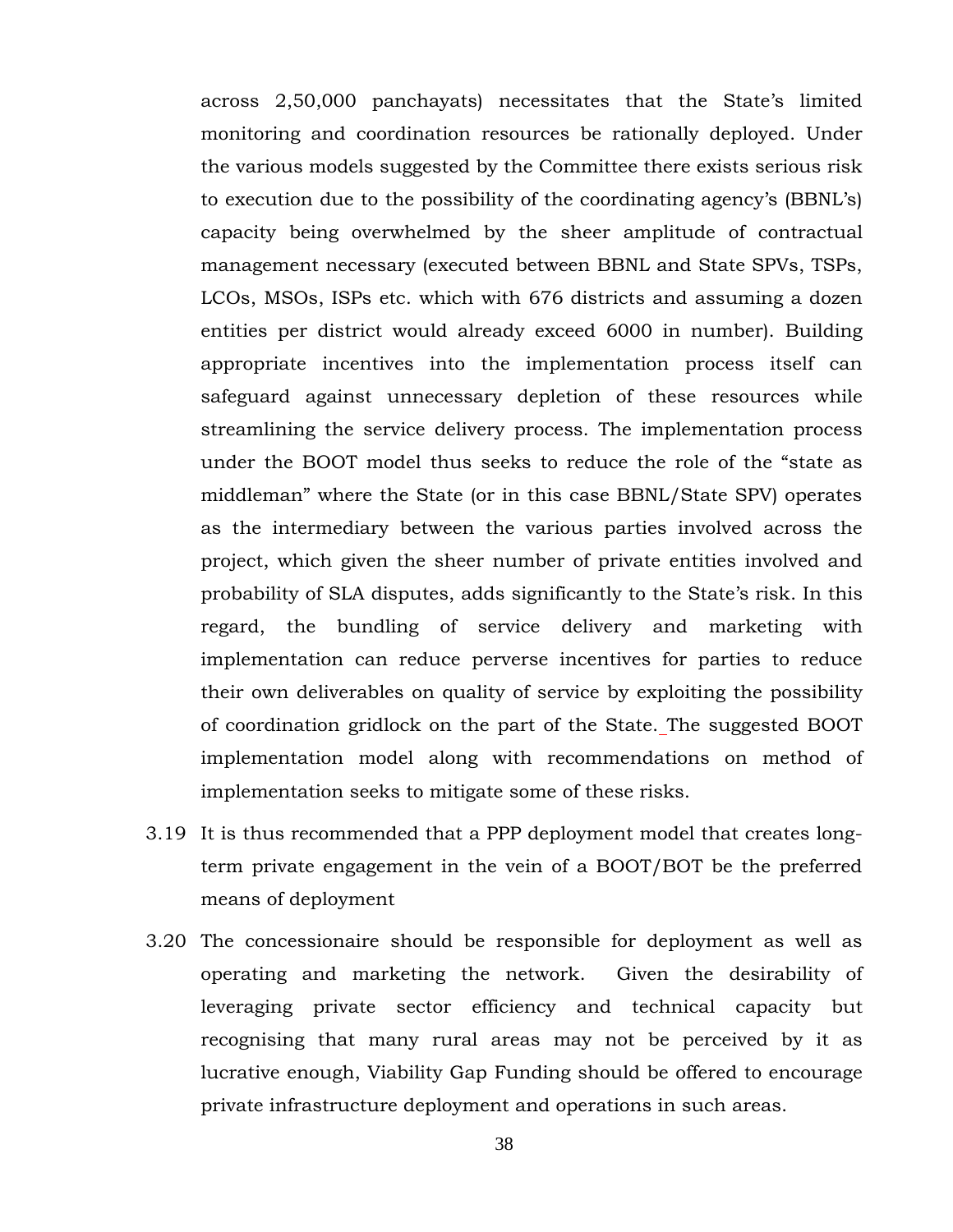- 3.21 **The Authority recommends that** 
	- **a) A PPP model that aligns private incentives with long term service delivery in the vein of the Build-Own-Operate-Transfer/Build-Operate-Transfer models of implementation be the preferred means of implementation.**
	- **b) The scope of the concessionaire's work should include both the deployment and implementation of the OFC and other network infrastructure as well as operating the network for the concession period. Concessionaires shall be entitled to proceeds of revenue from dark fibre and/or bandwidth.**

### **C. Funding Private Participation**

- 3.22 As has been previously noted, a predominant risk identified by stakeholders as preventing rural deployment has been that of demand/ROI risk, which makes many of the areas that must be covered under BharatNet non-lucrative for the private sector. The CP thus discussed the possibility of the Government providing VGF, the amount for and recipient of which may be determined by way of a Reverse Auction process where the lowest amount sought for VGF shall be granted the right to deploy infrastructure in the LSA. As a result, unlike in the three models outlined by the Committee on NOFN under which financing is to be sourced from the Government, under the BOOT model financing would be a combination of private finance sourced by the concessionaire and Viability Gap Funding.
- 3.23 In India, the Viability Gap Funding (VGF) Scheme was notified in 2006 to enhance the financial viability of competitively bid infrastructure projects. Under the scheme, grant assistance up to 20 per cent of project cost is provided by the Central Government to PPP projects undertaken by the Central Ministry, State Government, statutory entity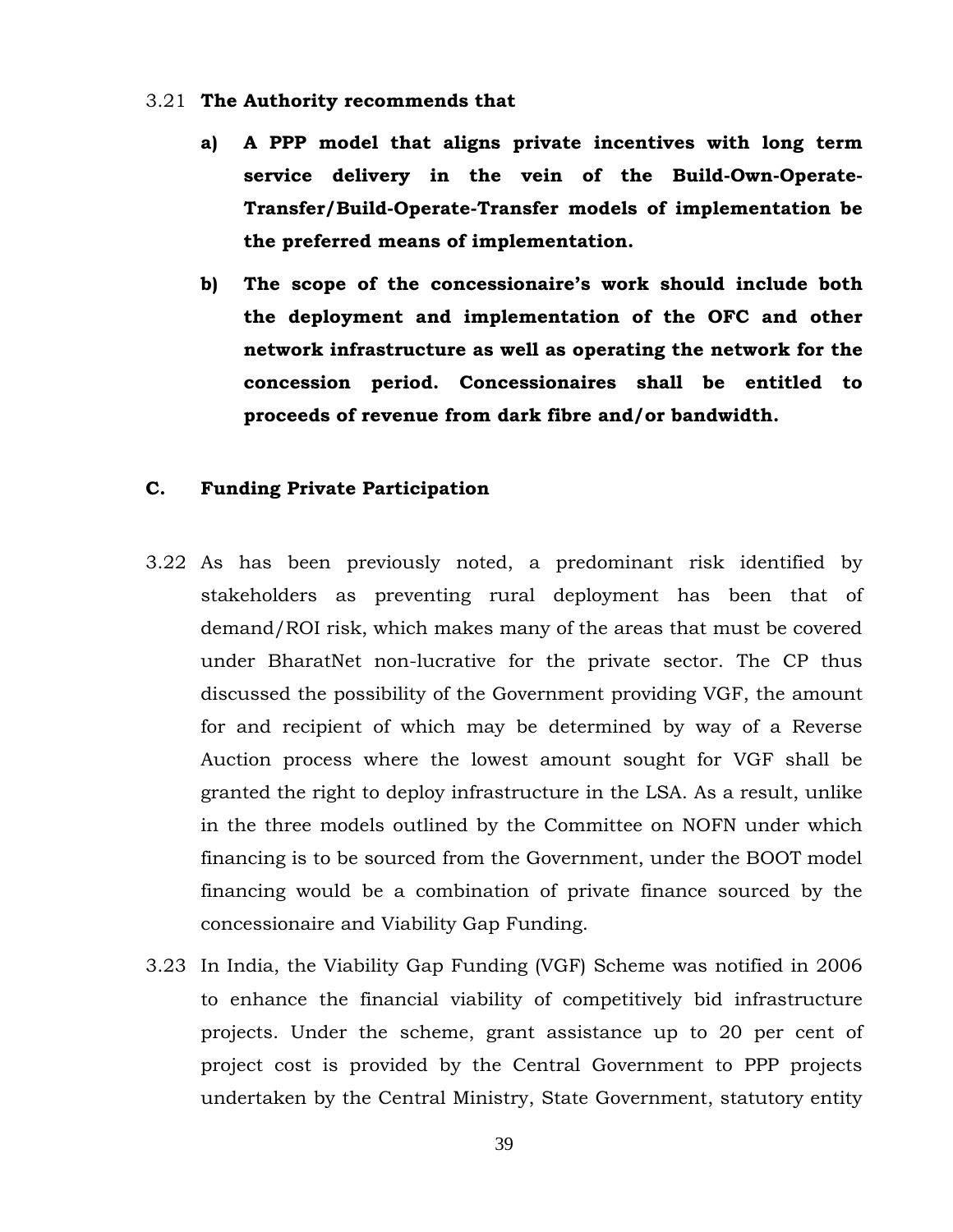or local body, thus leveraging budgetary resources to access a large pool of private capital. The sponsoring Ministry, State Government or the project authority, if it so decides, can provide additional grant up to 20 per cent of the project cost from its own budget.

- 3.24 Recommendations from stakeholders across TSPs, industry and infrastructure providers recommended *inter alia* that the VGF could be sourced from the Universal Service Obligation Fund (USOF, which was also previously earmarked to fund the NOFN programme) and be paid incrementally based on the achievement of predefined outcomes/milestones instead of as a lump sum in order to additionally incentivise efficient and timely deployment of infrastructure. Some stakeholders also suggested that a detailed economic analysis that considers revenue potential against CAPEX requirements across various types of deployment areas be conducted to obtain an estimate of the amount of VGF that may be required. The setting of a minimum VGF as a means of checking against over optimistic bidding was also recommended by some stakeholders.
- 3.25 Historically, the Central Government has maintained a limit on the amount of VGF that may be provided for provision of infrastructure projects under PPP models. It must be noted that these infrastructure projects have been characteristically different from the deployment of fibre in rural and underserved areas in terms of demand uncertainty. Unlike roads that may be immediately monetized, a significant amount of additional work post-deployment will be required by the concessionaire in the form of marketing and generating consumer awareness if the goals of BharatNet are to be fully realised. The Authority recommends that these peculiarities be borne in mind and the Central and State Governments consider providing the necessary amount of VGF without being overly constrained by existing caps of VGF provision.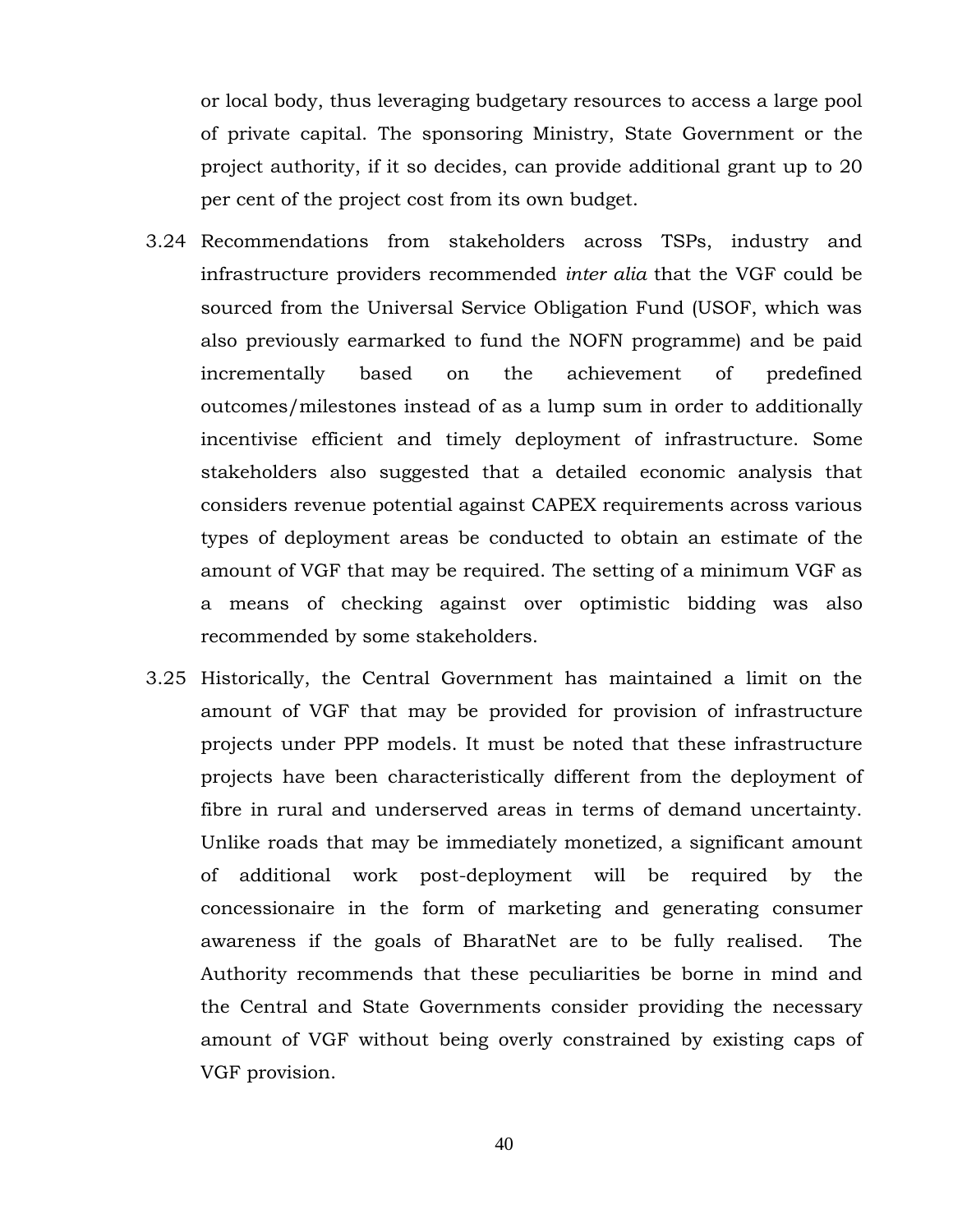- 3.26 Under the proposed BOOT/BOT model, long term incentive alignment can ensure quality as well as compensate for the State's monitoring and marketing incapacity. The concession periods should be long term and the implementation areas should be at the LSA level (suitable given the relative homogeneity of size as well as reduced overall volume of granular monitoring required of the central monitoring agency/BBNL). The proposed Viability Gap Funding may be determined by way of a reverse auction with liberal eligibility criteria to ensure wide participation. The provision of VGF and the selection of the concessionaire must be conditional on the provision of nondiscriminatory access to fibre/provision of bandwidth to other service providers/the registration and fulfilment of all demand.
- 3.27 It is important at this time to remember that enthusiasm for market/private efficiency and capacity must not subvert the cause of public service delivery. It must thus be stated that these recommendations in no way imply a "one-size-fits-all" approach, and the Authority recognises the need for multiple options and multiple models of deployment. There may still well remain a number of areas where incentives will be insufficient for private delivery and in such cases the State must still perform the role of service delivery. Such cases should be well identified, following an analysis of the initial private sector response in the concessionaire selection process. While we make the transition from exclusive provision by the public sector to a situation where there will be many entities, public and private and combinations of both, the rules of engagement must be better defined for the benefit of investors, service providers and consumers.
- 3.28 Implementation phasing: Given the comparative advantage of BOOT over other models, the Contracting Agency may, in the first phase, explore the appetite and response of the potential BOOT participants through bidding process. This can either be done in one go for the entire country (by having States/LSA or packages as 'Schedules'). Or it can be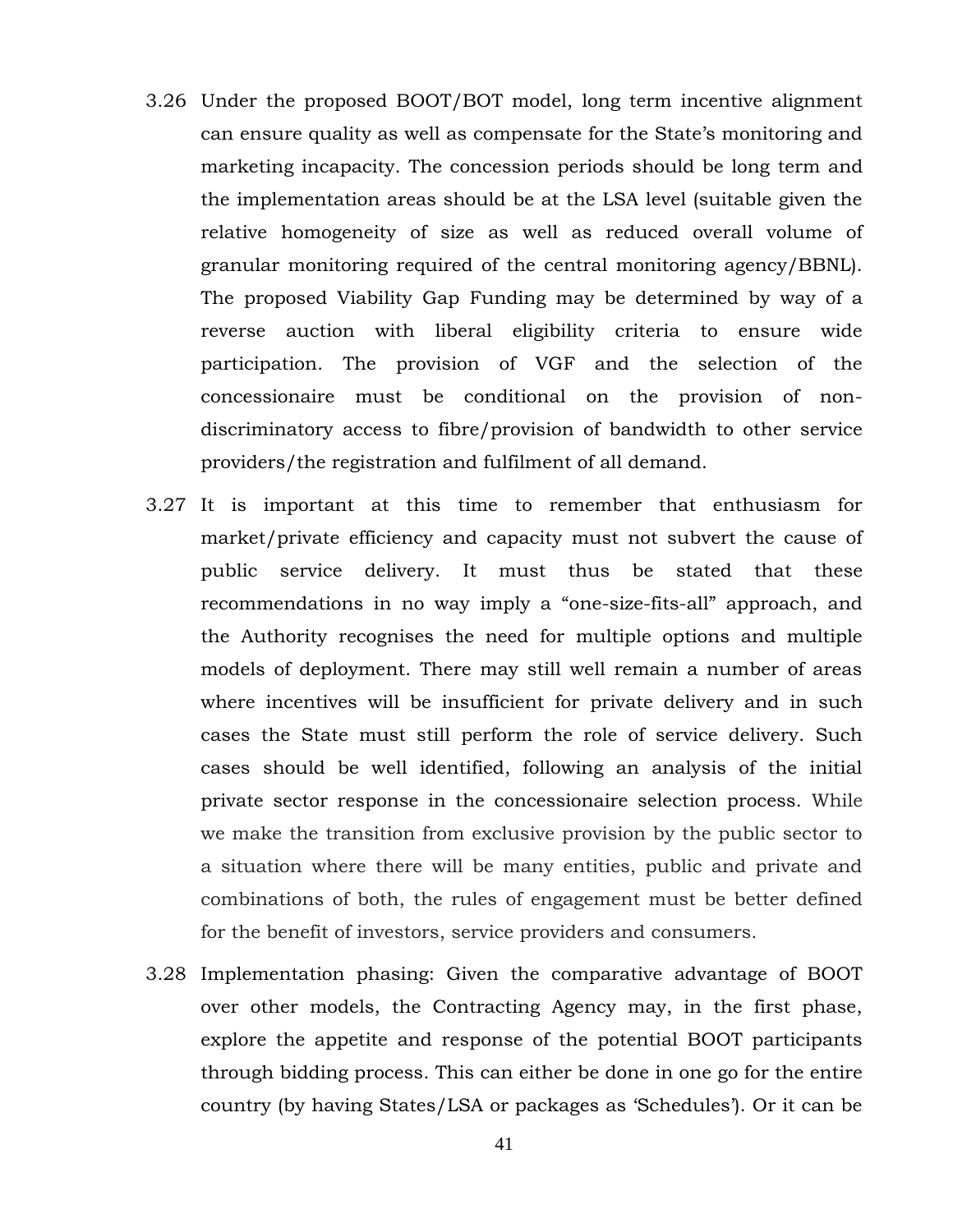done beginning with certain States with larger potential of bidders' response. In the second phase (after excluding those area where BOOT model can be implemented) EPC model with the following changes may be resorted to:

- 3.29 EPC contractor should be responsible for building the network and will have defect liability period of two years after completing the network. When the network is about to be completed, the Contracting Agency should engage a third party (through bidding process) who should be responsible for managing and marketing the network as per the broad principles laid down by the Government. The overlapping defect liability period of two years should be used to ensure smooth transition from construction to maintenance phase.
- 3.30 **The Authority recommends that** 
	- **a) Concessionaires should be selected by way of a reverse bidding process to determine minimum Viability Gap Funding sought for concession. The area of implementation may be analogous with the Licensed Service Areas (LSAs)/or the State/UT. The use of a reverse bid process to determine lowest VGF sought can ensure that the amount of support from public funds is rational.**
	- **b) The Contracting Agency may, in the first phase, explore the appetite and response of the potential BOOT participants through bidding process. This can either be done in one go for the entire country (by having States/LSA or packages as 'Schedules') or it can be done beginning with certain States with larger potential of bidders' response.**
	- **c) In the second phase (after excluding those area where BOOT model can be implemented), EPC contractor may be selected. Such EPC contractor should be responsible for building the network and will have defect liability period of two years after**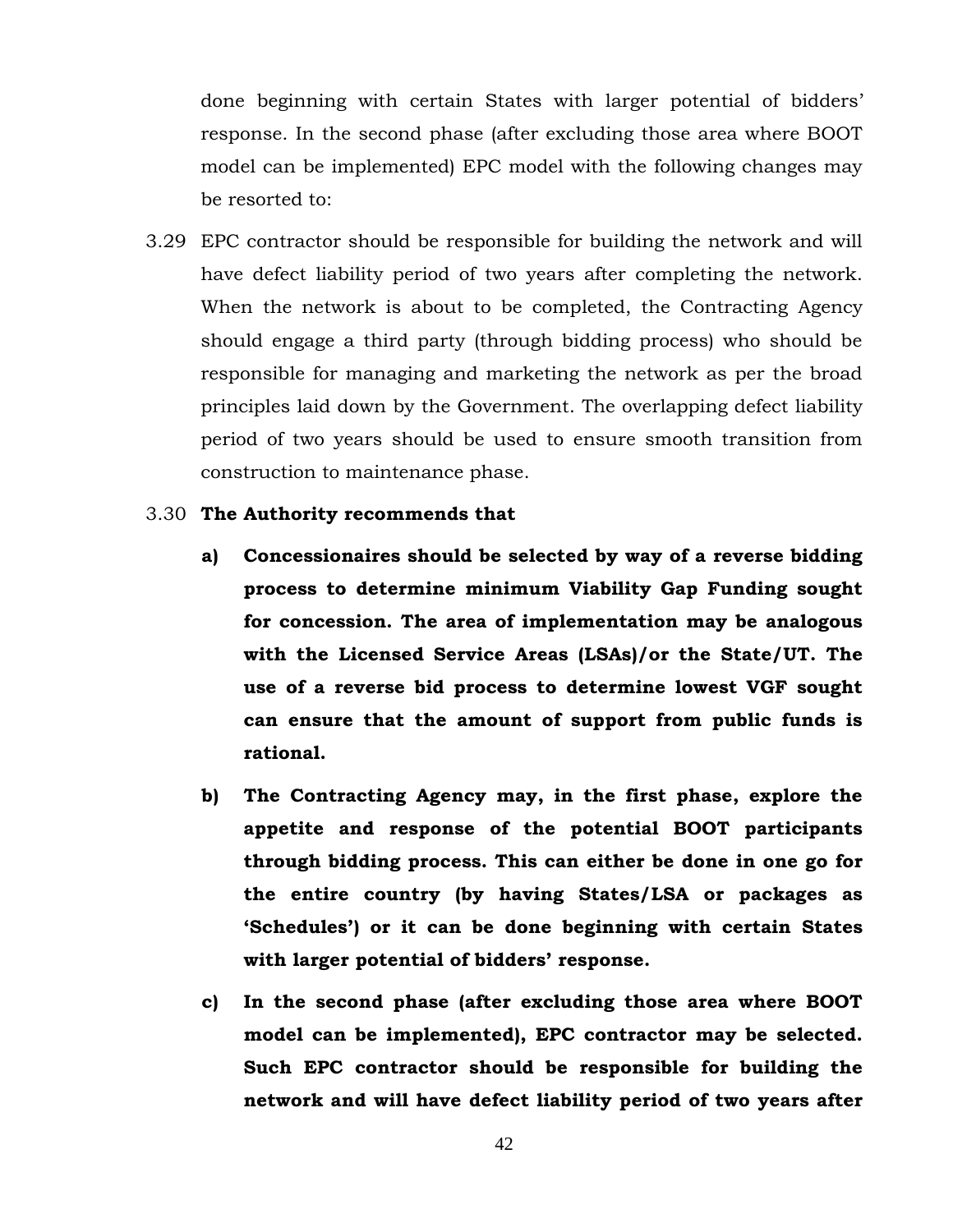**completing the network. When the network is about to be completed, the Contracting Agency should engage a third party (through bidding process) who should be responsible for managing and marketing the network as per the broad principles laid down by the Government. The overlapping defect liability period of two years should be used to ensure smooth transition from construction to maintenance phase.**

**d) The VGF payments should be divided into two components- an initial capital expenditure amount to allow the concessionaire adequate funds to meet initial capital costs and to be able to raise complementary finance from financial institutions at reasonable rates, and the rest should be annualised over the concession period and be paid out on the achievement of predefined milestones. Early achievement of the milestones would merit early payments incentivizing speedy delivery. The two components must be carefully balanced over the concession period – while excess payment at the initiation stage can result in the risk of poor quality delivery, not providing concessionaires with sufficient funding in the beginning will necessitate the deployment of more expensive private finance (the additional costs of which will end up being reflected in the VGF bidding process and thus come from public funds).** 

#### **D. Period of Concession**

3.31 Given that the BOOT model seeks to align the long term incentives of the private sector with the national goals of infrastructure provision, the period of concession under this model (such as in the case of the Bangalore Airport) is generally long-term in order to provide concessionaires with sufficient time to make a reasonable profit. Current industry estimates of the expected lifetime of fibre optic cable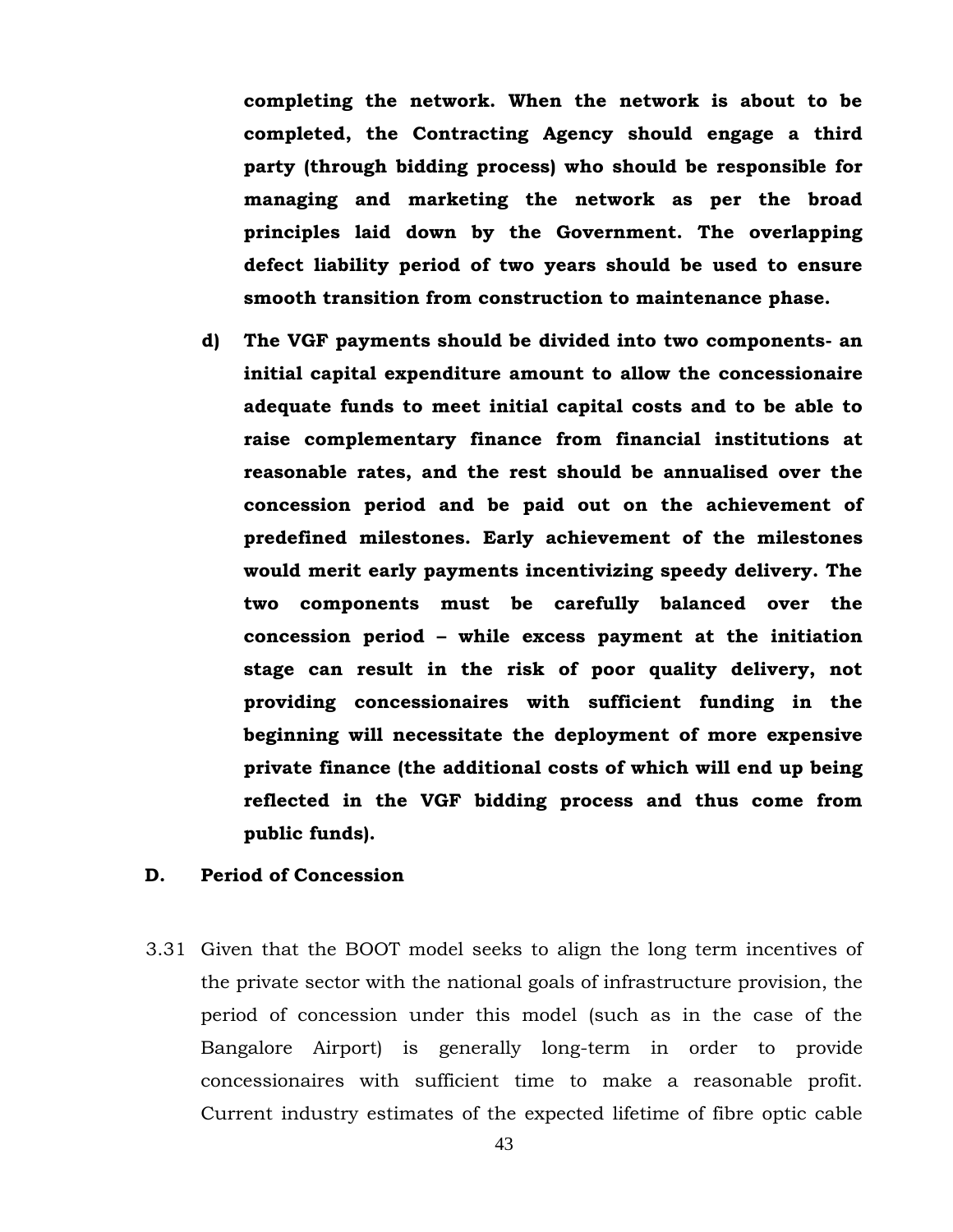are approximately 20 to 25 years. The question of how long the period of private ownership prior to transfer should be was also posed in the CP, with the majority of responses clustered between 20 and 30 years.

#### 3.32 **The Authority recommends that**

**The period of concession should be coterminous with the technical life of the fibre at present the consensus on this is 25 years. Such a period should be sufficient time to align the concessionaire's incentives with high quality installation for service delivery, while also providing a large enough window to make a reasonable profit. The period may be further extended in blocks of 10/20/30 years after concession period at the mutual agreement of the Government and the concessionaire.** 

3.33 The long-term nature of the concession agreement is perceived as necessary given the uncertainty of demand and the amount of time it may take to market services and generate sufficient user awareness to spur demand. However this uncertainty also means that while the possibility of a boom in demand and resultant windfall profits accruing to the concessionaire may currently seem extremely low, it cannot be discounted entirely. Given the involvement of public funds and the national importance of the programme, it is thus essential to include certain minimal measures to be taken in such an event. Stakeholder responses on the subject of possible windfall profits were divided between no measures being taken and concessionaires being allowed to retain the entirety of such a benefit, and such additional windfalls becoming part of public funds.

#### 3.34 **The Authority recommends that**

**Exceptionally high windfall profits may be dealt with by way of a one-time "windfall tax" and the suspension of further VGF support. However, such measures must be clearly outlined at the outset prior to the bidding stage, in order to ensure the necessary**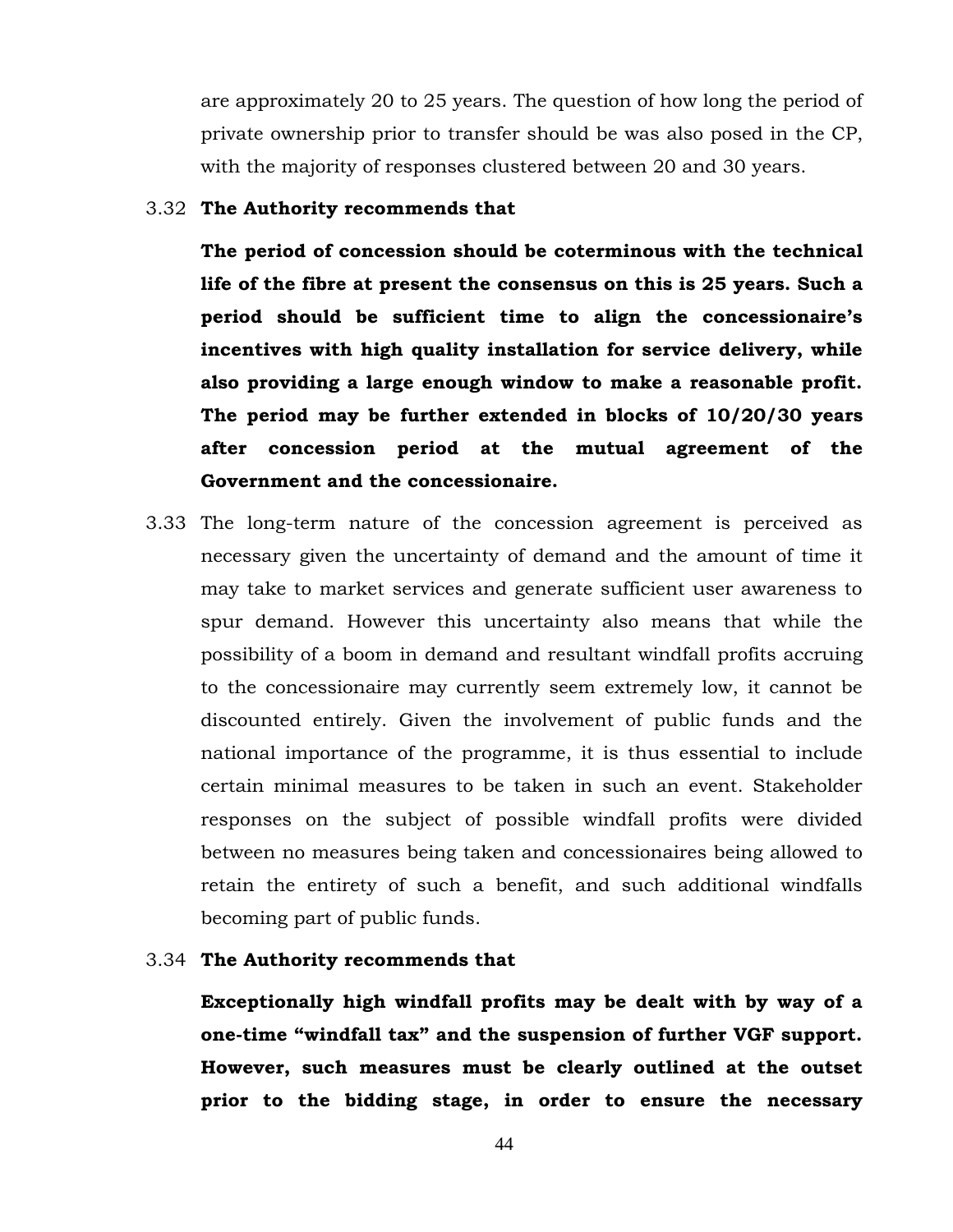**stability and predictability to encourage private sector involvement in this manner of long term infrastructure project. A clear definition of what shall be considered a windfall profit must thus be provided a priori to bidders, in order to allow this to be factored into their financial and outlay plans.** 

#### **E. Preventing Anti-competitive and monopolistic Behaviour**

- 3.35 It was recognised in the CP that one apprehension in case of the BOOT model is the potential for anti-competitive/monopolistic behaviour by the executing agency, which could vertically integrate its services and thus defeat the basic purpose of affordable broadband in rural areas. The CP sought comments on suitable eligibility criteria, possible caps on Executing Agency (EA) participation and any other suggestions for measures to prevent monopolistic behaviour.
- 3.36 Apart from safeguarding against anticompetitive vertical integration, care must be taken to ensure that the concessionaire provides access to all service providers in a non-discriminatory and transparent manner. Such competition is essential given that all manner of content (including entertainment, entitlements and Government services) will be delivered on the network. The defence against monopolistic conduct suggested by stakeholders during the consultation process and in their comments included mandating that concessionaires be required to provide access to all users on a non-discriminatory basis (with regular oversight to ensure compliance), placing limits on the number of fibre cores that concessionaires may set aside for retail service delivery, and setting limits on wholesale prices that may be charged by the concessionaire. To ensure transparency, some stakeholders suggested a publicly accessible online inventory of available fibre that be updated in real time.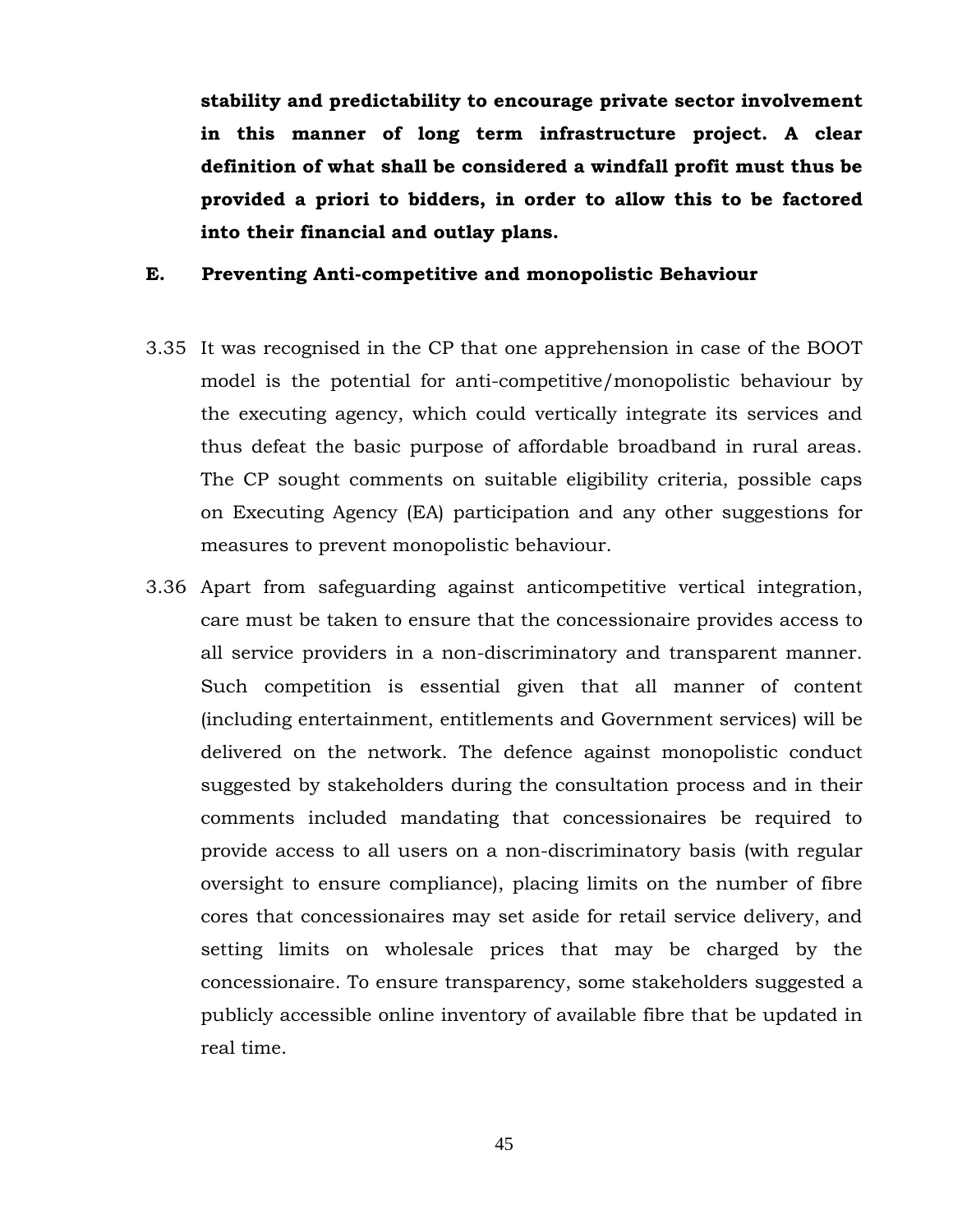- 3.37 Conditions requiring concessionaires to adhere to a maximum set price can ensure service provision at an affordable level and prevent anticompetitive conduct. Such a requirement can be included within the terms of the concession agreement as well as be a prerequisite for the provision of Viability Gap Funding. The maximum price ceiling for wholesale of bandwidth and its evolution over time can be set by the Authority and revised from time to time (or left under forbearance), while retail pricing can be left to market forces subject to the usual competitive safeguards. The institutional mechanism for this is already in place in India. A clause requiring registration and servicing of all bandwidth demand requests in a non-discriminatory basis should also be included in the concession agreement.<sup>19</sup> This can be augmented by requiring all concessionaires to regularly provide information about fibre availability to the Authority/coordinating agency, which can be made available on an online "dashboard" that is available for public access.
- 3.38 In addition the relationship between the concessionaire and the service provider should be at arm's length. This can be ensured by mandating a legal separation of the businesses of infrastructure provision and service provision in case of overlapping interests to preclude the possibility of a vertically integrated entity abusing its position.

#### 3.39 **The Authority recommends that**

- **a) Care must be taken to ensure that the concessionaire provides access to all service providers in a non-discriminatory and transparent manner. Such competition is essential given that all manner of content (including entertainment, entitlements and Government services) will be delivered on the network.**
- **b) In addition the relationship between the concessionaire and the service provider should be at arm's length. This can be**

<sup>19</sup> The License Agreement for Provision of Unified Access Service contains similar provisions.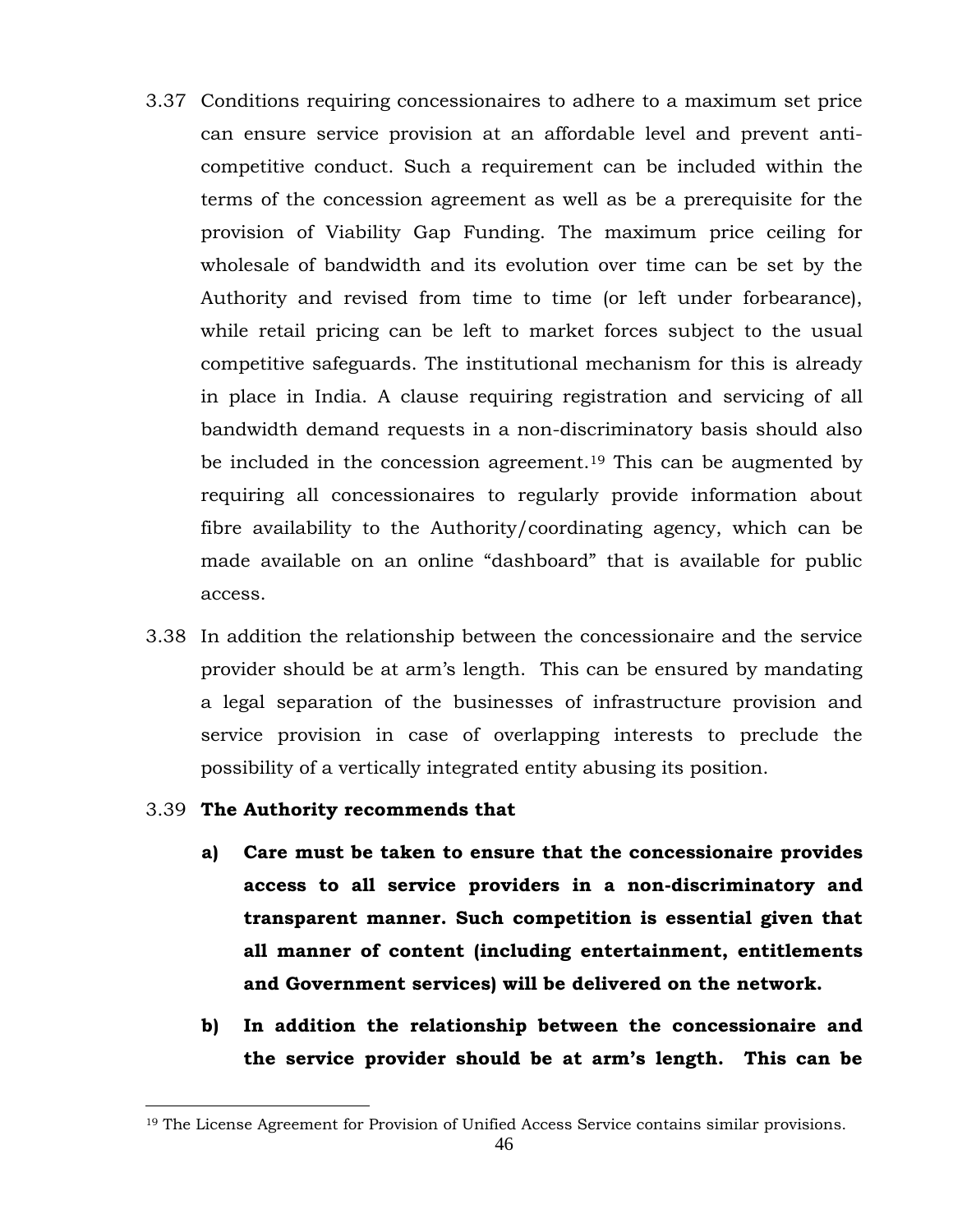**ensured by mandating a legal separation of the businesses of infrastructure provision and service provision in case of overlapping interests to preclude the possibility of a vertically integrated entity abusing its position.**

**c) Conditions requiring concessionaires to adhere to a maximum set price can ensure service provision at an affordable level and prevent anti-competitive conduct. Such a requirement can be included within the terms of the concession agreement as well as be a prerequisite for the provision of Viability Gap Funding. The maximum price ceiling for wholesale of bandwidth and its evolution over time can be set by the Authority and revised from time to time (or left under forbearance), while retail pricing can be left to market forces subject to the usual competitive safeguards.**

#### **F. Eligibility criteria for EA/participation in bidding**

- 3.40 During the consultation process, stakeholders were asked to comment on the manner of eligibility criteria (if any) for the EA in order to prevent conflicts of interest. Most of the comments highlighted the need to ensure that the EA possess strong financial credentials when selected on the basis of minimum VGF sought. Responses from TSPs and Industry associations stressed the need for experience in deploying infrastructure in order to ensure project implementation capabilities. Some TSPs also recommended optical fibre specialisation as additional criteria for qualification. It was also recommended that sharing/swapping of fibre be made mandatory.
- 3.41 While a minimum criteria on financial and infrastructure execution capacity will be necessary to ex-ante ensure the seriousness of participating bidding agencies, it is important that these conditions do not become a barrier to participation in the bidding process. Wide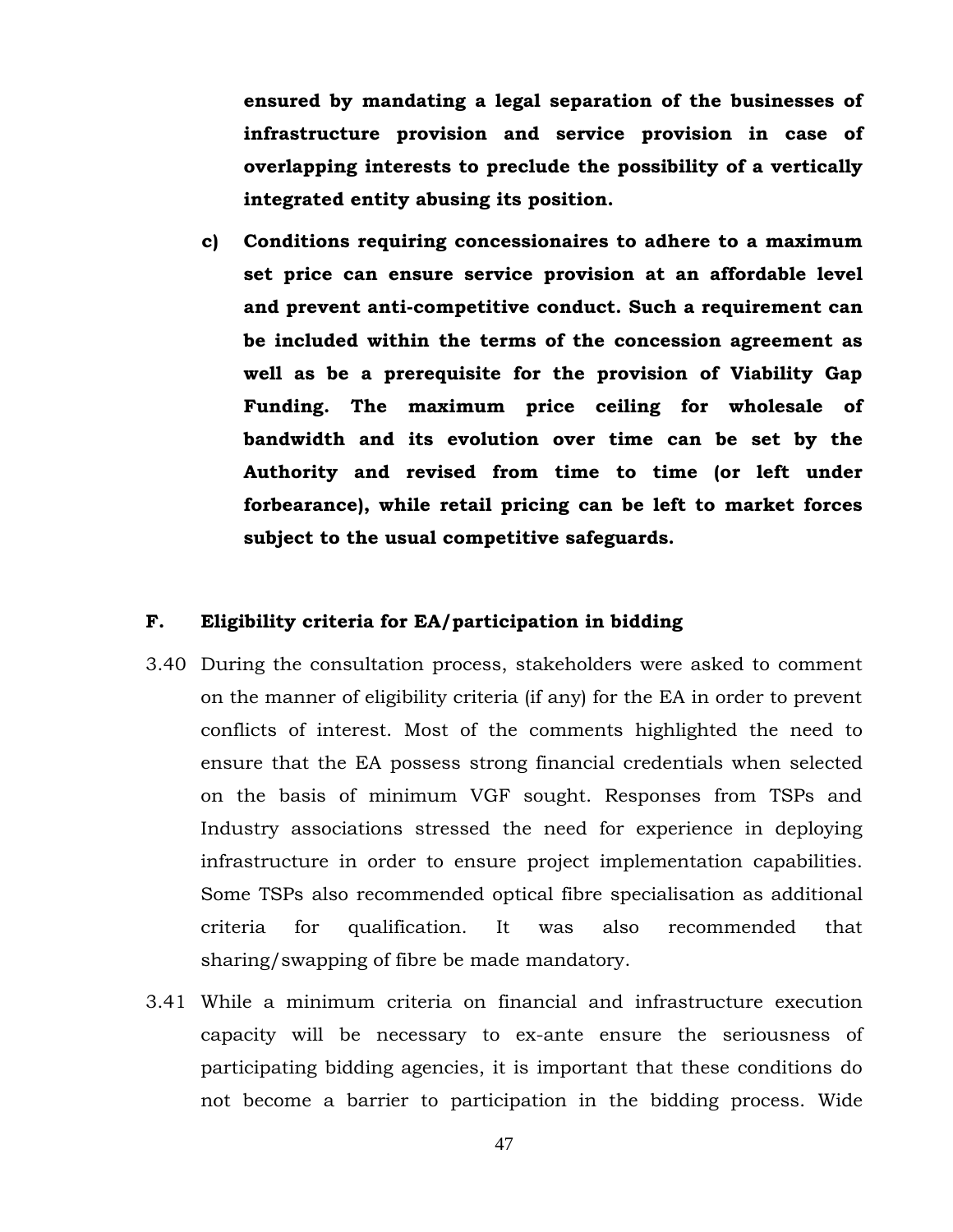participation in the auction will also act as a safeguard against anticompetitive activity within the auction process and reduce the risk of auction cartelisation.

#### 3.42 **The Authority recommends that**

**Liberal eligibility criteria that allows for broad participation is necessary to ensure the participation of a large number of bidders and guarantee a strong and competitive auction process to enable optimal price discovery.**

#### **G. Limits on allocation of number of implementation areas.**

- 3.43 Responses across stakeholders were divided on the subject of limiting participation at the bidding stage to a set number of implementation areas. Responses in support of a cap on bidding participation clustered around limiting participation to 3 or 4 implementation areas in order to avoid the possibility of monopolisation. Emphasis was also placed on the need to ensure that capacity and capital resources of the executing agency are not spread too thin.
- 3.44 As previously discussed, allowing for liberal eligibility criteria at the auction stage will allow broad participation and increase the probability of competitive outcomes.

#### 3.45 **The Authority recommends that**

- **a) There is no need to place a cap on participation in the bidding process – however a cap should be set on the number of implementation areas that are allocated. This can ensure that the bidders' capacity and resources are not stretched thin due to winning bids for too many areas.**
- **b) Any bidding agency/consortium with winning bids in more than the maximum number of implementation areas permitted**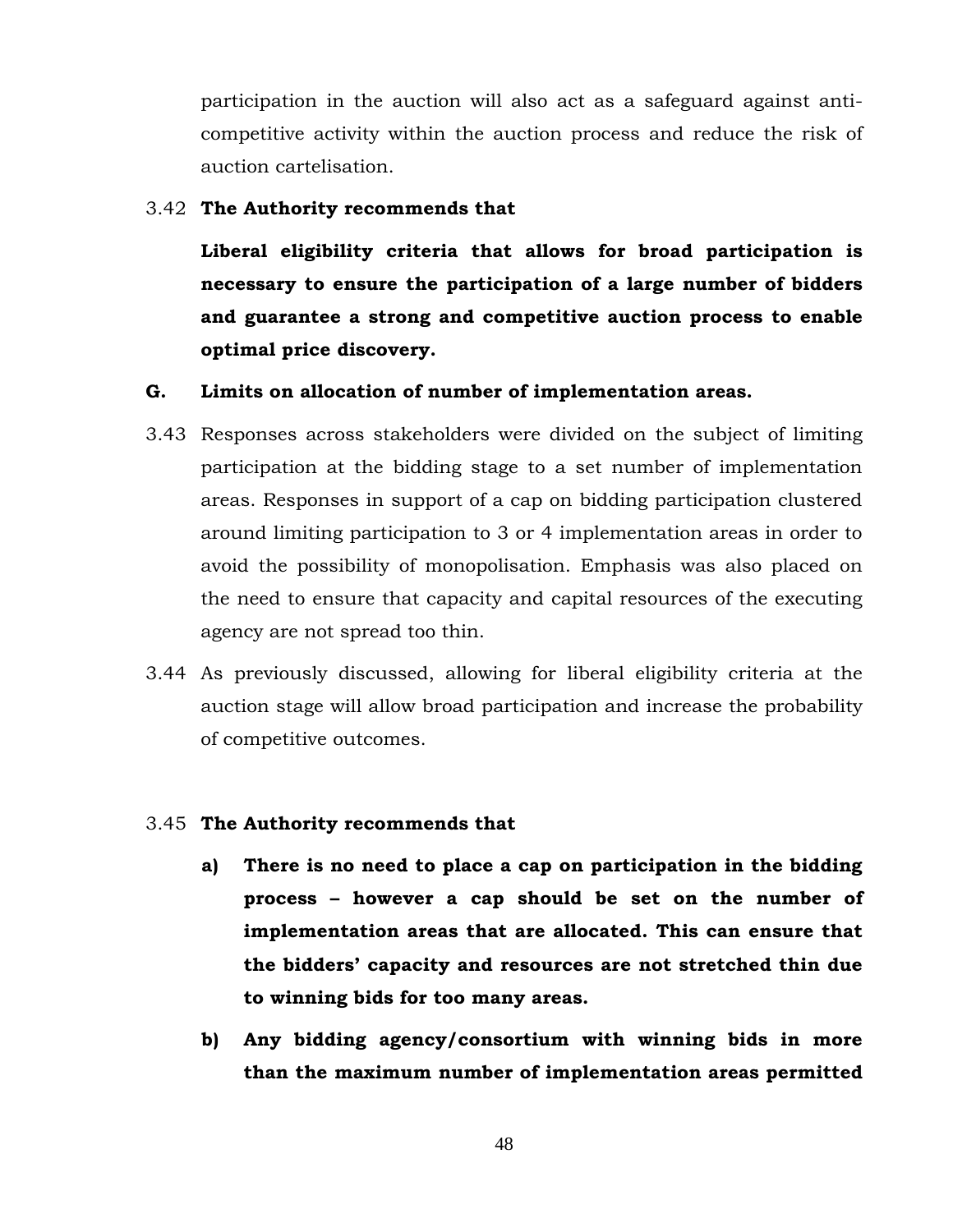**for allocation can be allowed to choose the areas it wishes to be allocated.** 

- **c) As winning bidders maximize allocations slots available to them they will be removed from consideration. In the remaining areas the agency/consortium with the second best bid may be offered the implementation contract on the same terms as under the winning bid. However where areas remain but the winning L1 bidders no longer have allocations slots available, the L2 bidder may be engaged.**
- 3.46 The limit on the number of implementation areas is recommended in major part to aid speed of deployment. In minor part, it also safeguards against the risk of monopolisation by ensuring that if all LSAs are successfully bid, there will be at least 4-5 distinct entities deploying the infrastructure across the country.

#### **H. Flexibility of Implementation**

- 3.47 The BOOT model is outcome oriented and the selected agency is required to deliver desired outcome in a given time frame. The executing agency may require flexibility to survey the route plan for laying optical fibre to minimize its cost. The existing agency may also like to use technology of its own choice and like to upgrade the technology with time. The topology of BharatNet has been explained in detail in the report of the Committee on NOFN. However, the selected executing agency may not consider it as a most appropriate and efficient way for completing the project in a time bound manner. There may be a need to give flexibility to the executing agency in terms of selection of route of laying optical fibre, construction, topology and deployment of technology.
- 3.48 The Authority also requested stakeholders to comment on the manner of flexibility that must be provided in terms of selection of route of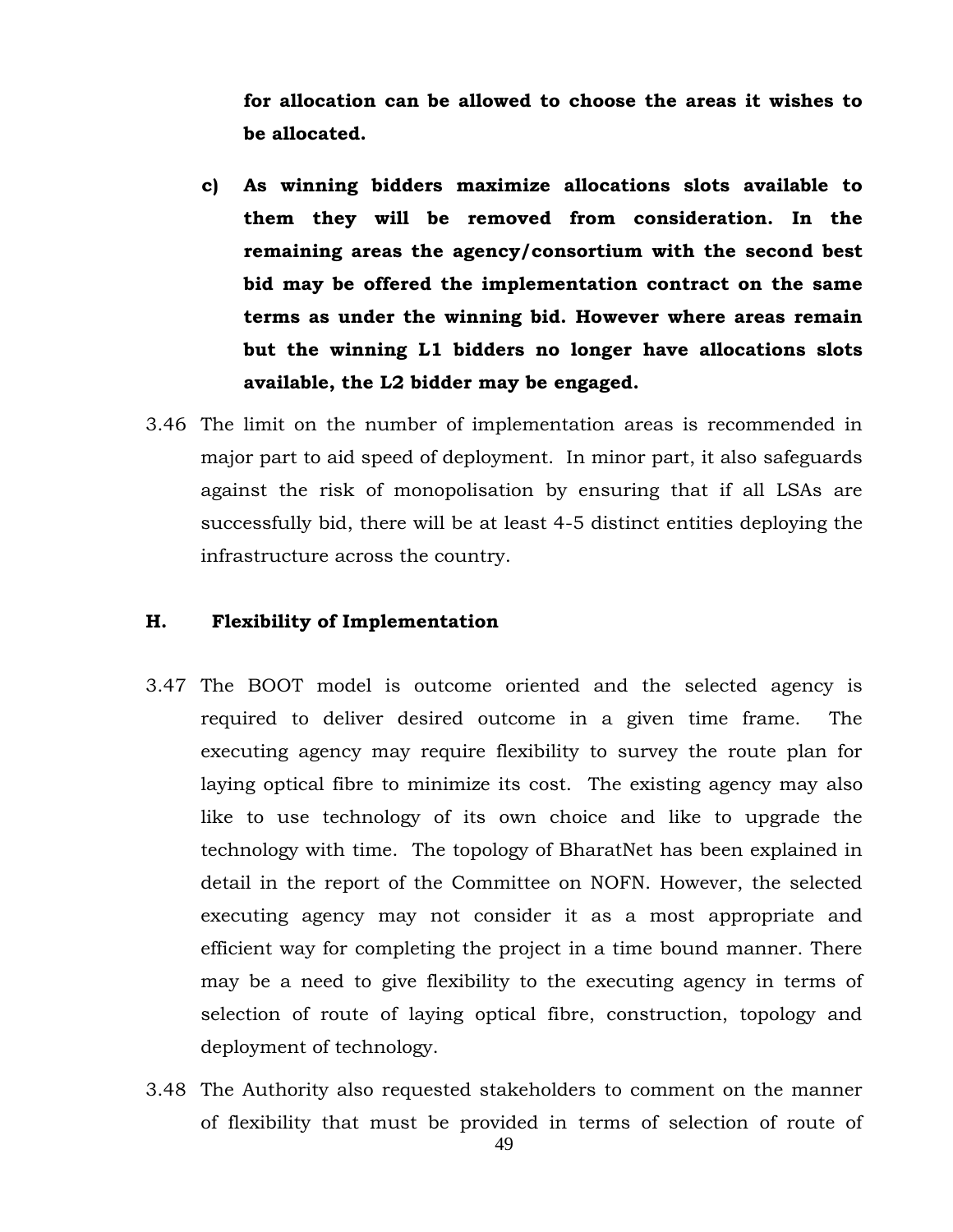laying optical fibre, construction, topology and deployment of technology.

- 3.49 Almost all comments submitted were in support of allowing executing agencies flexibility in choice of technology, architecture, efficient routes and topology in so far as the choices made were interoperable and met required standards of Quality of Service. The Authority also recommends that concessionaires be provided with flexibility in terms of route for laying optical fibre, choice of construction, topology and technology in order to ensure technical as well as economic efficiency. This flexibility is subject to the same standards of redundancy and quality as outlined for BharatNet by the Committee on NOFN.
- 3.50 Given that the costs of fibre optic cable constitute only a small minority of the total costs of installation, it has been standard practice to install surplus "dark" fibre as an efficient means of satisfying future increase in demand. In addition to allowing expansion commensurate with future demand, additional unlit fibre also enables network redundancy in case of cable faults. It is thus recommended that concessionaires be encouraged to and have the flexibility to deploy large amounts of dark fibre in order to ensure that the network remains future proof and easy to upgrade.
- 3.51 A variety of national broadband plans include specific measures for the use of existing infrastructure and facilities to enable efficient rollout. While the possibility of using existing private sector access networks to minimize costs in reaching remote locations is potential that may be worth exploring, the risk of duplicating infrastructure is not overpowering. Unlike other forms of infrastructure (such as roads), augmented capacity due to duplicate deployment can be useful as high bandwidth applications for the fibre become more ubiquitous.
- 3.52 Private concessionaires must be given freedom and flexibility in choice of technology, topology and route, and provision of last mile access (post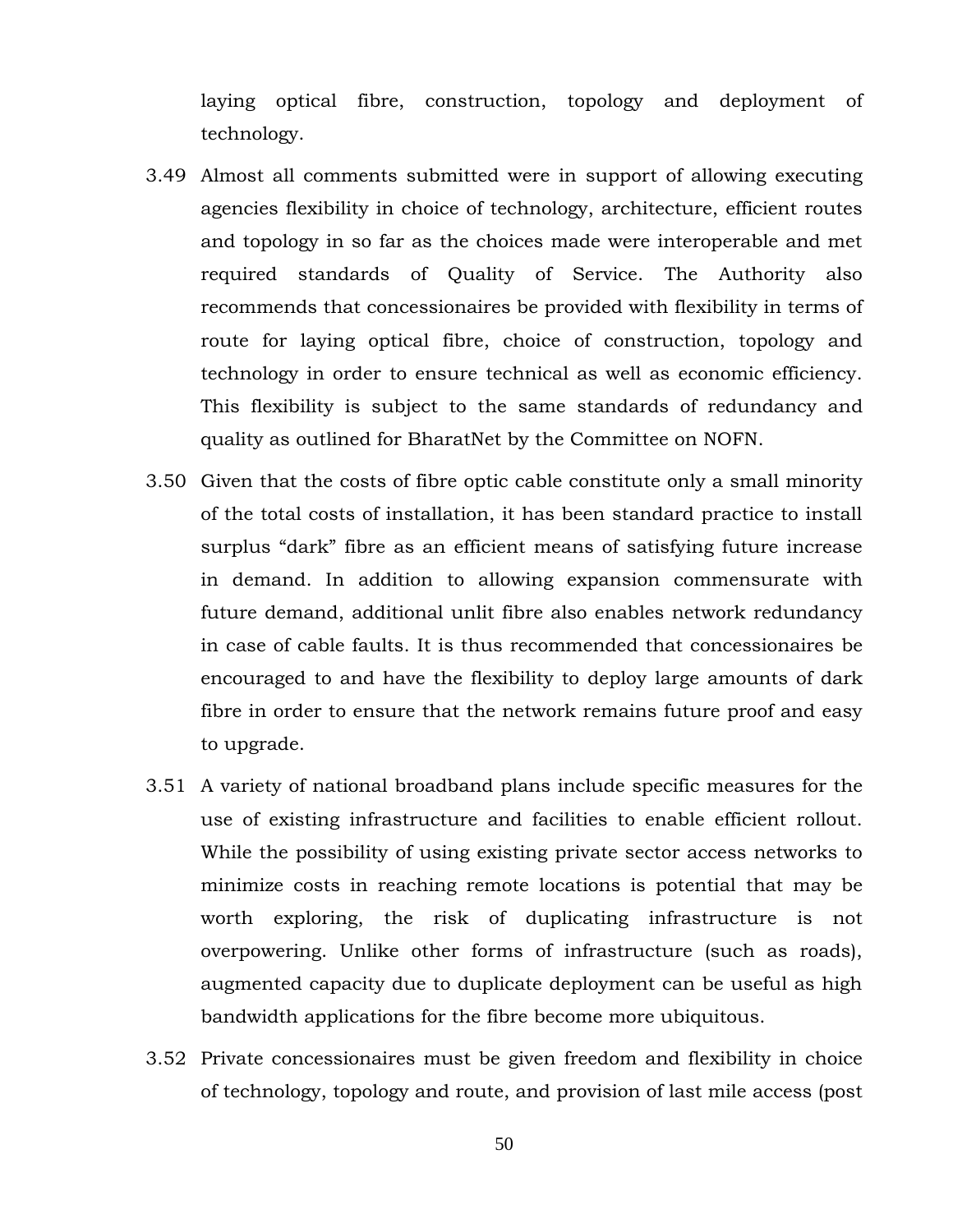the Gram Panchayat level) may be carried out by other technological means (such as wireless access, cable networks etc.) However, till the GP level the provision of access must be by way of OFC in order to allow for the high bandwidth necessary for the variety of applications envisioned under Digital India and to ensure a future proof network.

#### 3.53 **The Authority also recommends that**

- **a) Concessionaires be provided with flexibility in terms of route for laying optical fibre, choice of construction, topology and technology in order to ensure technical as well as economic efficiency. This flexibility is subject to the same standards of redundancy and quality as outlined for BharatNet by the Committee on NOFN.**
- **b) Concessionaires be encouraged to and have the flexibility to deploy large amounts of dark fibre in order to ensure that the network remains future proof and easy to upgrade.**

#### **I. Setting aside Dark Fibre for other Service Providers**

3.54 The Report of the Committee on NOFN additionally recommended that a minimum amount of dark fibre (not less than 50% of the total pairs) be required to be "set aside for allocation to telecom service providers, multisystem operators, local cable operators, Internet service providers and other service providers through forward-cum-reverse auction process". The details of this process as applicable to the three recommended implementation models are outlined in the Committee Report. The CP recognised the importance of quantifiable deliverables in terms of dark fibre and bandwidth for proper implementation under the BOOT model, and requested comments on whether there should be a mandate requiring a minimum number of fibres to be made available as dark fibre for other operators to ensure choice in the provision of bandwidth at the GP level.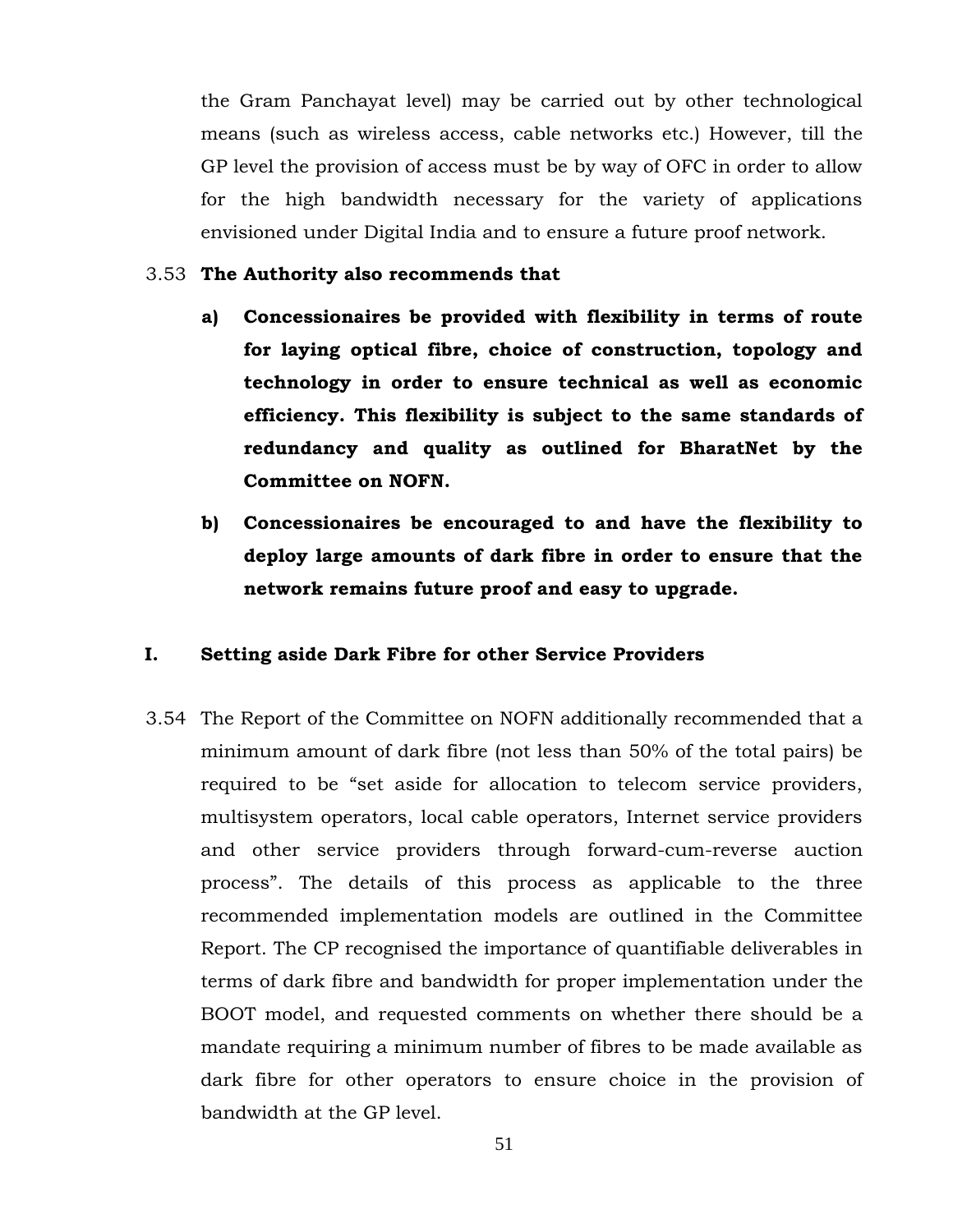- 3.55 Network operation and roll-out costs can be reduced by allowing operators to share inputs; either only 'passive' assets such as a mobile tower or dark fibre, or 'active' elements as well including electronic assets or even spectrum. Costs come down as a result of sharing, and these cost savings should be passed to customers. Also, in some cases site sharing can increase competition by giving operators access to key sites, which otherwise they may have not had access to, allowing them to compete on quality of service and coverage. However, operators sharing inputs may be tempted to co-ordinate their retail pricing strategies or an operator excluded from a sharing arrangement may be weakened or eliminated.
- 3.56 The consultations echoed the principle in the Committee Report in that a number of TSPs supported the idea that a certain percentage of dark fibres be offered to other operators. At the GP level, many TSPs suggest that a minimum of 48 pairs of fibre should be laid with 50-60% reserved for use by other service providers. A small number of stakeholders suggested that only a minimum of 8-16 fibres be allocated as dark fibre to other operators, while others recommended allocating as much as 80%. As a parallel suggestion, some TSPs and industry associations have advised that a cap be placed on the maximum number of fibres that a single operator may own (suggestions pegged this number in the range of 4 pairs) - however stakeholders are divided on this suggestion with others recommending that the process of fibre allocation be market driven since the deployment and allocation of network capacity must be efficient.
- 3.57 The presence of other service providers (eg. other TSPs, LCOs, MSOs, ISPs) can also attenuate demand risk by increasing the number of parties involved in generating demand as well as the variety of services delivered and packages available on the network, in turn spurring demand for the infrastructure itself.
- 3.58 The Central and State Government may also consider guaranteeing the purchase of a minimum amount of bandwidth for the provision of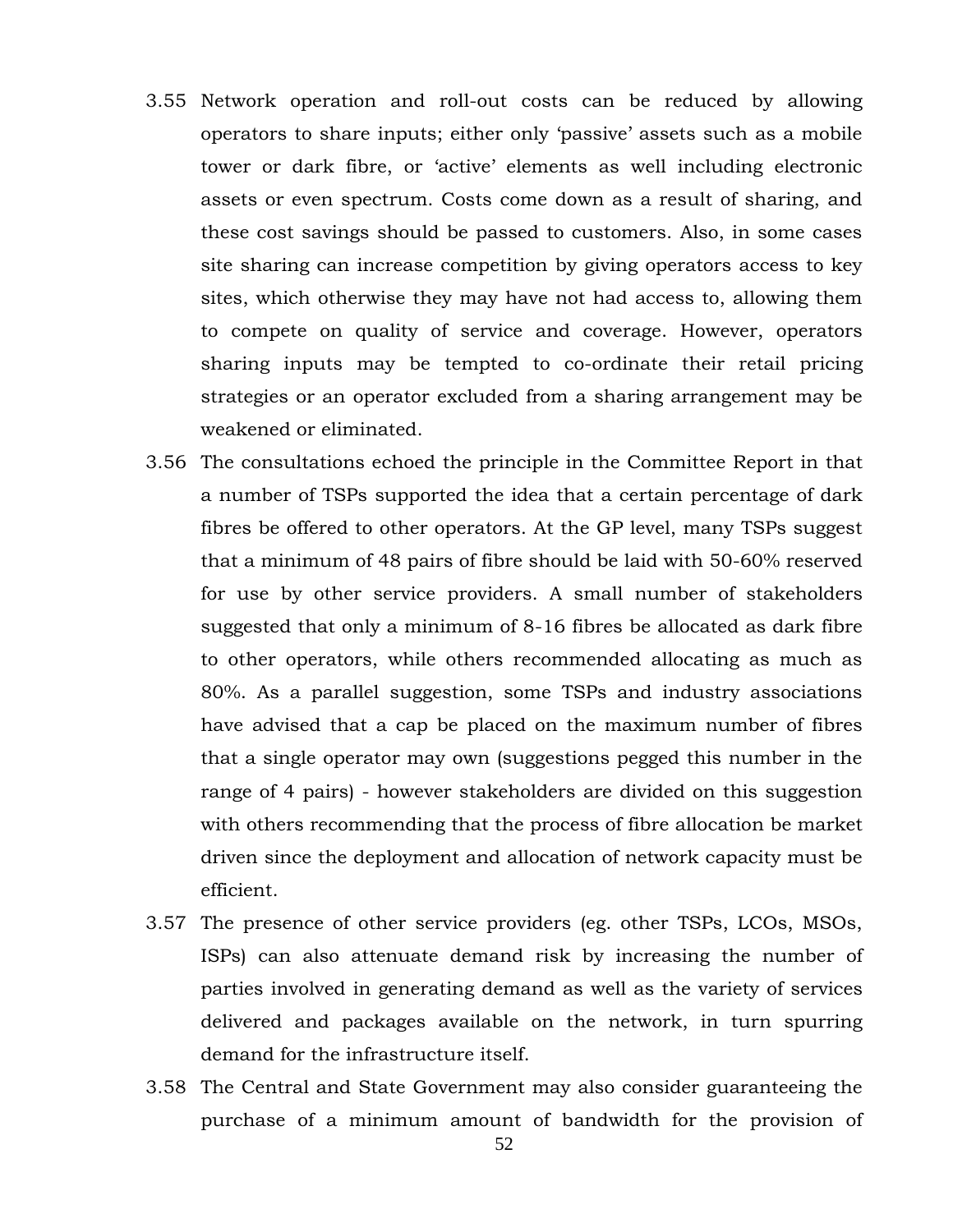Government services. Such purchase should be market based and at the price set by the concessionaire (in line with the terms of the concession agreement).

#### 3.59 **The Authority recommends that**

**The Central and State Governments act as anchor clients to purchase a minimum amount of bandwidth (100 Mbps) to be purchased at market prices for the provision of services. Additionally, the mandating of a minimum amount of fibre (eg. 50%) be set aside for use by other service providers in order to encourage competition may be considered.**

#### **J. Right of Way Safeguards and active involvement of States/UT**

3.60 As noted previously, a major identified risk that can delay project implementation has been the possibility of Right of Way (RoW) approvals not being granted. Despite tripartite agreements signed between the Department of Telecommunications, State Governments and BBNL to facilitate 'free' RoW for laying optical fibre under the NOFN programme, a number of issues came up in the implementation stage that must necessarily be addressed to curtail implementation delays. The CP noted how given that RoW approvals are not limited to State Governments but must also on occasion be obtained from Central Government bodies (such as the National Highway Authority of India (NHAI), Indian Railways, Oil and Natural Gas Corporation (ONGC), Gas Authority of India Limited (GAIL) etc. BBNL and the implementing CPSUs often faced a variety of problems. The success of the private sector under the BOOT model also necessarily hinges on the grant of RoW, the grant of which at no cost has been considered a form of monetary/in-kind fiscal support offered for PPP. <sup>20</sup> The CP thus outlined

 $\overline{a}$ <sup>20</sup> González, E., Garvin, M. *"Fiscal Support Mechanisms For Public- Private Partnerships"*, Engineering Project Organization Conference, 2013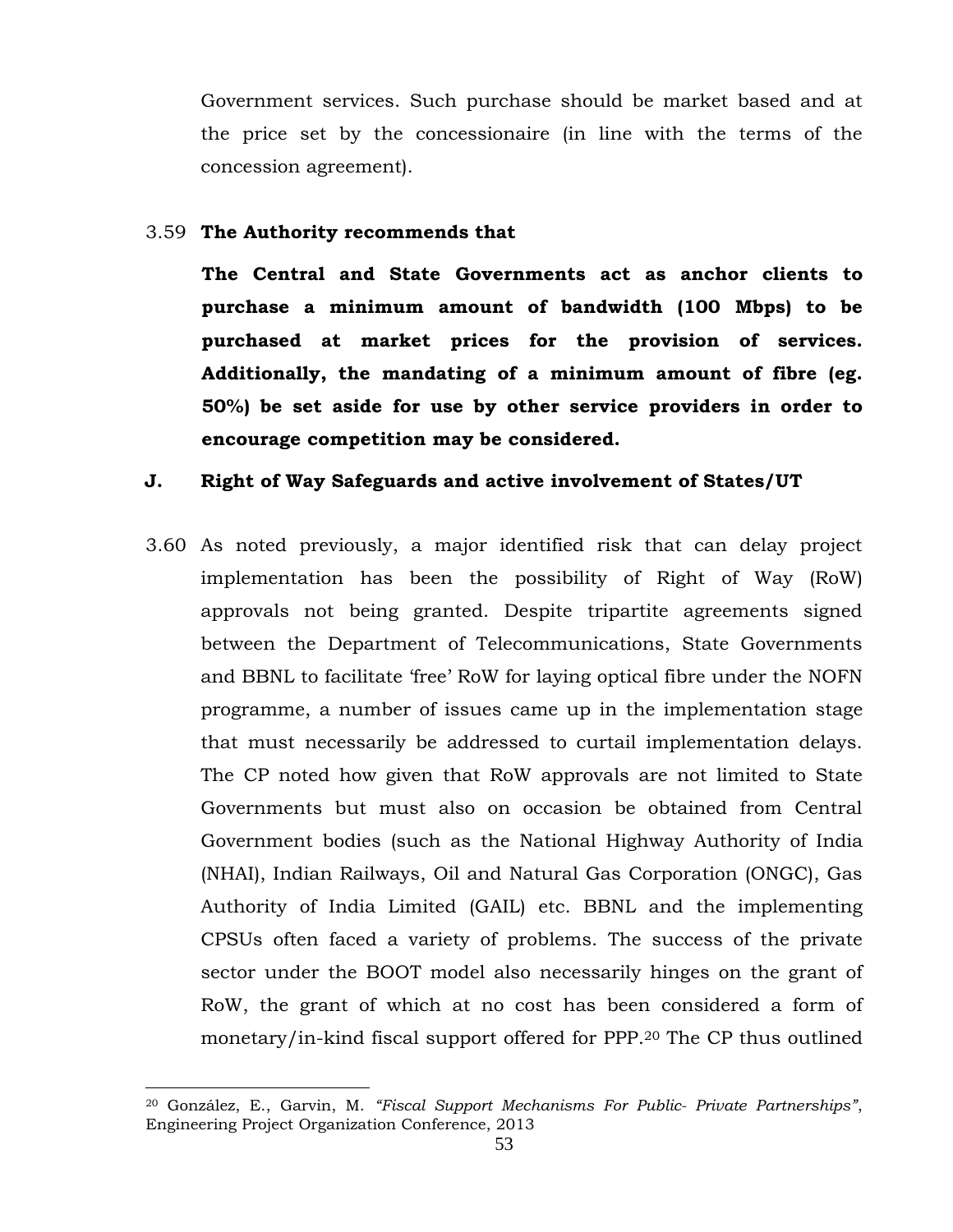as an issue for consultation suggestions for safeguards that could be incorporated in the agreement between Central and State Governments and executing agencies for problems attributable to the non-grant of RoW in a timely manner.

- 3.61 On this subject, stakeholders unanimously were of the view that RoW is a major issue in implementing such project. Many stressed how the limited potential for private sector entities to tackle RoW challenges meant that the role of the Government in this matter is paramount. Stakeholders suggested a variety of possibilities, referencing provisions under Section 7 of the Telegraph Act 1885 as a guideline for resolving RoW issues, recommending a centrally coordinated blanket RoW approval mechanism (possibly by way of a Presidential Ordinance to expedite the sanction process), and asserting the need for a Tripartite Agreement (TPA) that included local bodies to ensure time-bound RoW clearance. Some TSPs in particular also recommended a robust escalation mechanism to expediently resolve potential conflict. A few stakeholders from industry also expressed the possible necessity of using disincentives while negotiating with uncooperative bodies. In the consultations on Right of Way, it was also made clear that while RoW is important, waiving of these charges does not extend to service providers being exempt from the responsibility of reinstating the infrastructure that must be disturbed for laying such fibre.
- 3.62 Risks must be assigned to parties clearly, and based on their capacity to bear them. Allocating responsibility to private parties for delays or problems that are attributable to RoW is neither fair nor efficient. It is thus quite clear that the importance of State Government cooperation cannot be overemphasized. State Governments must cooperate to ensure the provision of RoW to executing agencies. While a framework for speedy and reliable grant of RoW to executing agencies is a necessary precondition for successful implementation, the possibility of some occasionally uncooperative agencies or other unforeseen problems are real. Given that RoW is perceived as a major risk factor by the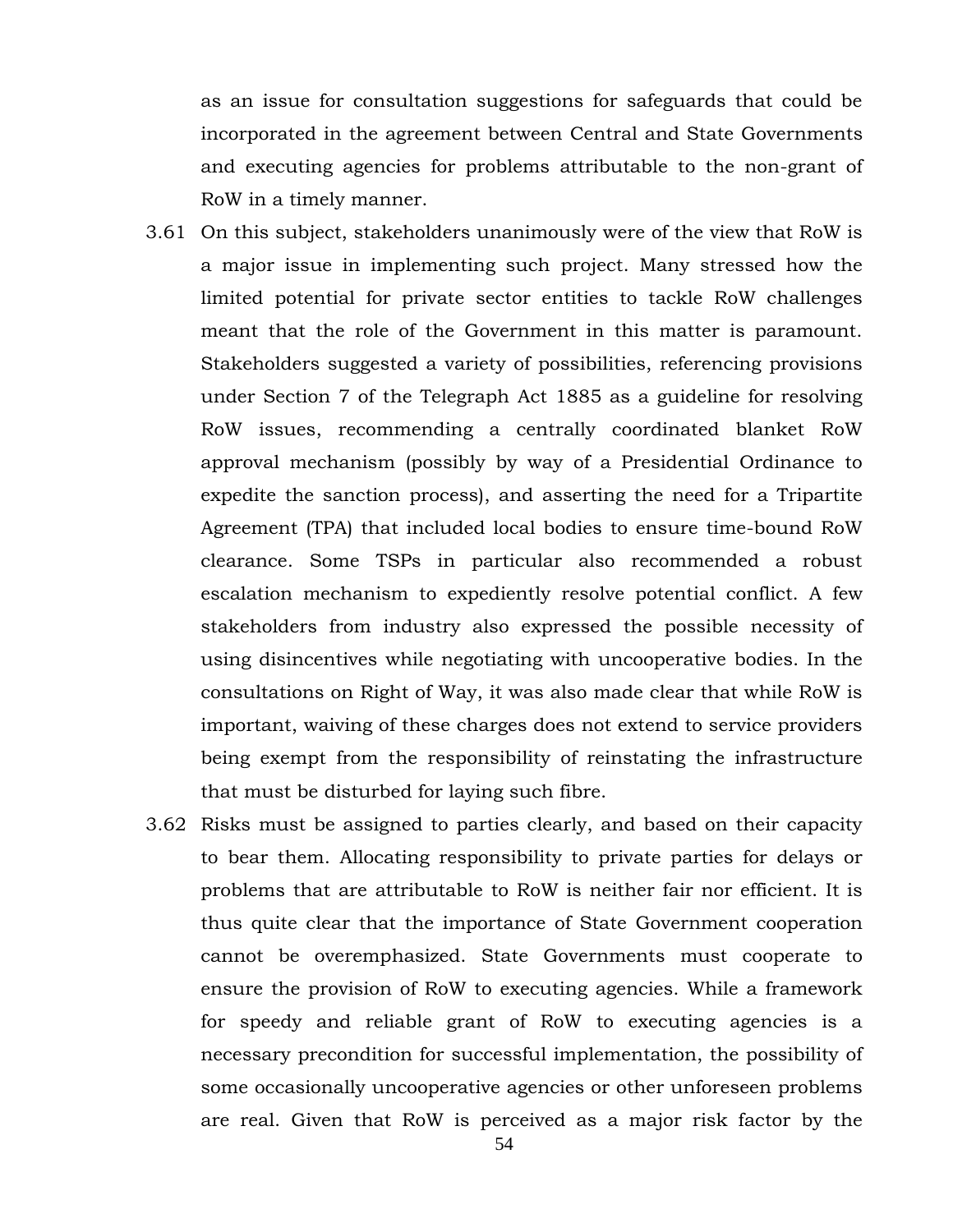private sector, safeguards recognising such a possibility and outlining the steps to be taken must be put in place under the agreement to attenuate such risk and encourage participation. Guaranteed provision of free RoW is a necessary and non-negotiable precondition to successful deployment of BharatNet, subject to the reinstatement of public property to its original condition. An optimal combination of a 'carrot and stick' approach for Executing Agency is recommended. For example, expediting VGF disbursements on meeting milestones ahead of time and deterrent penalties for non-compliance could be instituted for Executing Agency. A coordination committee may be established that can be tasked with determining when the cause of implementation delays qualifies as attributable to problems in obtaining RoW Clear guidelines to help such an identification should be designed in consultation with stakeholders and made available *a priori.* 

3.63 Guaranteed provision of free RoW is a necessary and non-negotiable precondition to successful deployment of BharatNet. The concession terms must assuage private risks by also providing in some way to compensate and/or indemnify the private sector for delays and problems attributable to non-grant of RoW. Incentives/Disincentives must be set up for States to ensure the provision of RoW. RoW is a valuable resource and while the State will guarantee its provision, the private sector entities that are given the RoW would need to ensure that fibre/bandwidth be available for Central and State Government use. It should also be ensured that in so far as possible deployment takes place only once and is able to cater to all Government initiatives that will ride on the network. The responsibility of reinstating the infrastructure that must be disturbed for laying such fibre back to its original state remains with the Concessionaire and is a necessary precondition to grant of free RoW.

55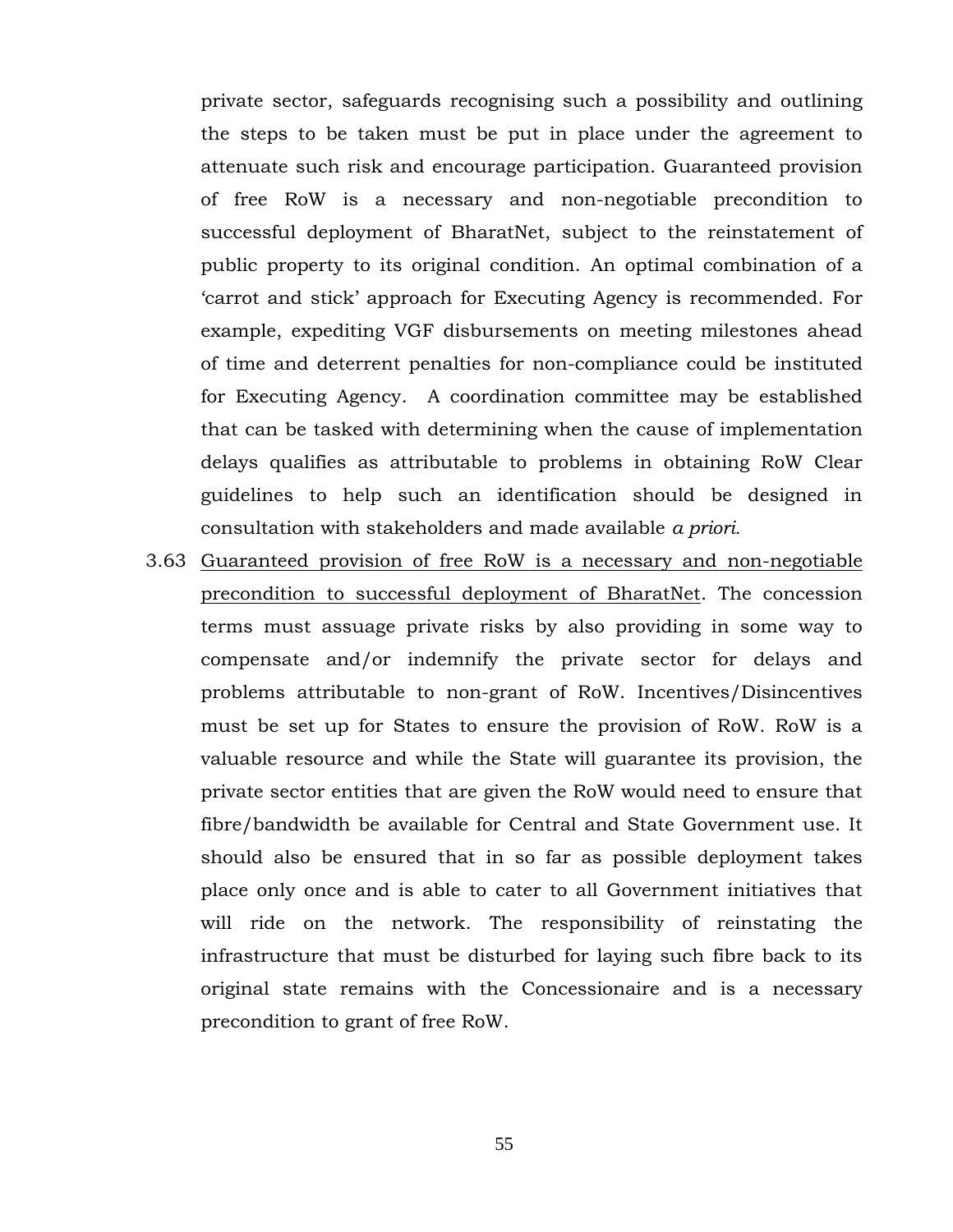#### 3.64 **The Authority recommends that**

**RoW is perceived as a major risk factor by the private sector, safeguards recognising such a possibility and outlining the steps to be taken must be put in place under the agreement to attenuate such risk and encourage participation. Guaranteed provision of free RoW is a necessary and non-negotiable precondition to successful deployment of BharatNet, subject to the reinstatement of public property to its original condition.**

- 3.65 Irrespective of implementation model chosen for the BharatNet, there will be large number of ground-level, operational issues which will require quick resolution. A few examples of such issues, besides RoW are : law and order, reinstatement after laying optical fibre, availability of power and day to day administrative issues faced by the executing agency. These will obviously require the active support of State/UT authorities. Hence it is absolutely essential to get the support and participation of the concerned States/UTs.
- 3.66 Active involvement and participation of States would lead to timely completion and better project outcome by leveraging resources available with the State Government. Coordination with other State Government agencies can also be best managed by the States/UTs. Moreover, State Governments deliver large number of e-Governance services in many areas. BharatNet will play a very important role in providing a robust, reliable and fast connectivity for these services. Hence States are very important stakeholders in this project and their participation will ensure smooth implementation of BharatNet.

#### 3.67 **The Authority, therefore, recommends that**

**Involvement of State Governments is essential for success of the project irrespective of the strategy chosen for implementing it. States/UTs should be made an integral part of the project implementation and an institutional mechanism both at the State**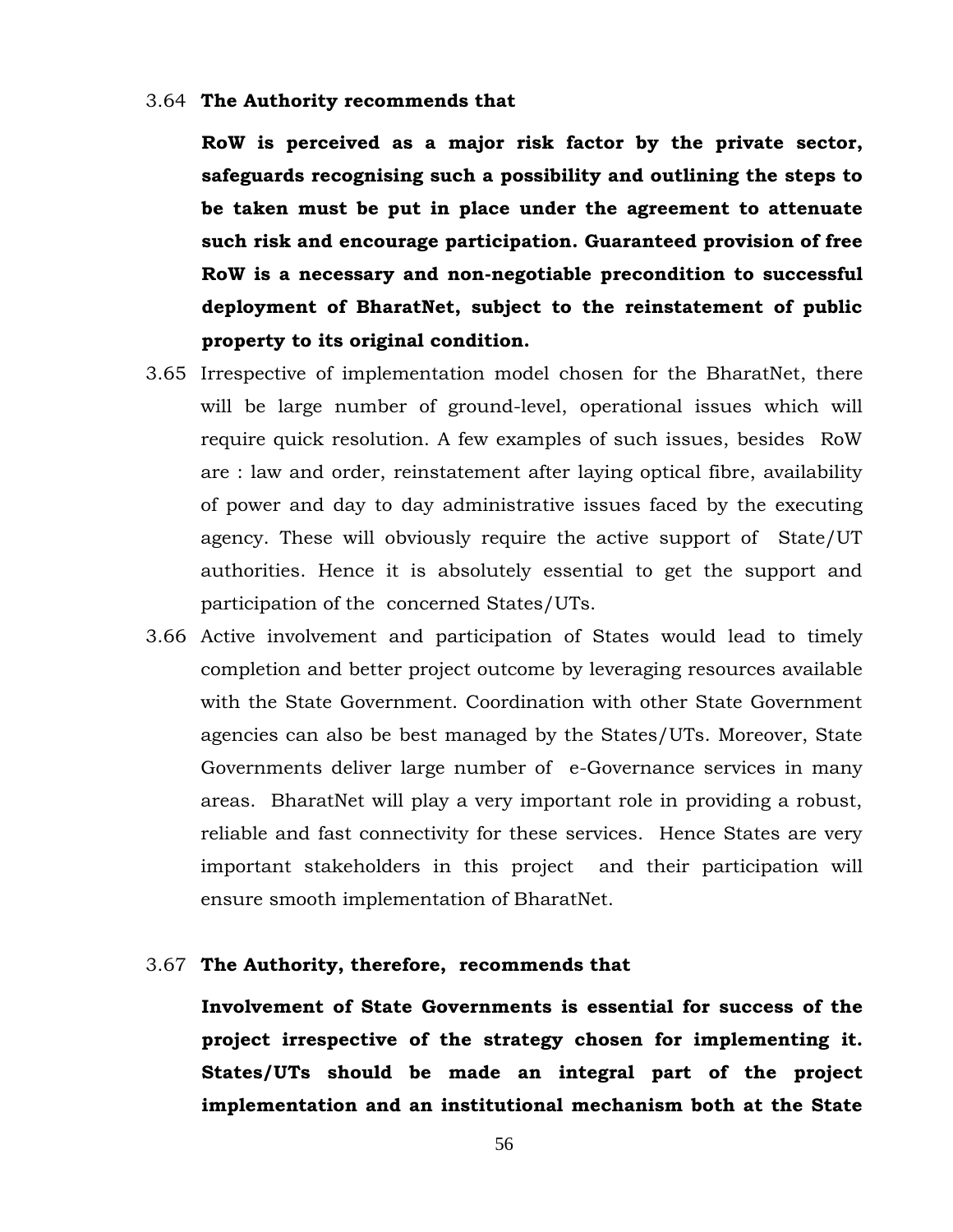# **and District level should be created to effectively coordinate and sort out the implementation issues**

#### **K. Other measures to ensure Affordability and mitigate Risks**

- 3.68 The importance of affordable broadband services is well recognised and has already been discussed in Chapter I. Given how in some countries around the world affordable broadband access is viewed as having public good characteristics and Governments have thus directly intervened (including by way of purchasing bandwidth for online service provision), the CP also sought comments on any other measures that could help ensure the affordability of broadband at large.
- 3.69 There appeared to be a general consensus among stakeholders that affordable access is impossible unless the costs of network deployment are minimized. Some industry associations and TSPs thus suggested rationalizing various levies and charges, including the USO levy on operators (with some suggesting that such incentives could be linked to the achievement of rural penetration targets), and reducing licensing fees paid by operators, indicating the intention of using these cost reductions to make access more affordable to end users. Other suggestions to reduce deployment costs included leveraging the existing infrastructure owned by operators and allowing multiple operators to use optical fibre deployed for Bharat Net. Measures to enhance competition on quality, price and innovation by removing barriers to entry were also suggested. Certain stakeholders have also suggested making low speed connections (~256 kbps) free of cost for a certain period of time to promote broadband penetration. One suggestion was to link VGF payments to the number of users that an operator is able to service, creating incentive milestones with rewards to further operator incentives to increase affordability.
- 3.70 During the consultation process a view was also expressed that the Central and State Governments should additionally consider becoming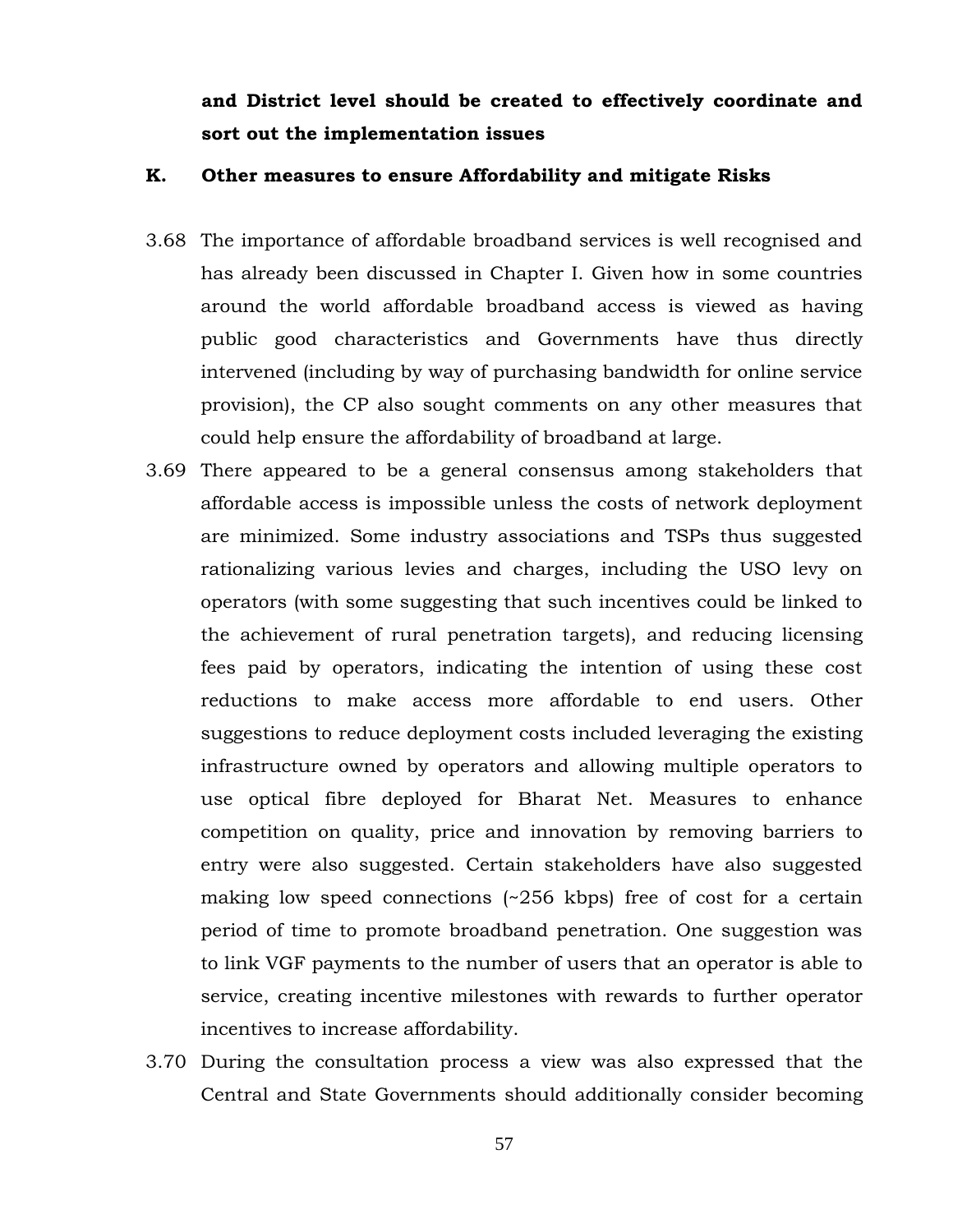involved with the concessionaire by becoming minority equity partners (~26%) in the selected consortium - this can reduce the perceived risks and thus lower the costs of obtaining private finance while also automatically solving the risks associated with windfall profits. In addition, this can help check monopolistic behaviour on the part of the concessionaire. Such equity may be equally divided between the Central Government and State Governments to ensure ownership of the project (the support and co-option of States being essential to implementation, not least to ensure the resolution of issues involving right of way). Such an arrangement must also allow for the possibility of the Government's shares eventually being purchased by the private concessionaire at a fair market price agreeable to all parties. Clearly providing for the option of eventual disinvestment by the Government will positively impact the capacity of the private party to raise money as well as provide the Government with revenue at a fair market price if and when such disinvestment occurs.

#### 3.71 **The Authority recommends that**

**The Central and State Government should additionally consider becoming involved with the concessionaire by becoming a minority equity partner (~26%) in the selected consortium - this can reduce the perceived risks and thus lower the costs of obtaining private finance while also automatically solving the risks associated with windfall profits. In addition, this can help the Government check monopolistic behaviour on the part of the concessionaire.** 

3.72 **Last but not the least, capacity enhancement at BBNL is essential. A structural rehaul to bring in professional management (perhaps by way of secondment of experts from the private sector) as well as to restructure the organization along the lines of the Delhi Metro Rail Corporation may be considered.**

58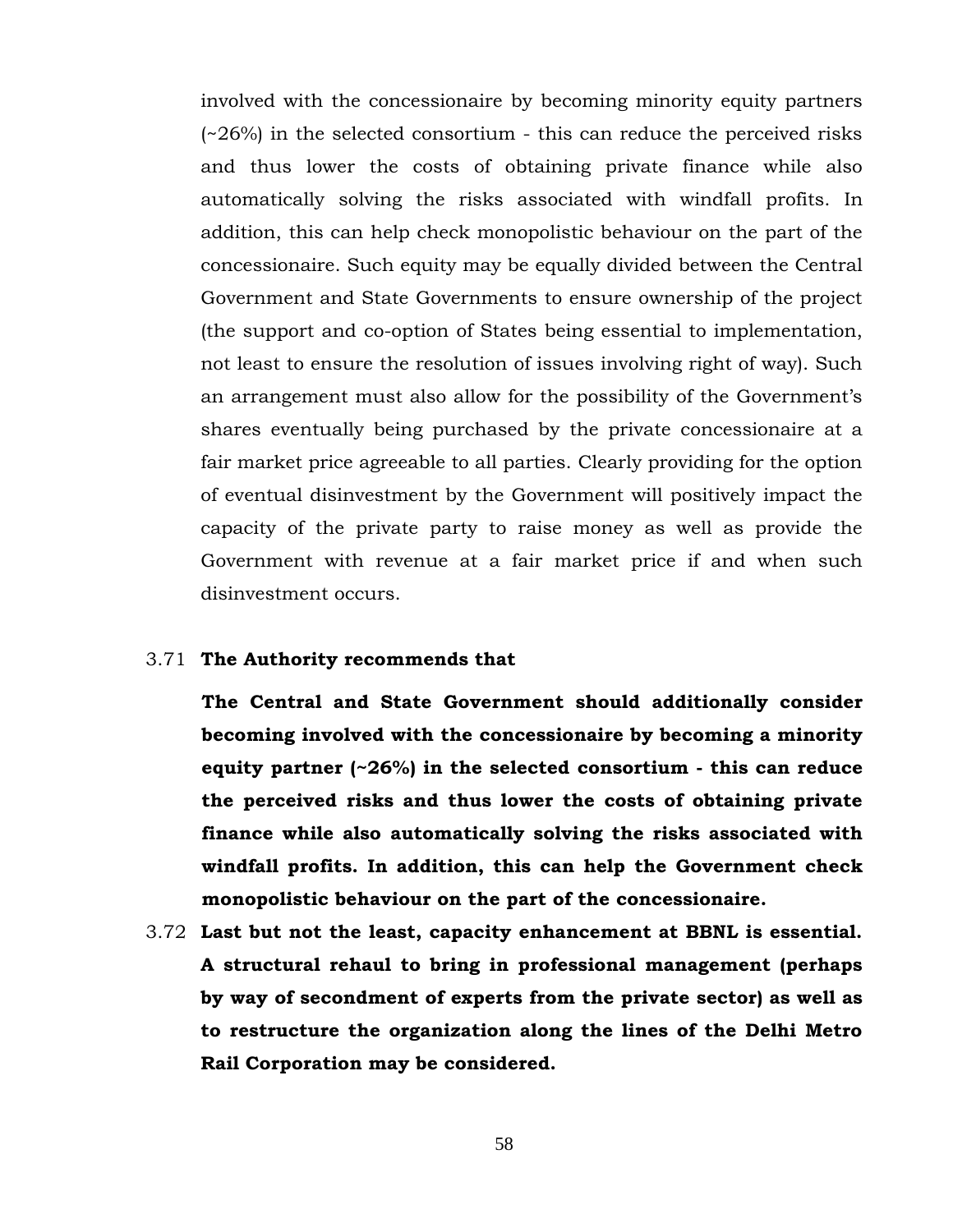#### **CHAPTER-IV**

#### **Summary of Recommendations**

- **1. A PPP model that aligns private incentives with long term service delivery in the vein of the Build-Own-Operate-Transfer/Build-Operate-Transfer models of implementation be the preferred means of implementation. (Para 3.21)**
- **2. The scope of the concessionaire's work should include both the deployment and implementation of the OFC and other network infrastructure as well as operating the network for the concession period. Concessionaires shall be entitled to proceeds of revenue from dark fibre and/or bandwidth. (Para 3.21)**
- **3. Concessionaires should be selected by way of a reverse bidding process to determine minimum Viability Gap Funding sought for concession. The area of implementation may be analogous with the Licensed Service Areas (LSAs)/or the State/UT. The use of a reverse bid process to determine lowest VGF sought can ensure that the amount of support from public funds is rational. (Para 3.30)**
- **4. The Contracting Agency may, in the first phase, explore the appetite and response of the potential BOOT participants through bidding process. This can either be done in one go for the entire country (by having States/LSA or packages as 'Schedules') or it can be done beginning with certain States with larger potential of bidders' response. (Para 3.30)**
- **5. In the second phase (after excluding those area where BOOT model can be implemented), EPC contractor may be selected. Such EPC contractor should be responsible for building the network and will have defect liability period of two years after completing the network. When the network is about to be completed, the Contracting Agency should engage a third party (through bidding process) who should be responsible for managing and marketing the**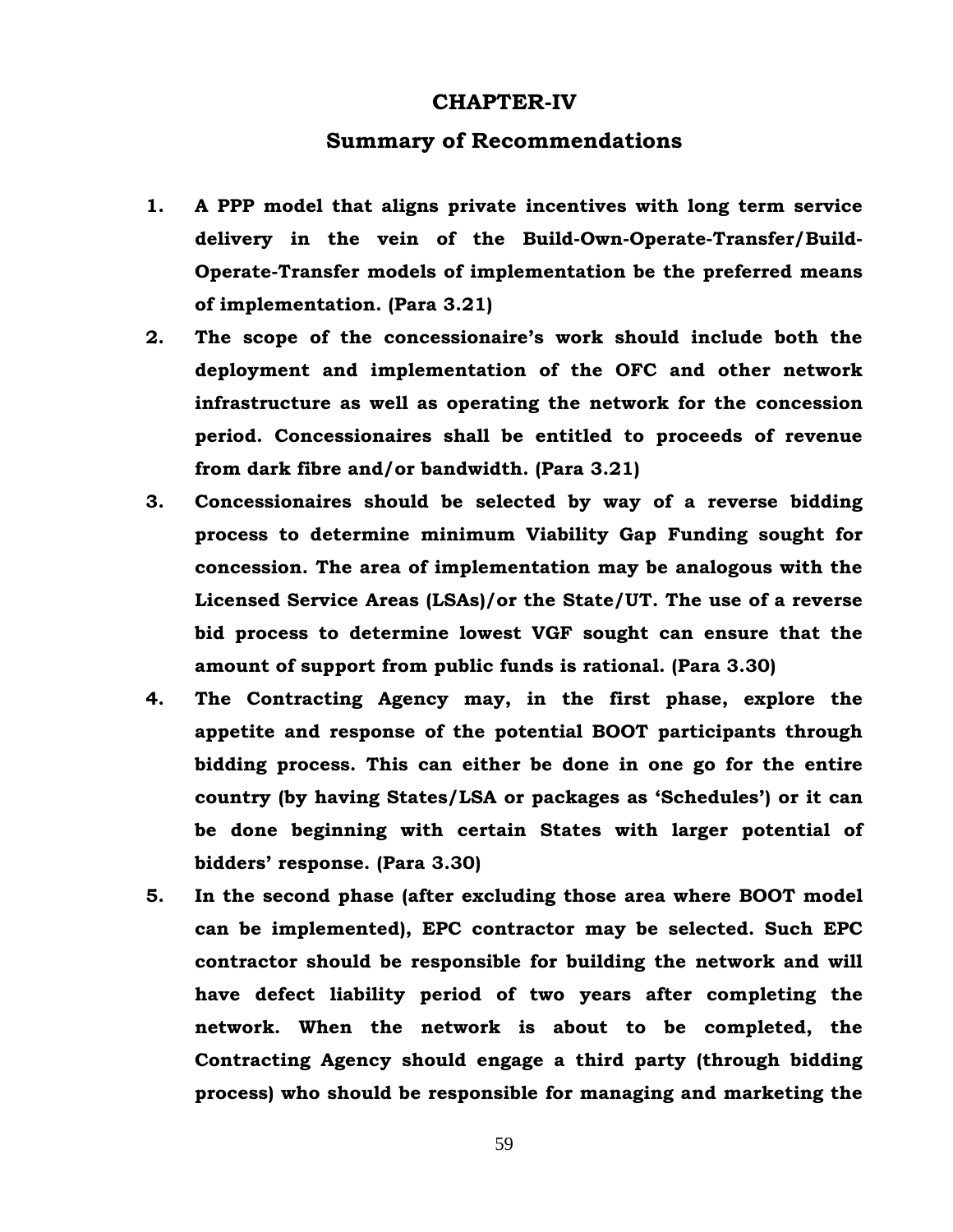**network as per the broad principles laid down by the Government. The overlapping defect liability period of two years should be used to ensure smooth transition from construction to maintenance phase. (Para 3.30)**

- **6. The VGF payments should be divided into two components- an initial capital expenditure amount to allow the concessionaire adequate funds to meet initial capital costs and to be able to raise complementary finance from financial institutions at reasonable rates, and the rest should be annualised over the concession period and be paid out on the achievement of predefined milestones. Early achievement of the milestones would merit early payments incentivizing speedy delivery. The two components must be carefully balanced over the concession period – while excess payment at the initiation stage can result in the risk of poor quality delivery, not providing concessionaires with sufficient funding in the beginning will necessitate the deployment of more expensive private finance (the additional costs of which will end up being reflected in the VGF bidding process and thus come from public funds). (Para 3.30)**
- **7. The period of concession should be coterminous with the technical life of the fibre at present the consensus on this is 25 years. Such a period should be sufficient time to align the concessionaire's incentives with high quality installation for service delivery, while also providing a large enough window to make a reasonable profit. The period may be further extended in blocks of 10/20/30 years after concession period at the mutual agreement of the Government and the concessionaire. (Para 3.32)**
- **8. Exceptionally high windfall profits may be dealt with by way of a one-time "windfall tax" and the suspension of further VGF support. However, such measures must be clearly outlined at the outset prior to the bidding stage, in order to ensure the necessary stability and predictability to encourage private sector involvement in this**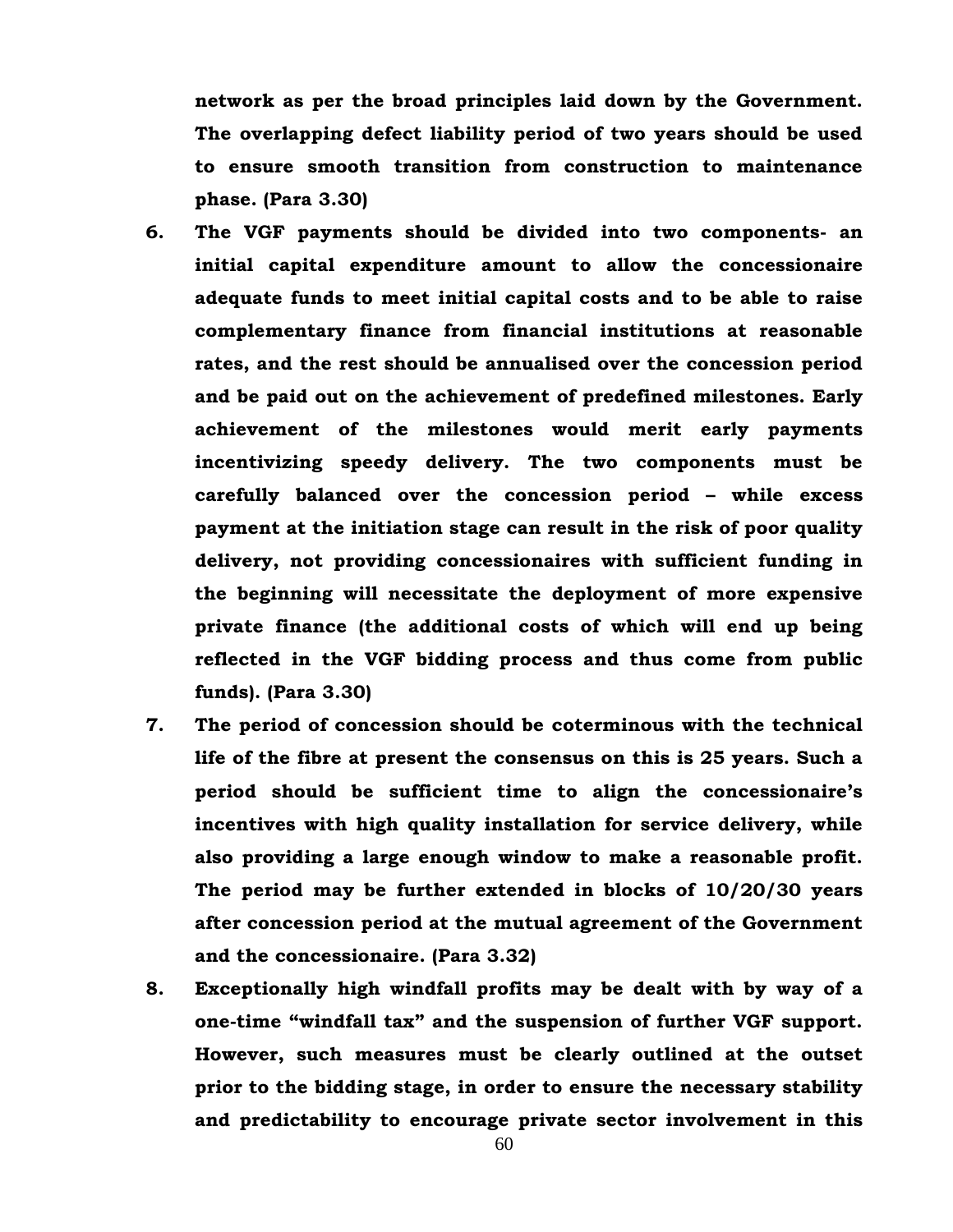**manner of long term infrastructure project. A clear definition of what shall be considered a windfall profit must thus be provided a priori to bidders, in order to allow this to be factored into their financial and outlay plans. (Para 3.34)**

- **9. Care must be taken to ensure that the concessionaire provides access to all service providers in a non-discriminatory and transparent manner. Such competition is essential given that all manner of content (including entertainment, entitlements and Government services) will be delivered on the network. (Para 3.39)**
- **10. In addition the relationship between the concessionaire and the service provider should be at arm's length. This can be ensured by mandating a legal separation of the businesses of infrastructure provision and service provision in case of overlapping interests to preclude the possibility of a vertically integrated entity abusing its position. (Para 3.39)**
- **11. Conditions requiring concessionaires to adhere to a maximum set price can ensure service provision at an affordable level and prevent anti-competitive conduct. Such a requirement can be included within the terms of the concession agreement as well as be a prerequisite for the provision of Viability Gap Funding. The maximum price ceiling for wholesale of bandwidth and its evolution over time can be set by the Authority and revised from time to time (or left under forbearance), while retail pricing can be left to market forces subject to the usual competitive safeguards. (Para 3.39)**
- **12. Liberal eligibility criteria that allows for broad participation is necessary to ensure the participation of a large number of bidders and guarantee a strong and competitive auction process to enable optimal price discovery. (Para 3.42)**
- **13. There is no need to place a cap on participation in the bidding process – however a cap should be set on the number of implementation areas that are allocated. This can ensure that the**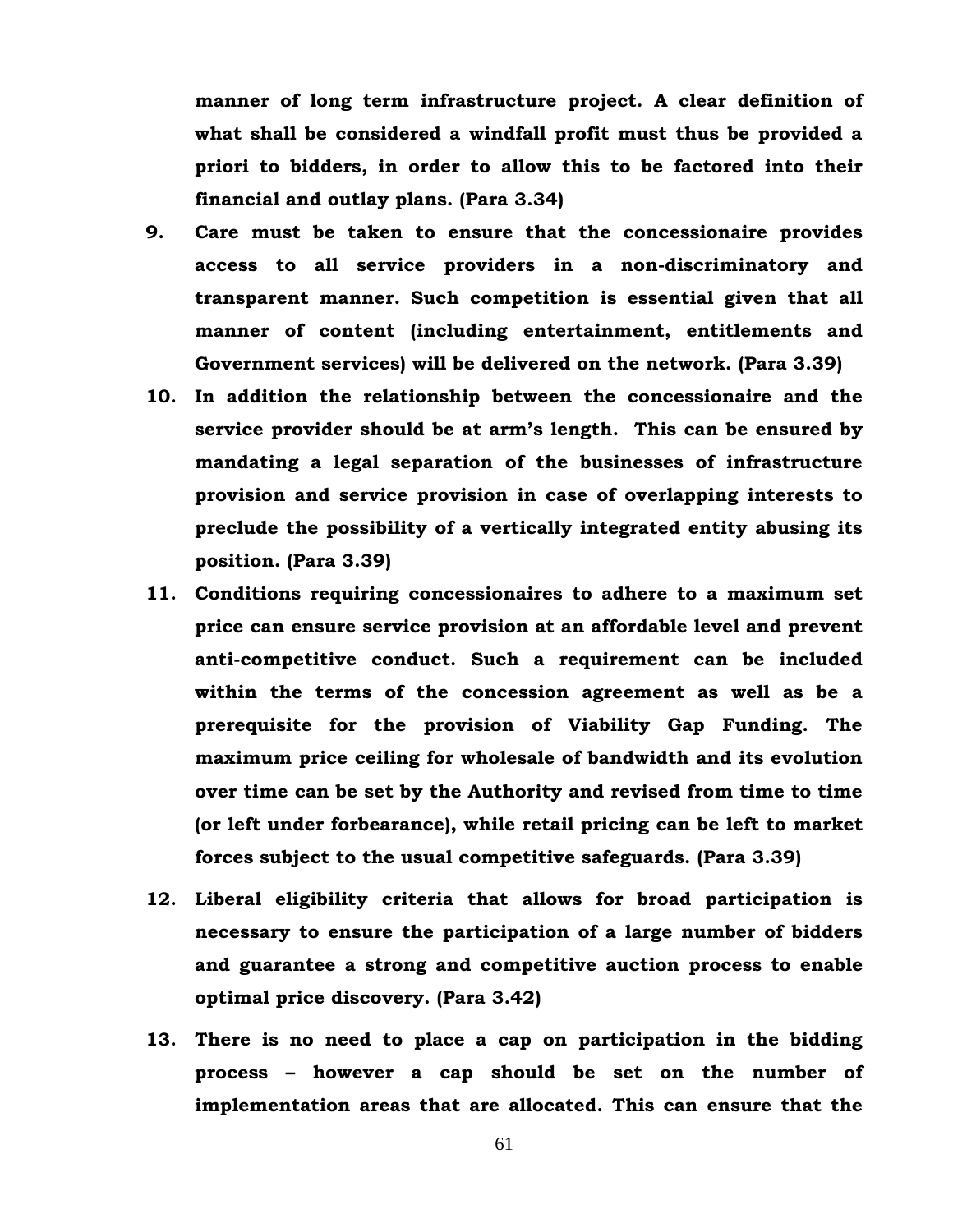**bidders' capacity and resources are not stretched thin due to winning bids for too many areas. (Para 3.45)**

- **14. Any bidding agency/consortium with winning bids in more than the maximum number of implementation areas permitted for allocation can be allowed to choose the areas it wishes to be allocated. (Para 3.45)**
- **15. As winning bidders maximize allocations slots available to them they will be removed from consideration. In the remaining areas the agency/consortium with the second best bid may be offered the implementation contract on the same terms as under the winning bid. However where areas remain but the winning L1 bidders no longer have allocations slots available, the L2 bidder may be engaged. (Para 3.45)**
- **16. Concessionaires be provided with flexibility in terms of route for laying optical fibre, choice of construction, topology and technology in order to ensure technical as well as economic efficiency. This flexibility is subject to the same standards of redundancy and quality as outlined for BharatNet by the Committee on NOFN. (Para 3.53)**
- **17. Concessionaires be encouraged to and have the flexibility to deploy large amounts of dark fibre in order to ensure that the network remains future proof and easy to upgrade. (Para 3.53)**
- **18. The Central and State Governments act as anchor clients to purchase a minimum amount of bandwidth (100 Mbps) to be purchased at market prices for the provision of services. Additionally, the mandating of a minimum amount of fibre (eg. 50%) be set aside for use by other service providers in order to encourage competition may be considered. (Para 3.54)**
- **19. RoW is perceived as a major risk factor by the private sector, safeguards recognising such a possibility and outlining the steps to**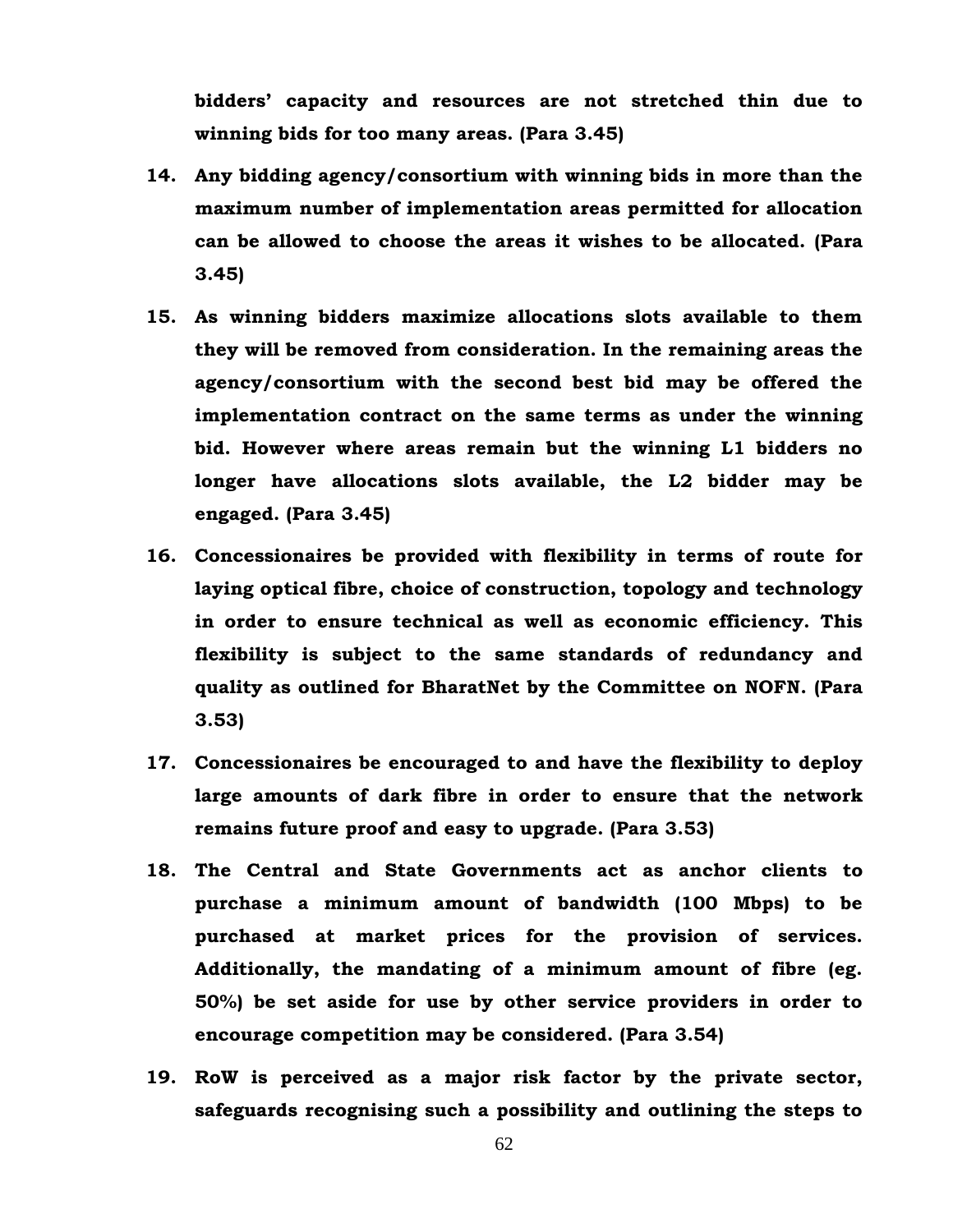**be taken must be put in place under the agreement to attenuate such risk and encourage participation. Guaranteed provision of free RoW is a necessary and non-negotiable precondition to successful deployment of BharatNet, subject to the reinstatement of public property to its original condition. (Para 3.64)**

- **20. Involvement of State Governments is essential for success of the project irrespective of the strategy chosen for implementing it. States/UTs should be made an integral part of the project implementation and an institutional mechanism both at the State and District level should be created to effectively coordinate and sort out the implementation issues. (Para 3.67)**
- **21. The Central and State Government should additionally consider becoming involved with the concessionaire by becoming a minority equity partner (~26%) in the selected consortium - this can reduce the perceived risks and thus lower the costs of obtaining private finance while also automatically solving the risks associated with windfall profits. In addition, this can help the Government check monopolistic behaviour on the part of the concessionaire. (Para 3.71)**
- **22. Last but not the least, capacity enhancement at BBNL is essential. A structural rehaul to bring in professional management (perhaps by way of secondment of experts from the private sector) as well as to restructure the organization along the lines of the Delhi Metro Rail Corporation may be considered. (Para 3.72)**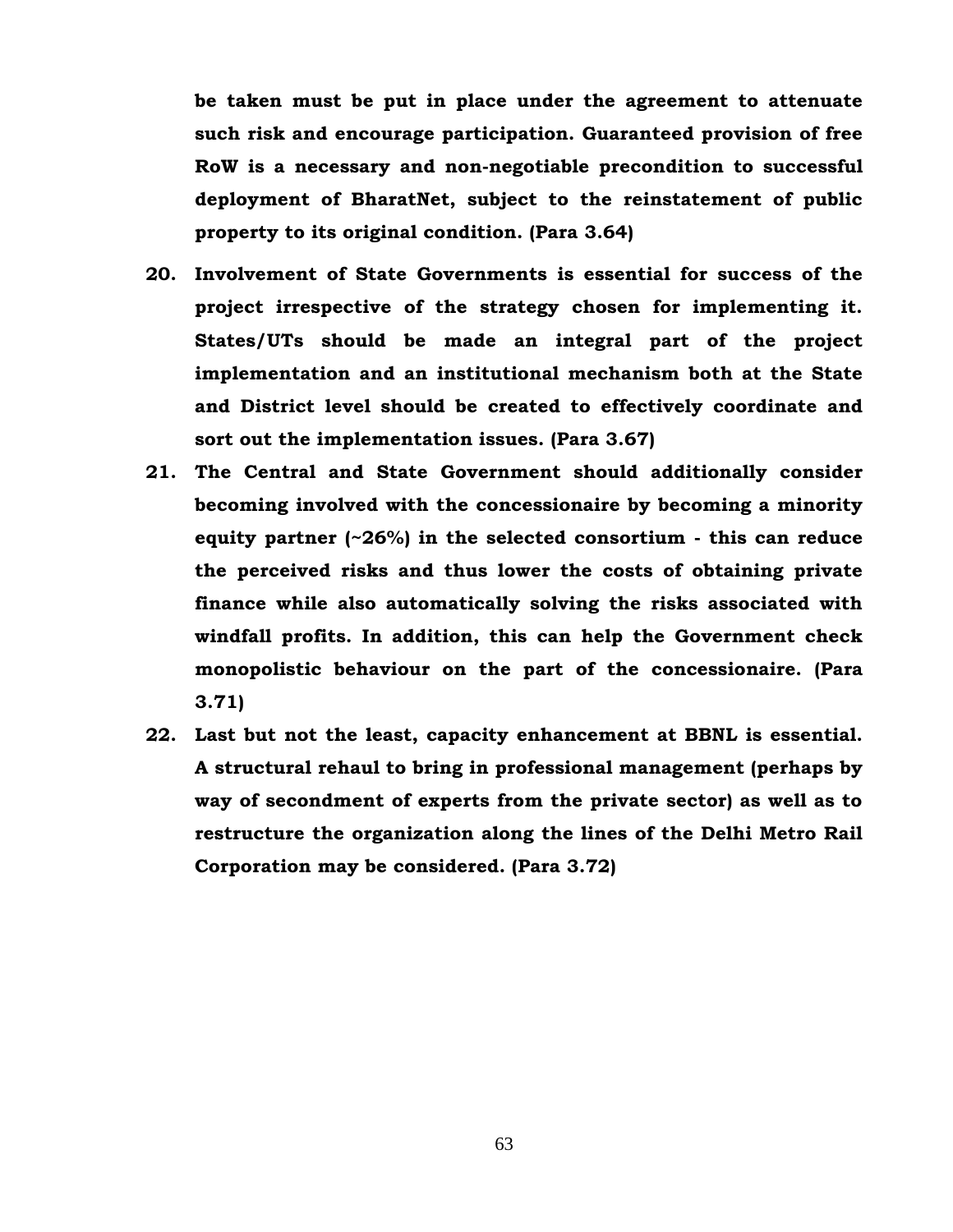### **ANNEXURE**

# **Comparison of the Four Models**

|                                 |                                        | <b>CPSU Led</b>                                                                                                                      | <b>State Government Led</b>                                                                                                                    | <b>Private Sector Led</b><br>(EPC/Consortium)                                                               | <b>PPP Model with Long</b><br><b>Term Incentive</b><br><b>Alignment (BOOT/BOT)</b>                                                                                                                                                                                         |
|---------------------------------|----------------------------------------|--------------------------------------------------------------------------------------------------------------------------------------|------------------------------------------------------------------------------------------------------------------------------------------------|-------------------------------------------------------------------------------------------------------------|----------------------------------------------------------------------------------------------------------------------------------------------------------------------------------------------------------------------------------------------------------------------------|
|                                 | <b>Summary</b>                         | Existing PSUs (BSNL, Railtel etc.)<br>are awarded contracts for<br>infrastructure implementation                                     | States establish SPVs (with Central<br>Government equity) to design,<br>customise, implement,<br>commission, manage and operate<br>the network | Consortia of manufacturers<br>(OEM/SI/MSP) & EPC companies<br>are awarded "Build and Maintain"<br>contracts | Private concessionaire builds,<br>maintains, operates and markets<br>the network for the period of the<br>concession. Ownership may also<br>be transferred for the concession<br>period following which<br>infrastructure stands transferred<br>back to Government (BOOT). |
|                                 | <b>Asset Ownership</b>                 | <b>Central Government</b>                                                                                                            | SPV                                                                                                                                            | <b>Central Government</b>                                                                                   | Concessionaire for period of<br>concession/Government following<br>transfer upon end of concession<br>term (BOOT)                                                                                                                                                          |
|                                 | <b>Financing</b>                       | <b>Central Government</b>                                                                                                            | Central Government to provide<br>CAPEX, fund viability gap in case<br>of loss to SPV (which may retain<br>any profit)                          | Unspecified but effectively Central<br>Government                                                           | Combination of private finance<br>mobilised by the Concessionaire<br>and Viability Gap Funding provided<br>by the Government                                                                                                                                               |
|                                 | <b>Method of Implementation</b>        | Competitive bidding to enable<br>price discovery and outlined<br>incentives/disincentives linked to<br>timelines                     | Same as CPSU-led model                                                                                                                         | Tendering for GPs in single or<br>group of States with CAPEX linked<br>to milestones                        | Tendering to be carried out at the<br><b>LSA</b> level                                                                                                                                                                                                                     |
|                                 | <b>Role of Government</b>              | Execution and implementation,<br>financing, coordination, ensure<br>quality of infrastructure,<br>operationalise and market services | Execution by SPV, Financing by<br>Central Government, Coordination<br>and quality checks by BBNL                                               | Coordination and monitoring by<br><b>BBNL</b>                                                               | Provision of Viability Gap Funding<br>with BBNL providing objective-<br>based monitoring                                                                                                                                                                                   |
| Role of                         | <b>Extent of</b><br><b>Involvement</b> | N/A                                                                                                                                  | Can be awarded specific contracts<br>by the SPV                                                                                                | Build and maintain infrastructure<br>and manage interdependencies                                           | Build, maintain, operate, own the<br>network and market network and<br>services                                                                                                                                                                                            |
| <b>Private</b><br><b>Sector</b> | <b>Selection</b><br><b>Criteria</b>    | N/A                                                                                                                                  | N/A                                                                                                                                            | Minimum annual equity payments<br>linked to SLA                                                             | Minimum VGF                                                                                                                                                                                                                                                                |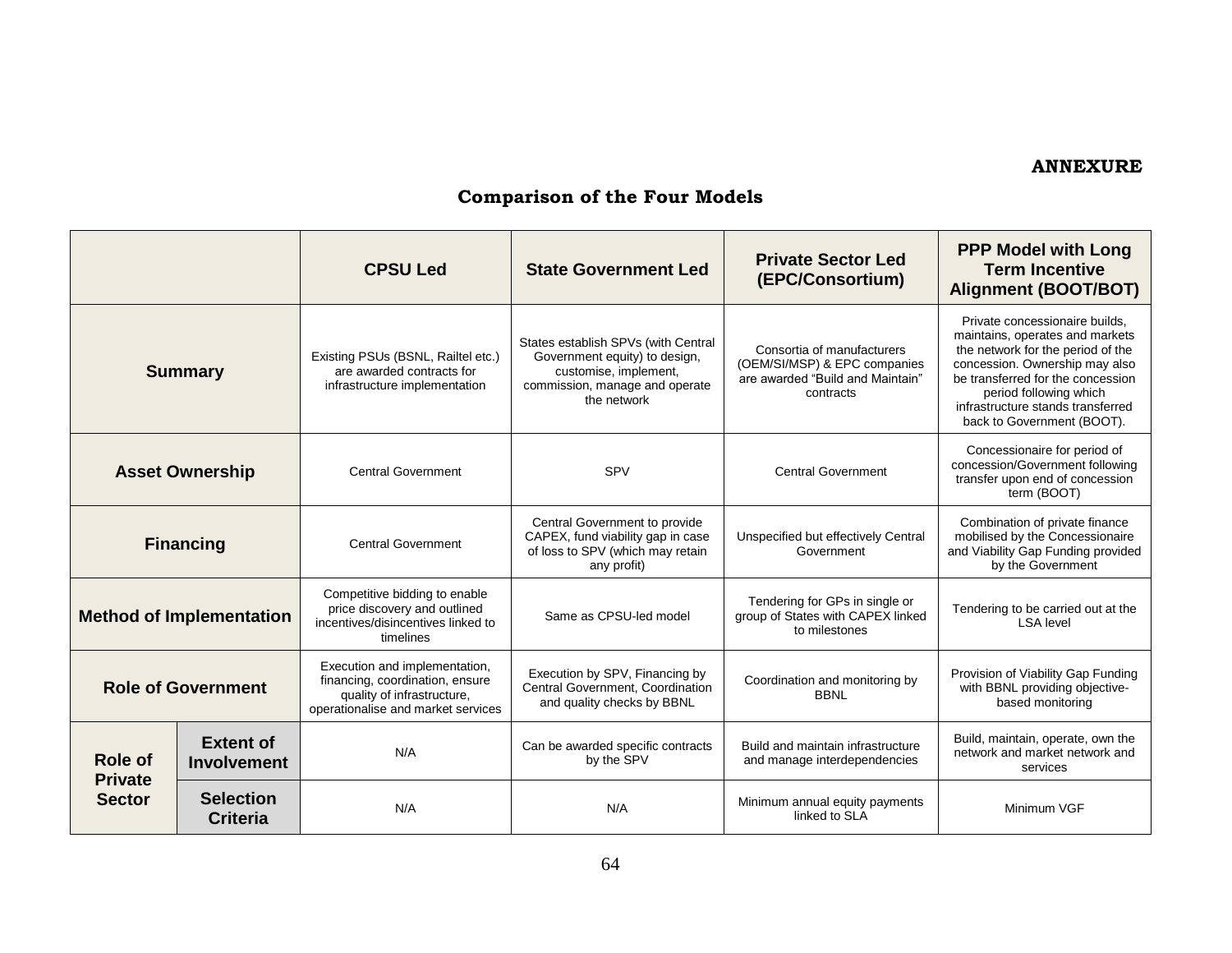|              | <b>Enabling</b><br><b>Participation</b>  | N/A                                                                                                                                                                           | N/A                                                                                                                                       | Revenue sharing if bandwidth<br>utilisation surpasses threshold                                                                                                                                        | Viability Gap Funding with Private<br>Concessionaire revenue from sale<br>of dark fibre/bandwidth;<br>Government to be anchor client for<br>minimum bandwidth to provide<br>Government services                           |
|--------------|------------------------------------------|-------------------------------------------------------------------------------------------------------------------------------------------------------------------------------|-------------------------------------------------------------------------------------------------------------------------------------------|--------------------------------------------------------------------------------------------------------------------------------------------------------------------------------------------------------|---------------------------------------------------------------------------------------------------------------------------------------------------------------------------------------------------------------------------|
| <b>Risks</b> | <b>Execution</b>                         | Limited resources, insufficient<br>experience with scale deployment<br>of network infrastructure of this<br>nature, minimal coordination<br>resources and monitoring capacity | Lack of technical and managerial<br>expertise                                                                                             | Significant coordination and<br>monitoring burden on public agency<br>with minimal capacity                                                                                                            | Minimal due to long-term alignment<br>of interest coupled with strong<br>technical expertise and<br>implementation experience; risks<br>include RoW; readiness and<br>availability of resources, long<br>gestation period |
|              | <b>Maintenance</b>                       | Technological obsolescence,<br>damage to fibre, power supply<br>concerns                                                                                                      | Providing and maintaining common<br>facilities, law and order                                                                             | Increased complexity for network<br>integration                                                                                                                                                        | Incentives aligned due to<br>concessionaire interest in using<br>state-of-the-art technology to<br>minimise maintenance costs to be<br>borne/ensure QoS                                                                   |
|              | <b>Quality of</b><br><b>Construction</b> | Inability to monitor execution<br>quality due to scale and scope of<br>implementation                                                                                         | Inability to monitor execution<br>quality due to scale and scope of<br>implementation; variable across<br>regional needs and terrain etc. | Perverse incentives on the part of<br>EPC contractor to minimise costs<br>and deliver poor quality due to lack<br>of long-term involvement;<br>aggravated by monitoring<br>constraints on part of BBNL | High quality with scalable network                                                                                                                                                                                        |
|              | <b>Marketing</b>                         | Minimal to no experience; public<br>provisioning dulls incentives for<br>responding to customer demands                                                                       | Minimal to no experience; public<br>provisioning dulls incentives for<br>responding to customer demands                                   | Discriminatory behaviour,<br>monopolisation of regional markets                                                                                                                                        | Business risk exists but private<br>sector widely accepted as better at<br>marketing services, generating<br>consumer awareness and demand<br>and developing products                                                     |
|              | <b>Demand</b>                            | Commercialisation of middle-mile<br>network                                                                                                                                   | Low utilisation of network post<br>completion                                                                                             | Lack of incentives                                                                                                                                                                                     | Strong incentives to market and<br>respond to consumer demand;<br>Government as anchor client for<br>services can initiate process of<br>developing ecosystem for<br>broadband delivery                                   |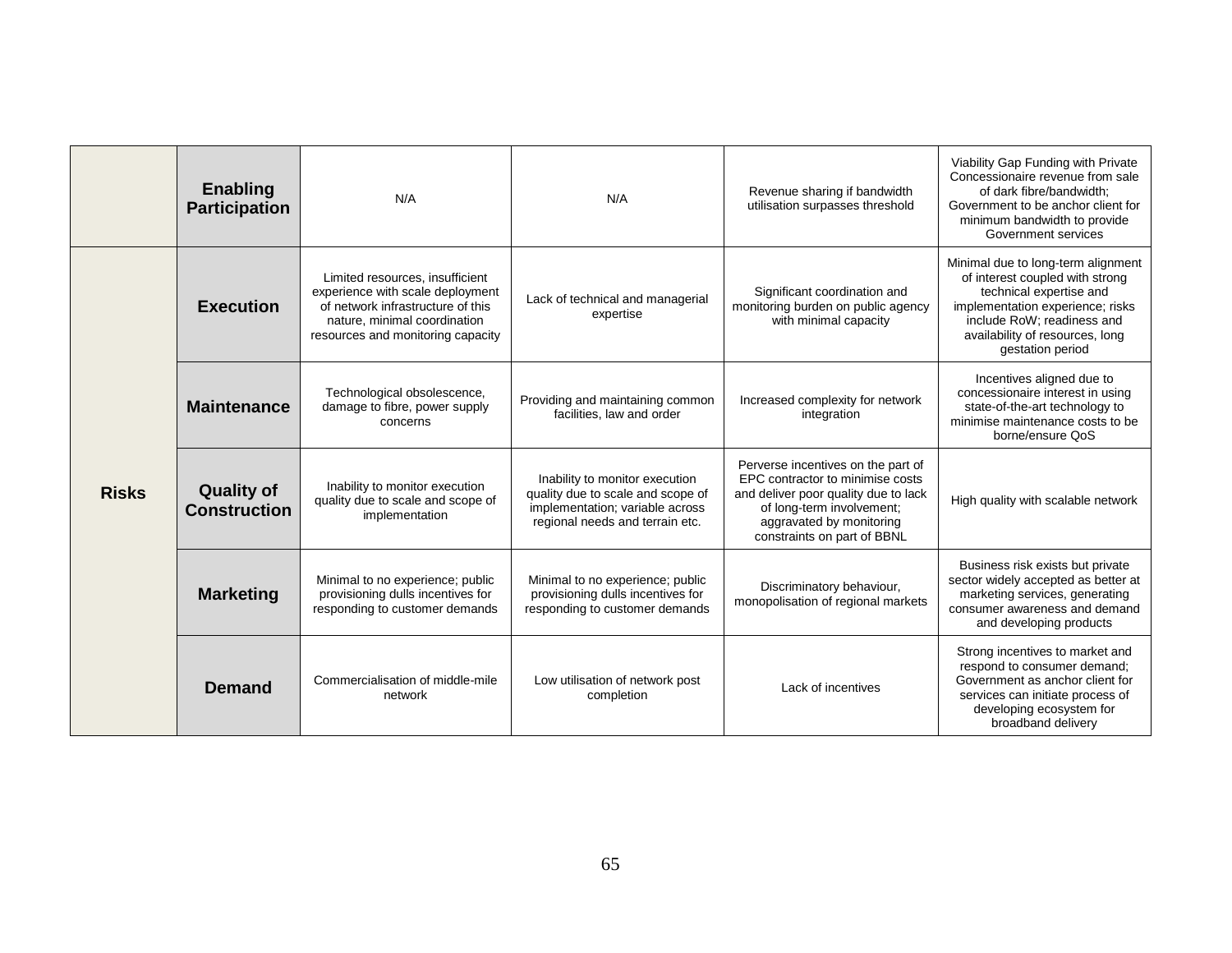# **List of Acronyms**

| S.<br>No.      | Acronym       | Description                                                               |
|----------------|---------------|---------------------------------------------------------------------------|
| 1              | <b>BB</b>     | <b>Broadband</b>                                                          |
| $\overline{2}$ | <b>BBNL</b>   | <b>Bharat Broadband Network Limited</b>                                   |
| 3              | <b>BOOT</b>   | Build-Own-Operate-Transfer                                                |
| 4              | <b>BOT</b>    | Build-Operate-Transfer                                                    |
| 5              | <b>CCI</b>    | Competition Commission of India                                           |
| 6              | <b>CPSU</b>   | Central Public Sector Undertaking                                         |
| 7              | <b>DIP</b>    | Delivery Integration Partners                                             |
| 8              | EA            | <b>Executing Agency</b>                                                   |
| 9              | <b>EPC</b>    | Engineering, Procurement and Construction                                 |
| 10             | GAIL          | Gas Authority of India Limited                                            |
| 11             | GDP           | Gross Domestic Product                                                    |
| 12             | <b>GIS</b>    | Geographic Information System                                             |
| 13             | GP            | Gram Panchayats                                                           |
| 14             | <b>GPON</b>   | Gigabit Passive Optical Network                                           |
| 15             | <b>GPT</b>    | General Purpose Technology                                                |
| 16             | <b>ICRIER</b> | Indian Council for Research on International<br><b>Economic Relations</b> |
| 17             | IDI           | ICT Development Index                                                     |
| 18             | <b>ISP</b>    | <b>Internet Service Providers</b>                                         |
| 19             | <b>ITU</b>    | International Telecommunication Union                                     |
| 20             | <b>LSA</b>    | Licensed Service Area                                                     |
| 21             | <b>MDG</b>    | Millennium Development Goal                                               |
| 22             | <b>MSO</b>    | Multi-Service Operator                                                    |
| 23             | <b>MSP</b>    | <b>Managed Services Portion</b>                                           |
| 24             | <b>NHAI</b>   | National Highway Authority of India                                       |